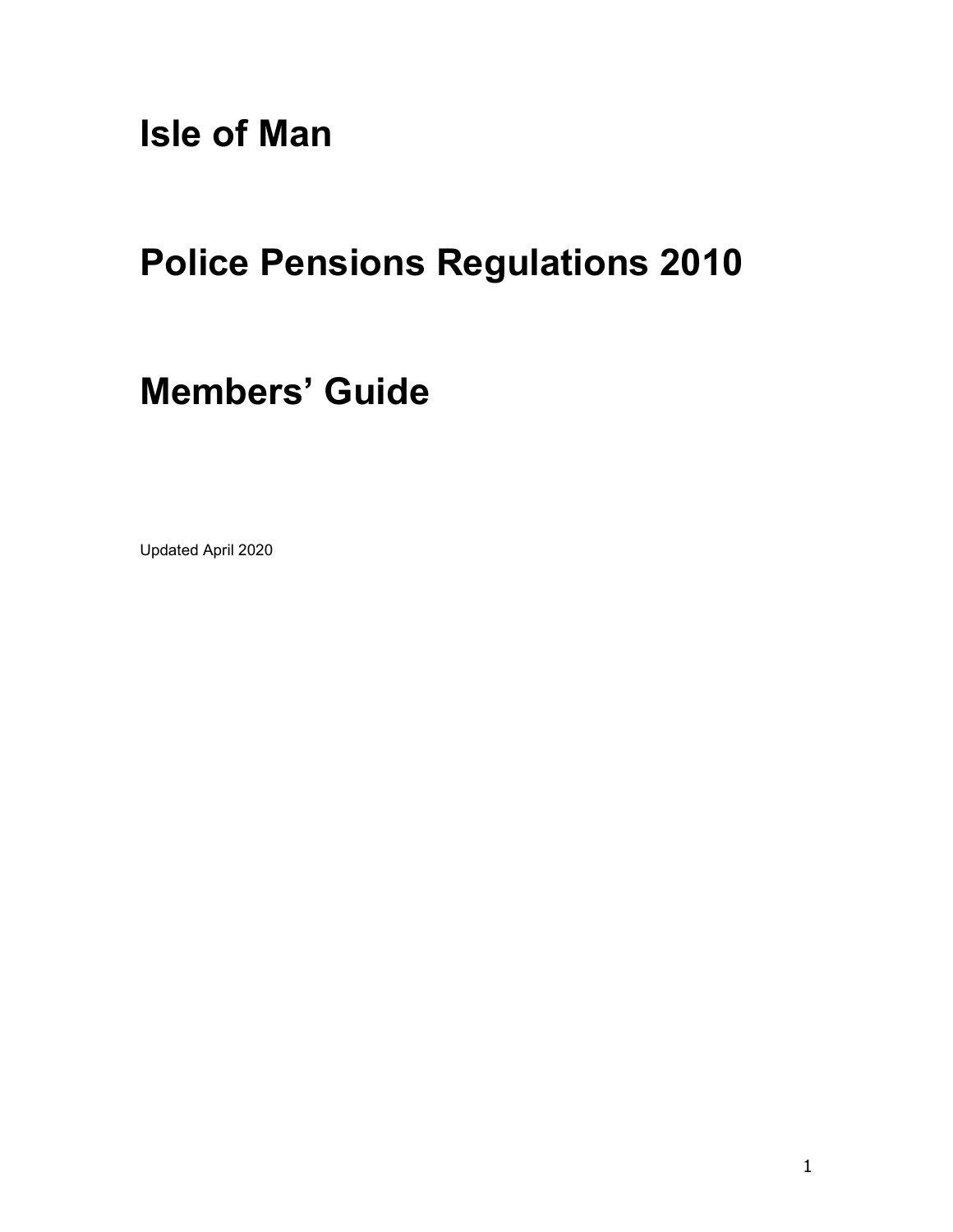# **Contents**

1. Introduction

- 2. "At a glance" guide
- 3. Membership and contributions
- 3.1 Membership
- 3.2 Your contributions and the cost of the scheme
- 3.3 Unpaid absence

# 4. Retirement and the benefits you receive

- 4.1 Retirement age
- 4.2 Final pensionable pay
- 4.3 Pensionable service
- 4.4 Part-time working and pensionable service
- 4.5 Benefits on retirement
- 4.6 Ordinary pension
- 4.7 Pension after part-time work
- 4.8 Deferred pension
- 4.9 Early payment of deferred pension
- 4.10 Refund of contributions on leaving the service

# 5. Benefits for survivors if you die

- 5.1 Lump sum death grant
- 5.2 Death gratuity
- 5.3 Gratuity estate
- 5.4 Survivors' benefits
- 5.5 Adult survivor awards
- 5.6 Children's pensions

# 6. Medical retirement and pensions paid on grounds of ill-health

- 6.1 Referral to a medical practitioner
- 6.2 Standard ill-health pension
- 6.3 Enhanced top-up ill-health pension
- 6.4 Ill-health gratuity
- 6.5 Early payment of deferred pension because of permanent disablement
- 6.6 Injury award
- 7. Exchange of your lump sum
- 7.1 Exchange of your lump sum 21
- 8. Increasing your benefits
- 8.1 Purchase of increased benefits through "added years"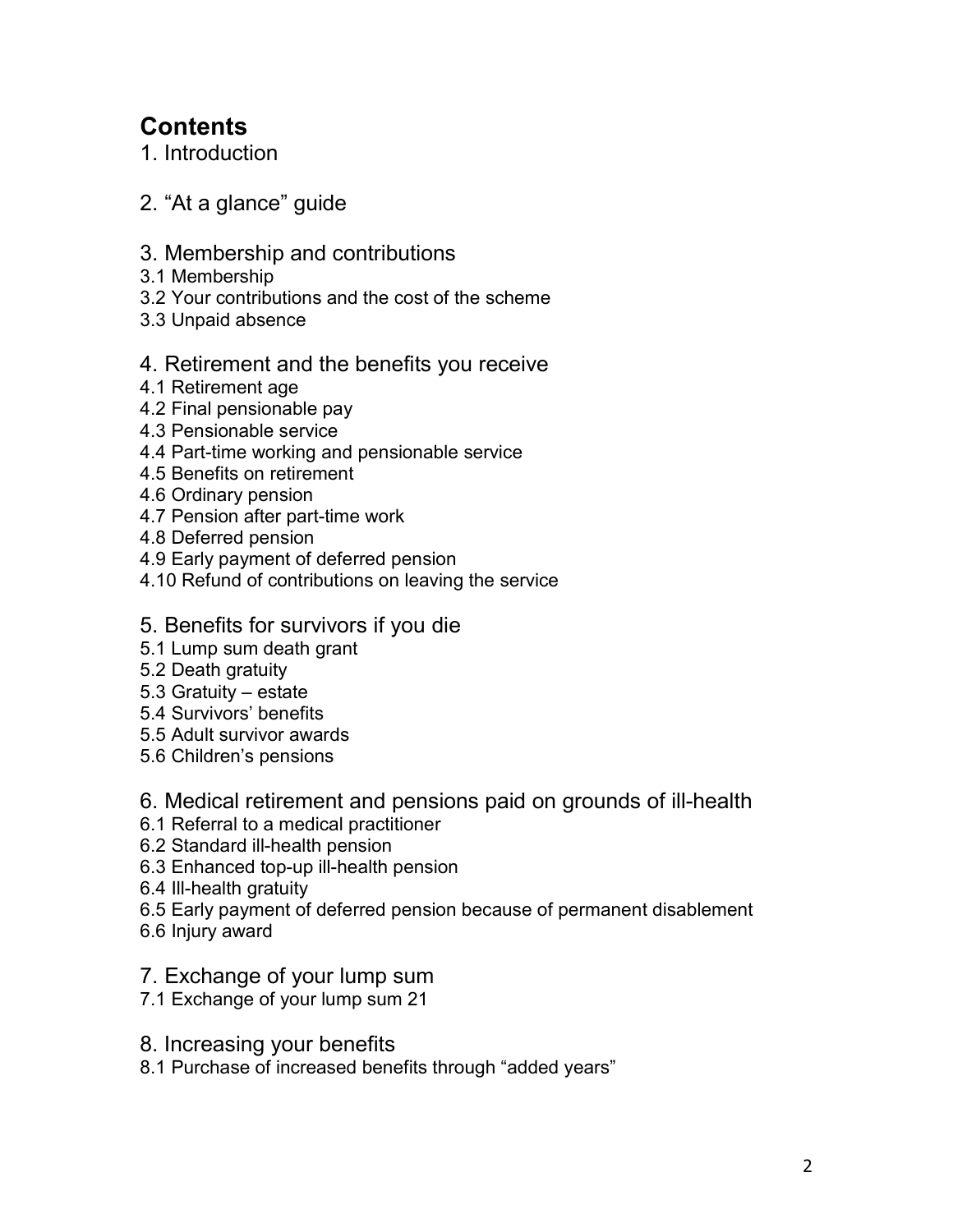- 9. Transferring benefits into, and leaving the scheme
- 9.1 Inward transfer of pension rights to PPR 2010
- 9.2 Outward transfer of your PPR 2010 pension rights
- 9.3 Opting out
- 9.4 Opportunities to rejoin at a later date
- 9.5 Re-joining the Police Service

#### 10. Re-engagement after retirement

- 10.1 Resumption of police service before usual pension age
- 10.2 Resumption of police service after receipt of a pension
- 10.3 Abatement of pension
- 10.4 Retirement after re-engagement in the police service
- 10.5 Inter-service abatement
- 11. Divorce and dissolution of civil partnerships

#### 12. Payment of awards

- 12.1 General arrangements
- 12.2 Income Tax
- 12.3 State Pension benefits
- 12.4 Pensions increase in line with inflation
- 13. Miscellaneous
- 13.1 Review of permanent disablement
- 13.2 Review of your pension paid on grounds of ill-health
- 13.3 Reduction of ill-health and injury awards due to your default
- 13.4 Forfeiture of pension
- 13.5 Assignment of benefits
- 13.6 Loss of benefits
- 13.7 Scheme amendments
- 13.8 Income Tax limits
- 13.9 DWP tracing service

#### 14. Appeals and complaints

- 14.1 General
- 14.2 Medical appeals
- 14.3 Appeal to High Court
- 14.4 Internal dispute resolution procedures
- 14.5 Pensions Ombudsman
- 14.6 Data Protection
- 15. Glossary
- 16. Contacts
- 17. Small Print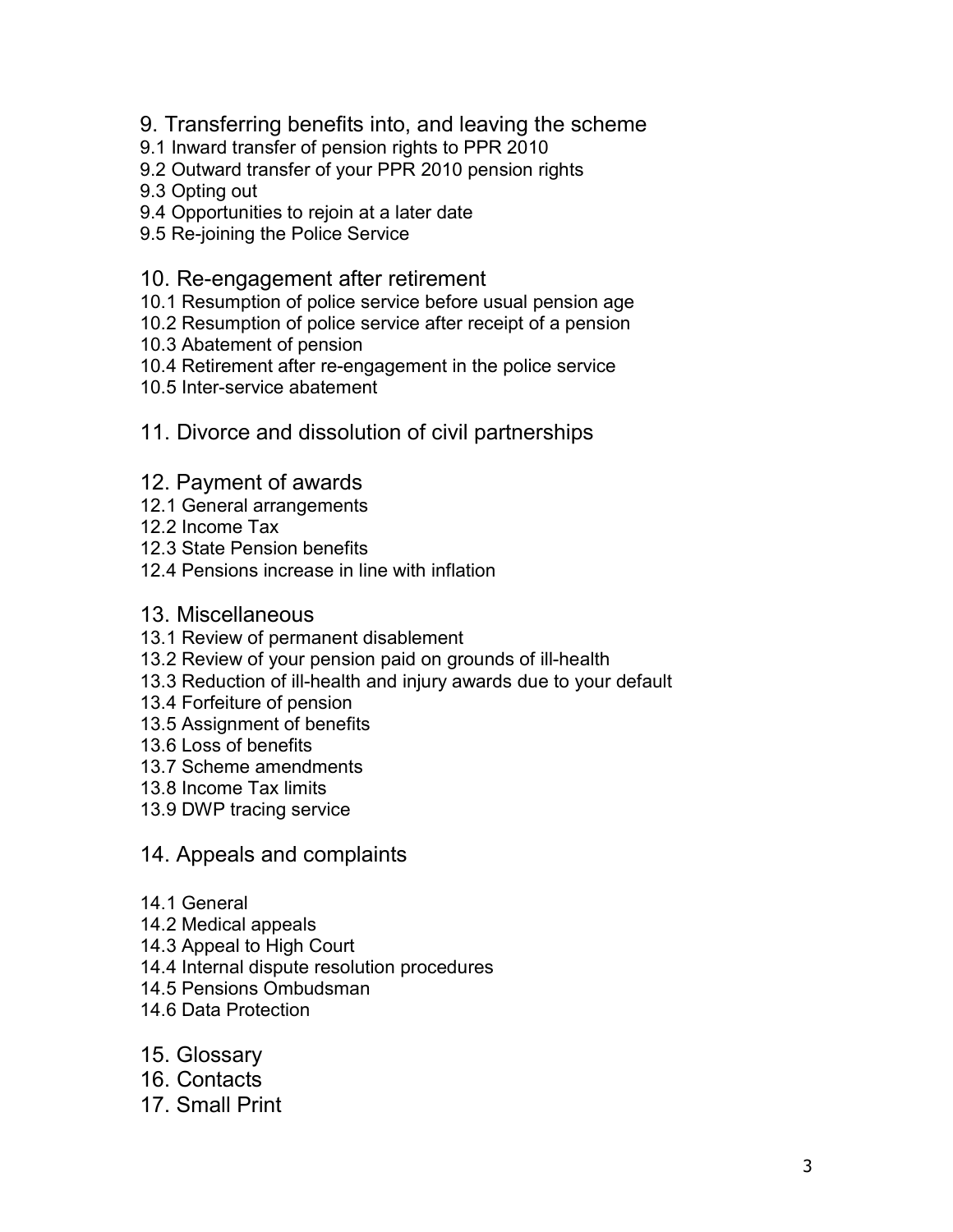# 1. Introduction

These arrangements apply to all officers who joined the Isle of Man Constabulary whether as new recruits, officers who had formerly worked for the Constabulary who wish to return, having previously resigned, and any officers recruited from a police force in the United Kingdom on or after 1<sup>st</sup> April 2010. The present arrangements are controlled by the Police Pensions Regulations 2010 $^{\rm 1}$  as amended (abbreviated to PPR 2010 in this guide) and are intended to ensure that proper pension entitlement remains a key element.

This guide applies only to members of PPR 2010 and is intended to explain the main details in simpler language than is used in the regulations, although it must be remembered that nothing in this guide can override the regulations.

Injury awards are not part of the pension scheme, but are controlled by separate regulations<sup>2</sup>. Guidance on injury awards will be made available separately. This guide applies only to officers in the Isle of Man Constabulary. The pension scheme is administered locally by the Public Sector Pensions Authority (PSPA). If there are any points about which you would like further help, please contact the PSPA. The Regulations are available on the PSPA website at www.pspa.im.

The contact details of the PSPA are on page 52.

The PSPA website has a number of pages relating to police pensions. These provide information about the pension scheme, injury awards and medical retirement, including any recent changes and links to regulations and guidance. The following sections give more detailed information about PPR 2010. Section 2 is an 'at a glance' guide to the scheme, which summarises the main elements. The information in the guide uses plain language where possible, but the use of specialist terms in relation to pensions is sometimes unavoidable. The main terms with which you might not be familiar are explained in the glossary on page 48.

 $\overline{a}$ 

 $1$  SD 98/10.

<sup>2</sup> Police (Injury Benefit) Regulations 2010, SD 97/10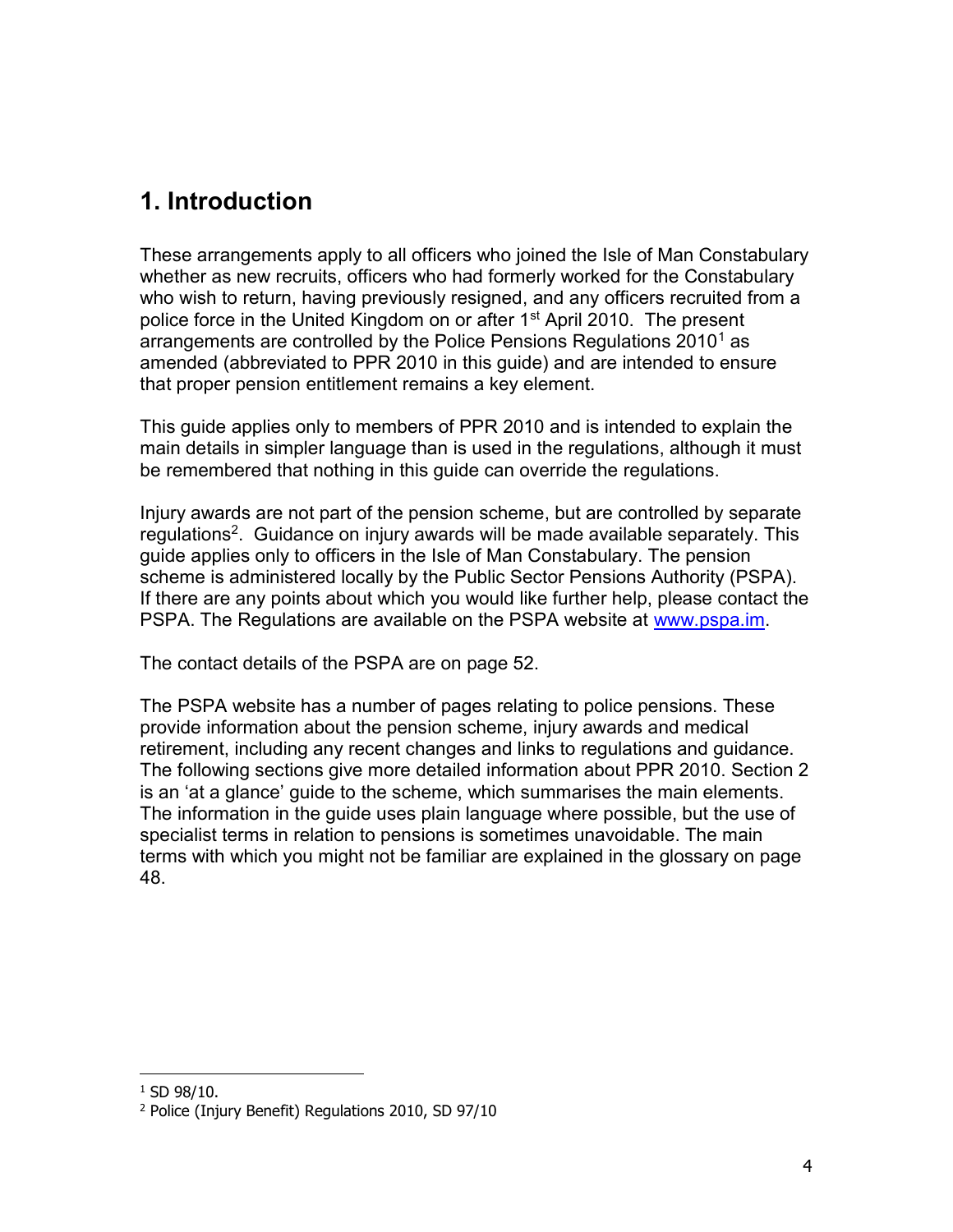# 2. The New Police Pension Scheme "at a glance"

# Key features

- All new recruits to the Isle of Man Constabulary from 1 April 2010 onwards become members of PPR 2010. This includes officers who resigned and have been accepted back into the Isle of Man Constabulary after 1<sup>st</sup> April 2010 and recruits transferring from other UK police forces
- Police officers contribute between 11% and 12.75% of their pay to the scheme, which represents about one-third of the cost of providing pension benefits.
- PPR 2010 is a 'final salary' scheme, which means that your pension is calculated as a proportion of your 'final pensionable pay'. This is generally earnings in your last year of service as a member of the scheme.
- The pension that you will receive depends on when you joined this scheme, your pensionable service, which for most officers will be the length of service in the police force for which you have paid pension contributions, with appropriate adjustments for part-time service.
- PPR 2010 is funded by the contributions from officers and topped up by central Government.

Pension benefits for police officers

- The earliest date that a pension can be paid is 55.
- A maximum pension is an annual payment of half of final pay, plus an automatic tax-free lump sum of four times the annual pension.
- Final pay can take account of pay in up to 10 years prior to retirement, if this would give a bigger pension.
- For Joiners before 1 April 2018 each year of pensionable service gives entitlement to a pension of 1/70th of final pay, up to a limit of 35/70th.
- For Joiners on and after 1 April 2018 each year of pensionable service gives entitlement to a pension of 1/75th of final pay, up to a limit of 37.5/75th.
- Pensions in payment are increased for inflation.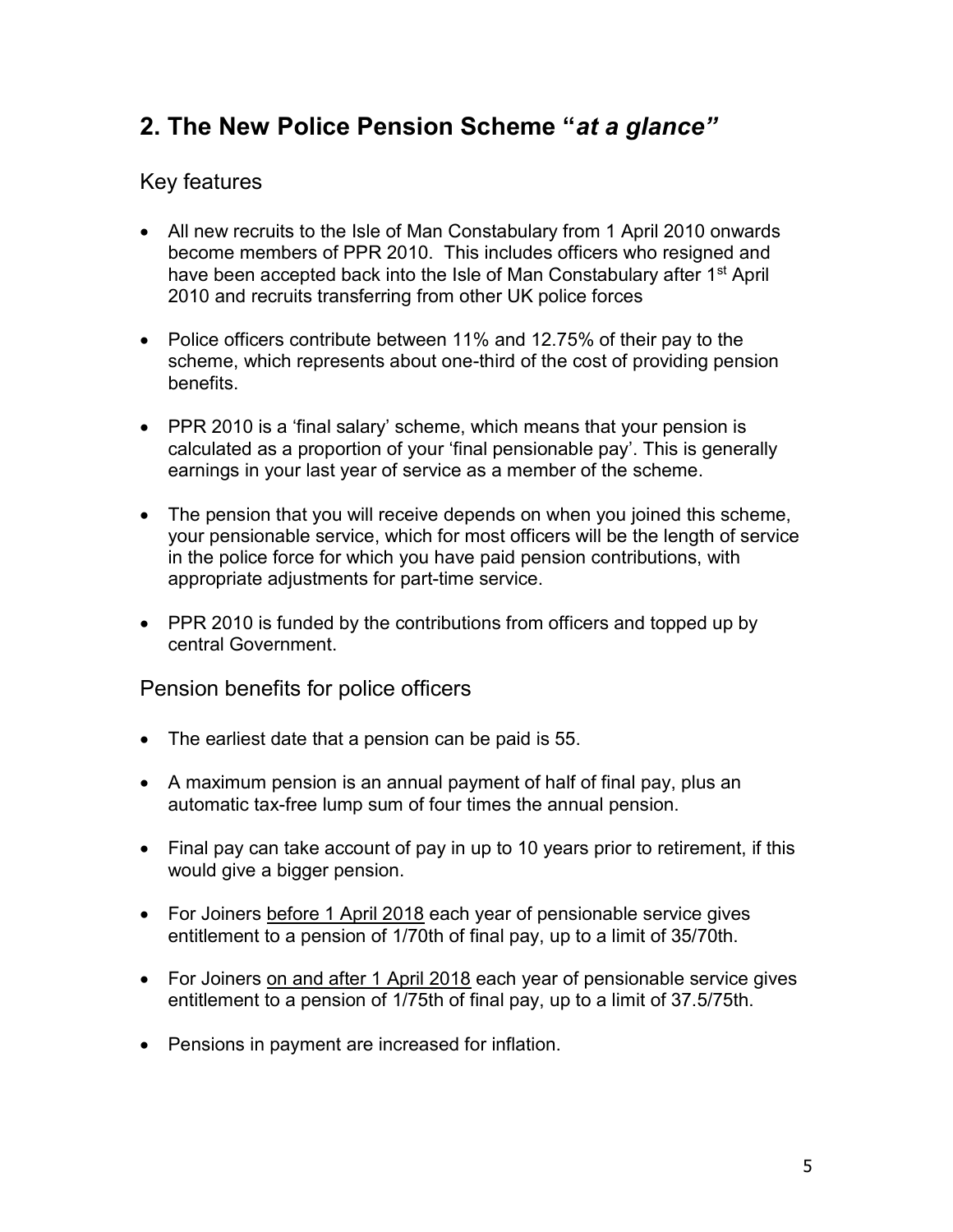# Benefits for others on the death of a police officer

- A lump sum death grant of three times' pay is payable and you have some freedom to nominate who should receive it.
- $\bullet$  A pension for a spouse or civil partner is payable for life these are normally half of the officer's pension entitlement.
- A partner who is neither a spouse nor a civil partner may be eligible for a pension payable for life.
- Dependent children under the age of 23 may qualify for a pension.

### Other features

- An immediate pension and lump sum is payable to any officer at any age who is granted ill-health retirement.
- There is a facility to buy more pension in the scheme ('added years') within the overall limit of 35 years.
- It is possible to exchange all or part of the lump sum for more annual pension.
- Every officer has an opportunity to opt out of the scheme.
- If you build up pension rights in the scheme but leave the police service (or opt out of the scheme) before retirement, you will be eligible for a 'deferred pension' payable at age 65.

#### Pensions for unmarried partners on the death of a police officer

An important feature of the scheme is the provision for the payment of a pension for life to a police officer's partner, even if you are not married to each other or in a civil partnership. But you must satisfy a number of conditions and you and your partner must complete all the necessary documentation – otherwise no pension can be paid. See section 5.5.2 for details.

#### Medical retirement and ill-health pensions

Police Officers can be retired on medical grounds. In common with other leading public sector pension schemes, there are two levels of ill-health pension: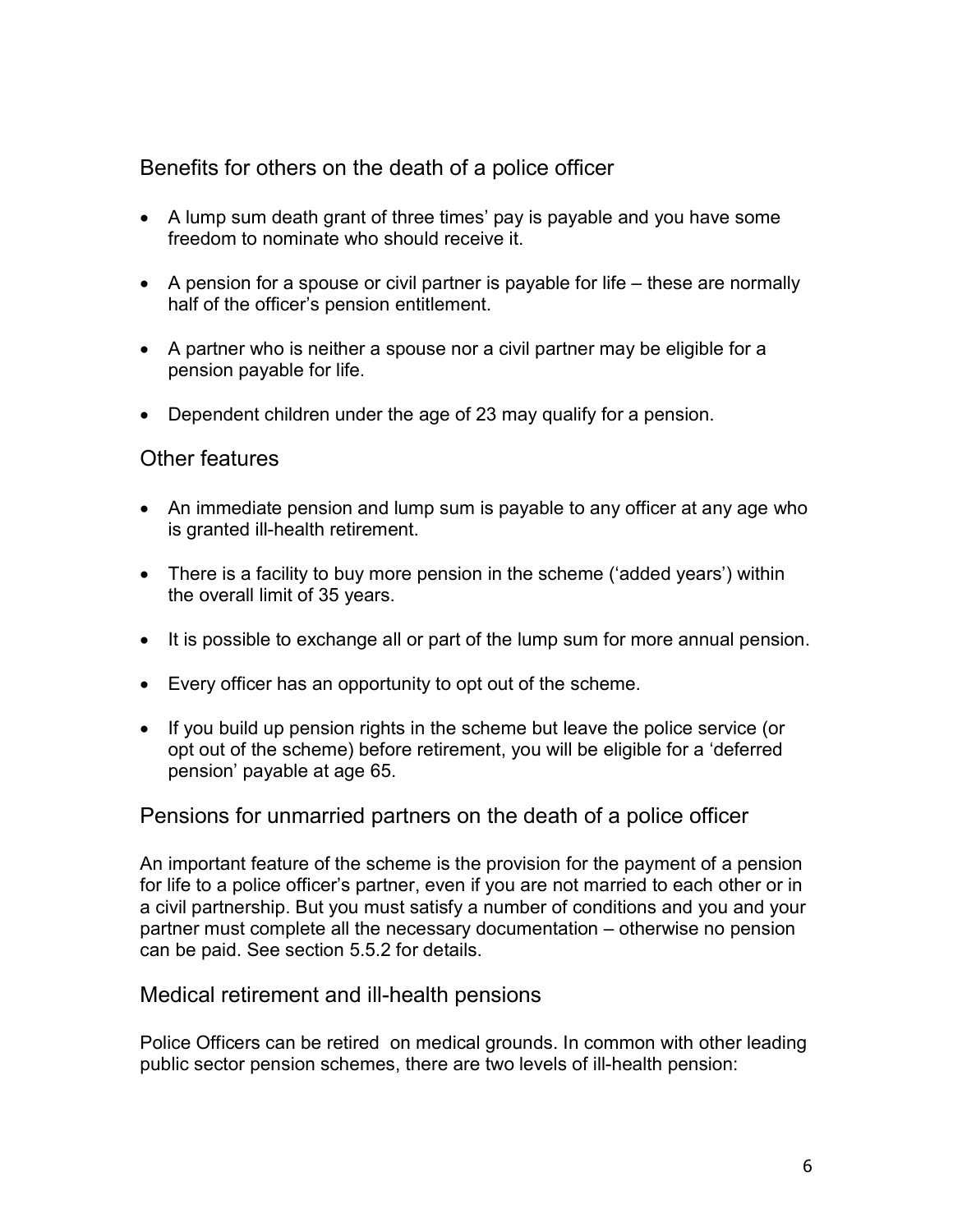• A standard ill-health pension, payable if you are disabled for the ordinary duties of a member of the police force. If you are entitled to a standard ill-health pension, you will receive immediate payment of the pension benefits which you have built up at the date of your ill-health retirement.

 • An enhanced top-up ill-health pension, payable in addition to a standard ill-health pension if you are disabled for any regular employment (meaning employment for an annual average of at least 30 hours per week). If you are entitled to an enhanced top-up ill-health pension, you will receive immediate payment of pension benefits as with a standard illhealth pension, but the top-up has the effect that your pensionable service is enhanced by up to 50% of your prospective service to age 55. For example, if you are aged 35, the enhancement of service is up to 10 years.

The level of disability is determined by a doctor and there are appeal rights against medical decisions. Both types of pension will be increased for inflation for as long as they are paid. The Department of Home Affairs has discretion to review the payment of ill-health awards at intervals.

Even if you are judged to be disabled, it does not automatically follow that you will be granted ill-health retirement. The Isle of Man Constabulary will consider whether there alternative duties that you could perform and still remain in the service (taking account of your overall capabilities).

There are separate arrangements for the payment of injury awards to officers who suffer injury on duty, which are outside the pension scheme.

# Other points

 • The scheme does not have a formal Additional Voluntary Contribution (AVC) arrangement, but you are free to make contributions to personal pension schemes as well as the police scheme within very wide limits.

 • It is possible for deferred pensions (payable at age 65) to be paid early on request, but this will be subject to "actuarial reduction" to reflect that they will be paid earlier and for a longer period.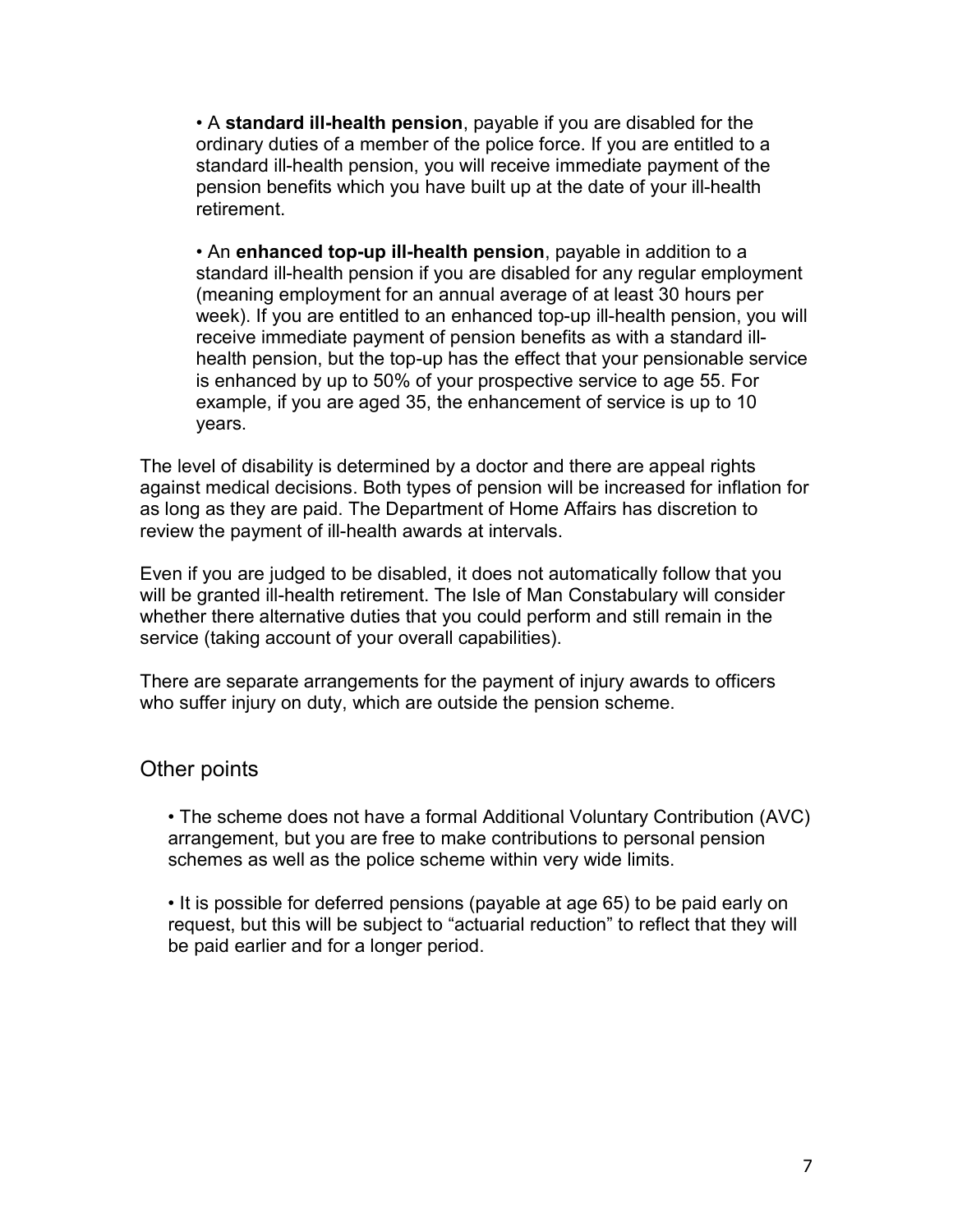# 3. Membership and contributions

# 3.1 Membership

Due to reforms made to the PPR 2010 from 1 April 2018 there are two sections of membership in the PPR 2010. Members who joined before the 1 April 2018 (Pre April 2018 members) and those who joined on or after 1 April 2018 (Post April 2018 members). The rate at which your pension accrues is dependent on when you joined. See Section 4.

If you are a regular police officer, you are automatically admitted to PPR 2010 on appointment unless you decide to opt out. (Police cadets and special constables have separate schemes which provide more limited benefits). You may be asked to have a medical examination (free of charge) so that your employer can decide whether you will be eligible for ill-health benefits. If this determines that the likely cost of providing ill-health benefits is disproportionately high, you can still join PPR 2010 but you will not receive ill-health benefits if you become unable to work.

If you opt out of the scheme you can rejoin if you wish. This may be subject to a medical examination, for which you would have to pay the cost, to decide whether you will be eligible for ill-health benefits. If you opt out of the scheme a second time, you cannot rejoin again.

It is possible for you to be a member of PPR 2010 and to contribute to other pension schemes, such as a personal pension plan, at the same time. You are advised to consult an independent financial adviser if you wish to obtain information about other pension schemes.

# 3.2 Your contributions and the cost of the scheme

You pay contributions towards the cost of your pension benefits. These are set as a percentage of your 'pensionable pay'. The contribution rate you pay is tiered and is dependent on the amount of your basic annual salary. The current salary tiers and contribution rates are shown below:

| Tier   | <b>Salary Tier</b>                              | <b>Contribution Rate</b><br>from 1 April 2014 |
|--------|-------------------------------------------------|-----------------------------------------------|
| Tier 1 | <b>Basic Annual Salary</b><br>under £27,000     | 11%                                           |
| Tier 2 | <b>Basic Annual Salary</b><br>more than £27,000 | 12.05%                                        |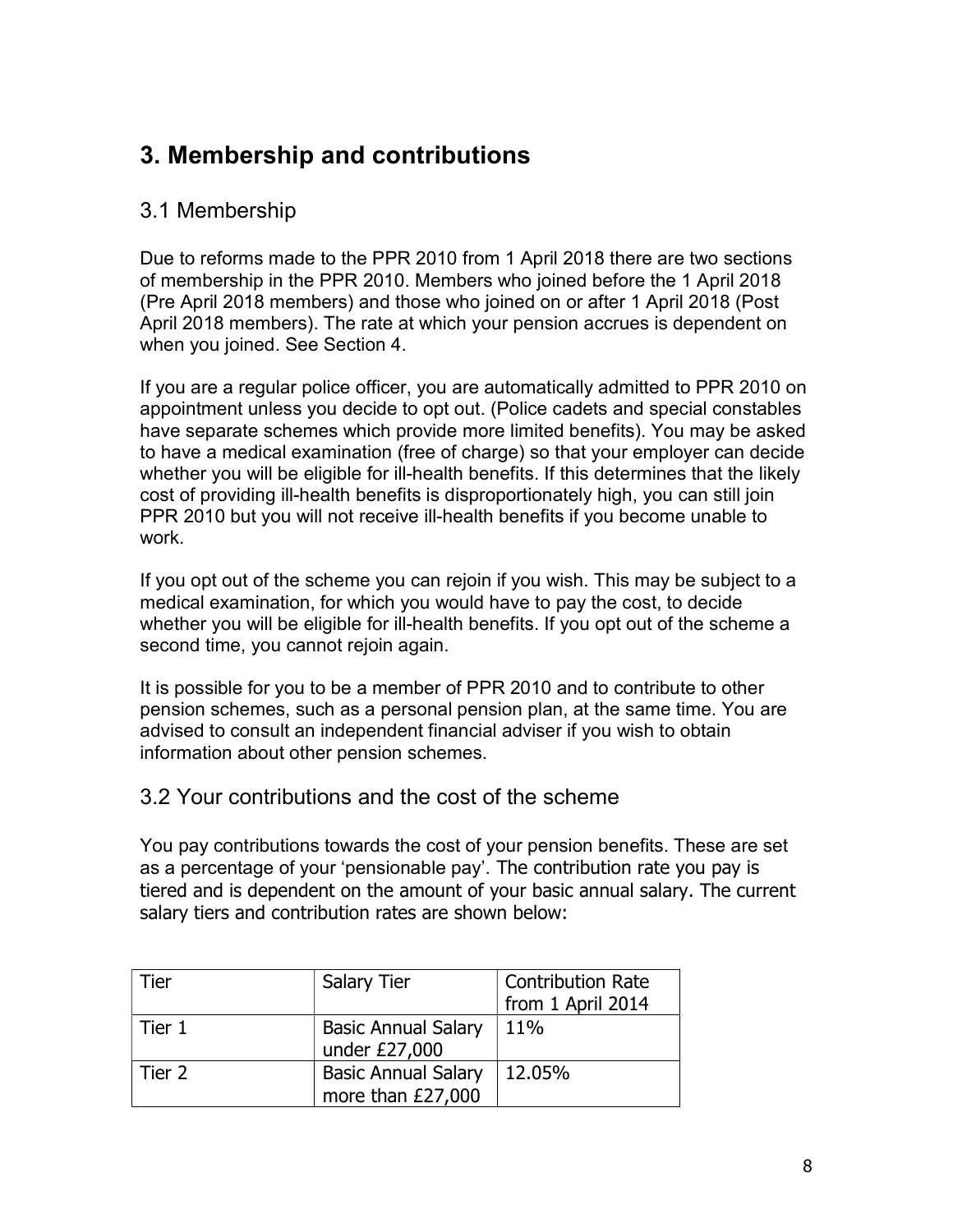|        | but less than<br>£60,000                       |  |
|--------|------------------------------------------------|--|
| Tier 3 | Basic Annual Salary   12.75%<br>over $E60,000$ |  |

In PPR 2010, in common with most other public sector pension schemes, members' contributions meet about one-third of the estimated cost of providing pensions and other benefits (the remaining cost being met by a 15% contribution from your employer and the rest by central government).

Pensionable pay includes basic salary, additional salary on temporary promotion and competence related threshold payments. Payments such as overtime pay are not pensionable.

Contributions are deducted from pay before it is assessed for income tax, so you will automatically receive full income tax relief at the highest rate you pay. PPR 2010, like PPR, is an 'unfunded' scheme. This means that there is no pension fund as such.

### 3.3 Unpaid absence

Your pensionable service may be affected by any periods of unpaid absence. In general, periods of absence can only count as pensionable service (see section 4.3) if pension contributions are paid in respect of the period of absence. Sick leave on full pay or reduced pay and paid maternity leave, maternity support leave and adoption leave count towards pensionable service if pension contributions are paid for those periods.

Unpaid leave, other than the first 26 weeks of maternity leave, can only count as pensionable service if you pay the pension contributions which would otherwise have been due. You are only able to do this for periods of unpaid maternity or parental leave, or a period of unpaid sick leave which is less than six months in duration. You cannot pay pension contributions for a total of more than 12 months of unpaid sick leave aggregated across your police service.

If you wish to pay contributions for a period of unpaid leave, you must notify the PSPA within six months of your return to work, or by the date you leave the service if that is earlier. The contributions must be paid within two years of the date that the Constabulary informs you of the amount to be paid. Pension contributions cannot be paid in respect of unpaid career breaks.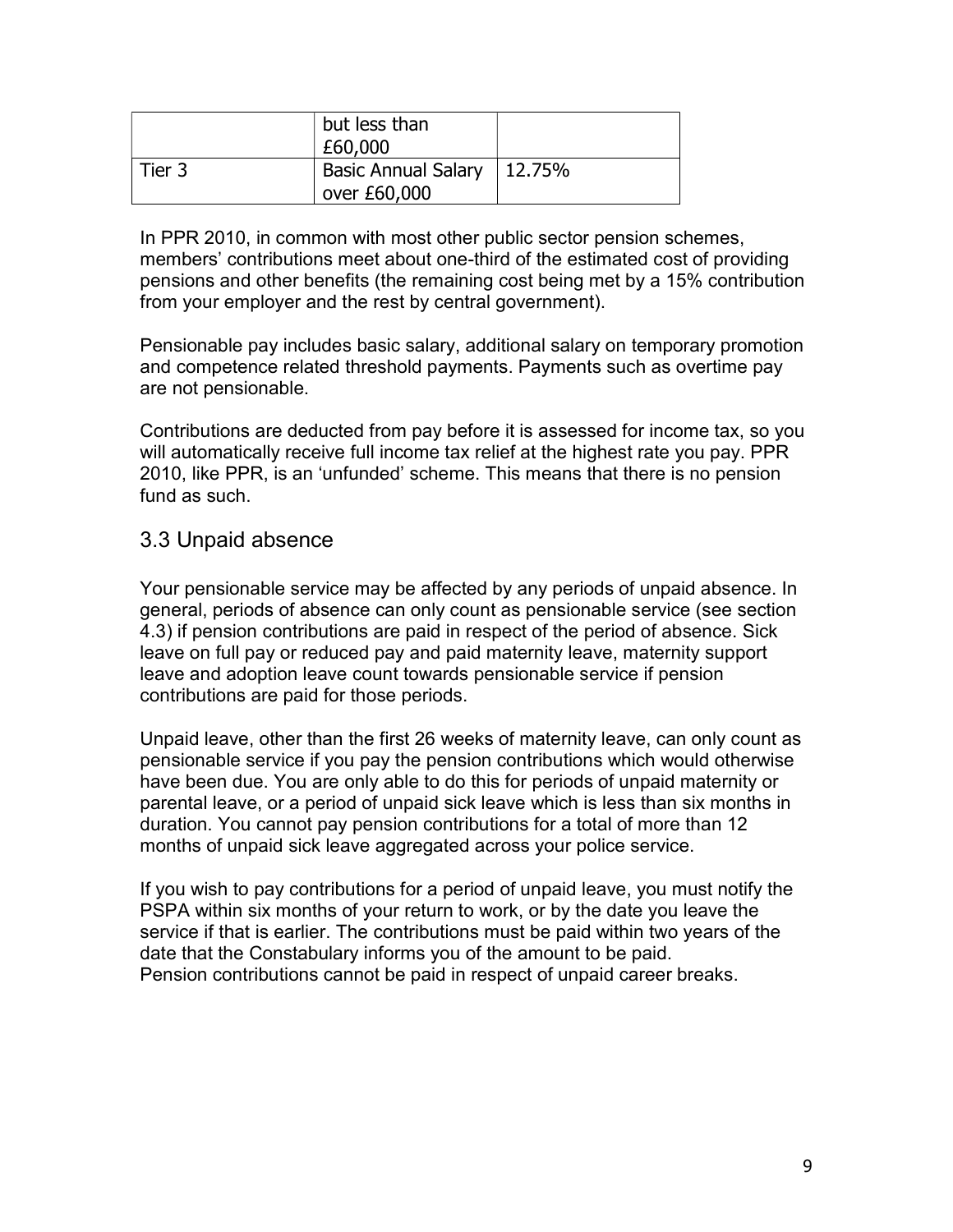# 4. Retirement and the benefits you receive

The amount of your retirement benefits and the date on which they become payable will depend on when you joined the PPR2010 (before or after 1 April 2018), your age, final pensionable pay and length of pensionable service. The following information relates to those with at least two years' qualifying service. See section 4.10 if you have less than that. If you are a member of PPR 2010 you will be able to retire from age 55 with an immediate pension – see section 4.5. This applies to all ranks.

If you leave the police service with at least two years' qualifying service before age 55, or if you opt out of PPR 2010 at any age, you will be entitled to a deferred pension which will come into payment from age 65. A deferred pension may be paid early in case of ill health or if you opt for it to be reduced. See section 4.8 for more information about deferred pensions.

# 4.1 Retirement age

You can retire as soon as you reach the age of 55. You must retire not later than the 'compulsory retirement age' for your rank, unless the chief constable (or the Department in the case of an officer above the rank of superintendent) has approved an extension of service. You must give a minimum of three months notice to the PSPA, that you wish to retire. A pension cannot be paid to you before the age of 55 unless it is an ill-health pension.

Compulsory retirement ages are as follows:

- for a constable, sergeant. inspector or chief inspector, 60 years
- for an officer with any higher rank, 65 years.

Appointment to the rank of chief constable is for a fixed term. If you have been appointed for a fixed term which ends before you reach the age of 55, and your service does end before you reach age 55, you will be entitled to a deferred pension payable at age 65.

If you are a Pre 1 April 2018 member and have completed 35 years' pensionable service or a Post 1 April 2018 member and have completed 37.5 years' pensionable service, (or would have been able to if you had not opted out of PPR 2010) and you are at least 55 years old, your employer may require you to retire on the grounds that your retention in the force would not be in the general interests of efficiency.

If you become permanently disabled at any age for the performance of the ordinary duties of a member of the force, your employer may require you to retire on the grounds of ill-health (see Section 6).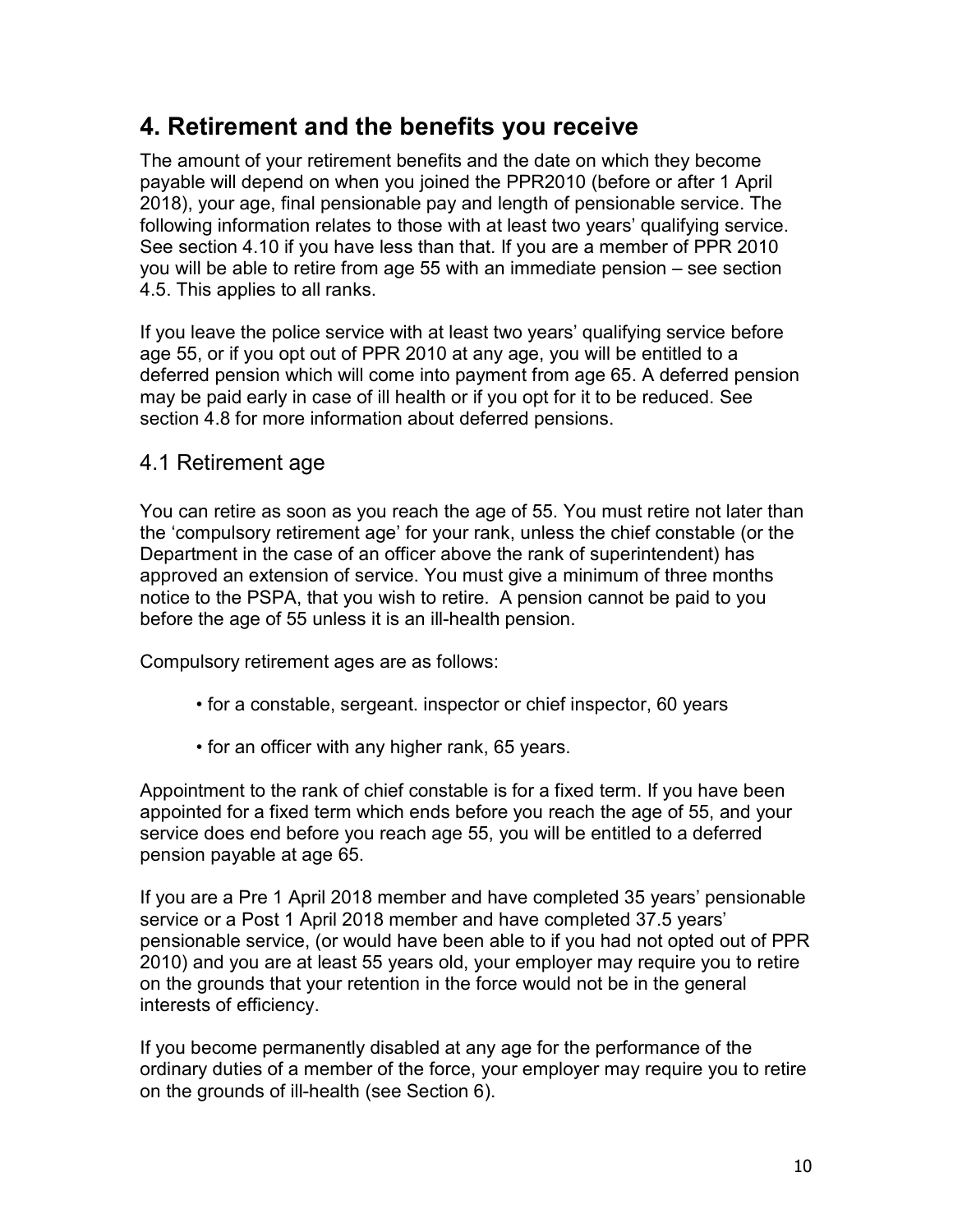# 4.2 Final pensionable pay

Your pension benefits are generally calculated on your pay shortly before you retire. Final pensionable pay is the greatest of:

- pensionable pay in the 12 months prior to retirement
- pensionable pay in either of the two preceding years

 • pensionable pay averaged over any three consecutive years in the seven years before that.

Broadly, final pensionable pay is the highest pensionable pay up to 10 years before retirement, with pay in previous years being uprated for inflation.

#### Example 1

An officer transferred his service from the former Police Pension Regulations to PPR 2010 and retires at the end of 2018. He was given temporary promotion in 2017. His pensionable pay in the three years prior to his retirement has been:

2016 £37,000 2017 £45,000 2018 £40,000

His final pensionable pay will be his 2017 pay, uprated for inflation.

Final pensionable pay is always taken to be full-time pay. If you work half-time for a year, for example, your final pensionable pay for that year is the full-time rate (but you will only be able to count a half year's pensionable service).

If you have opted out of PPR 2010 and rejoin less than three years before retiring, the final pensionable pay will be different for the two periods. It will be based on the final pensionable pay at the end of each period, with the pay at the point when you opted out being uprated for inflation. If you are in this position you are advised to contact your pension's administrator who will be able to explain the effect on your pension.

#### 4.3 Pensionable service

PPR 2010 calculates benefits as a proportion of final pensionable pay depending on length of service. Service which counts for this purpose ('pensionable service') includes:

 • your current service as a regular police officer during which you have paid pension contributions or for which contributions are deemed to have been paid (e.g. any unpaid period in the first 26 weeks of maternity leave)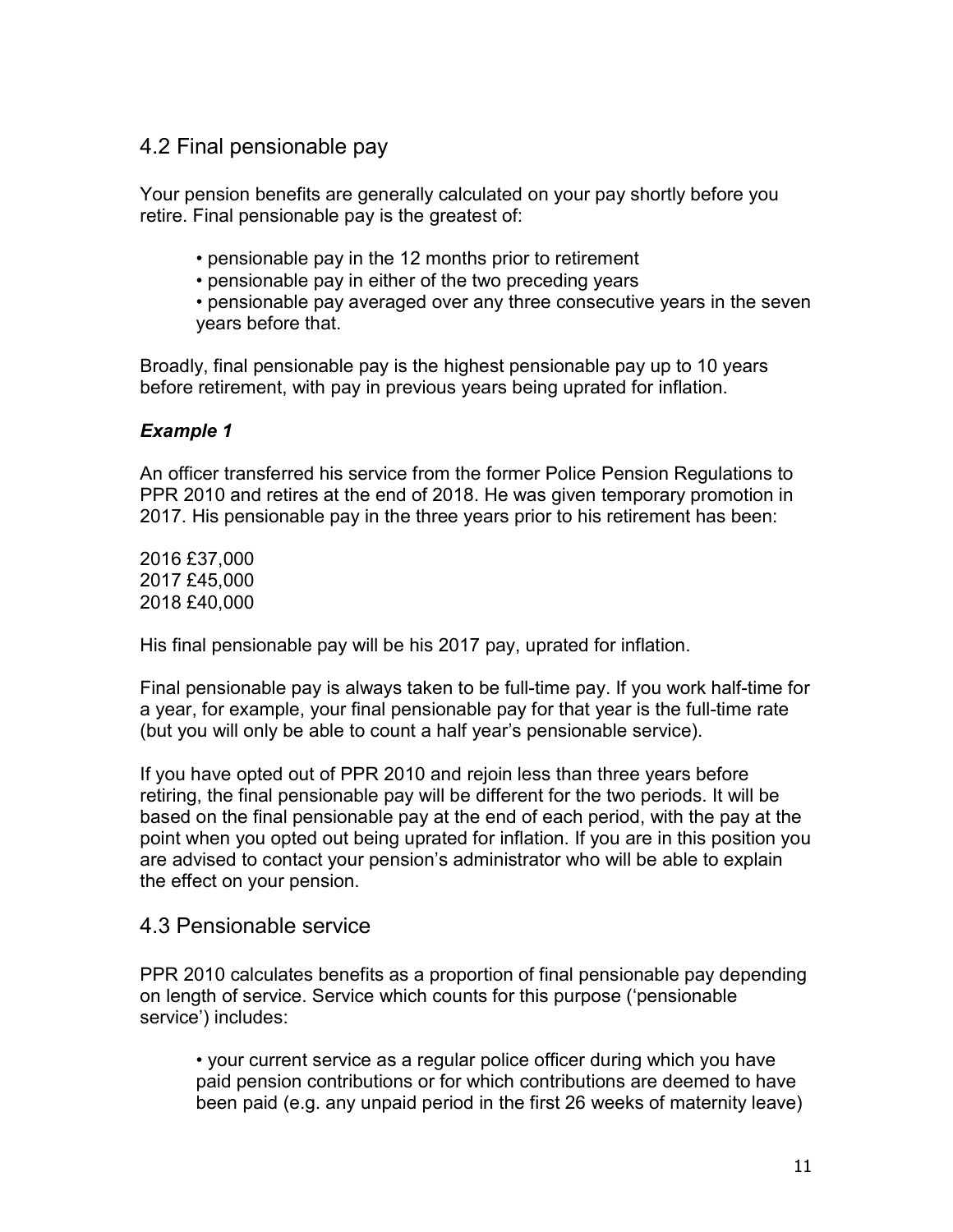• earlier service in the same force, or in other police forces if you transferred to your present force from another force (again, provided that you paid pension contributions in your earlier service and that these have not been refunded to you)

 • earlier service with a Home Office force, Scottish force or the Police Service of Northern Ireland, if you transferred with consent and you paid pension contributions which have not been refunded to you

 • periods of 'relevant service' under Regulations 42 to 45 of the Police Regulations 2000 (this includes appointments to the Inspectorate of Constabulary and certain types of overseas service) during which you have paid pension contributions. (Officers contemplating overseas service are recommended to seek advice on the pension position before agreeing to undertake it.)

If you have pension benefits in the scheme of a former employer or in a personal pension plan you may be able to transfer them into PPR 2010. The transfer value will buy a credit of pensionable service in PPR 2010. The PSPA has discretion in PPR 2010 to refuse a transfer if it is deemed to be insufficient to cover the cost of any Guaranteed Minimum Pension to which you may be entitled (if you had been employed in the period 1978 – 1997).

#### 4.4 Part-time working and pensionable service

Approved part-time working is counted as pensionable service on a pro-rata basis based on actual hours worked as a proportion of full-time work. Your pension contributions are also collected on a pro-rata basis (i.e. 9.5% of the parttime pay). If you are a part-time constable or sergeant, any hours you work on top of your determined hours will be automatically pensionable.

#### Example 2

An officer's full-time pensionable pay would be £30,000 but she is working halftime. She therefore receives £15,000 salary and pays pension contributions, at 9.5% of that, of £1,425. Each year that she serves half-time and pays pension contributions adds half a year to her pensionable service.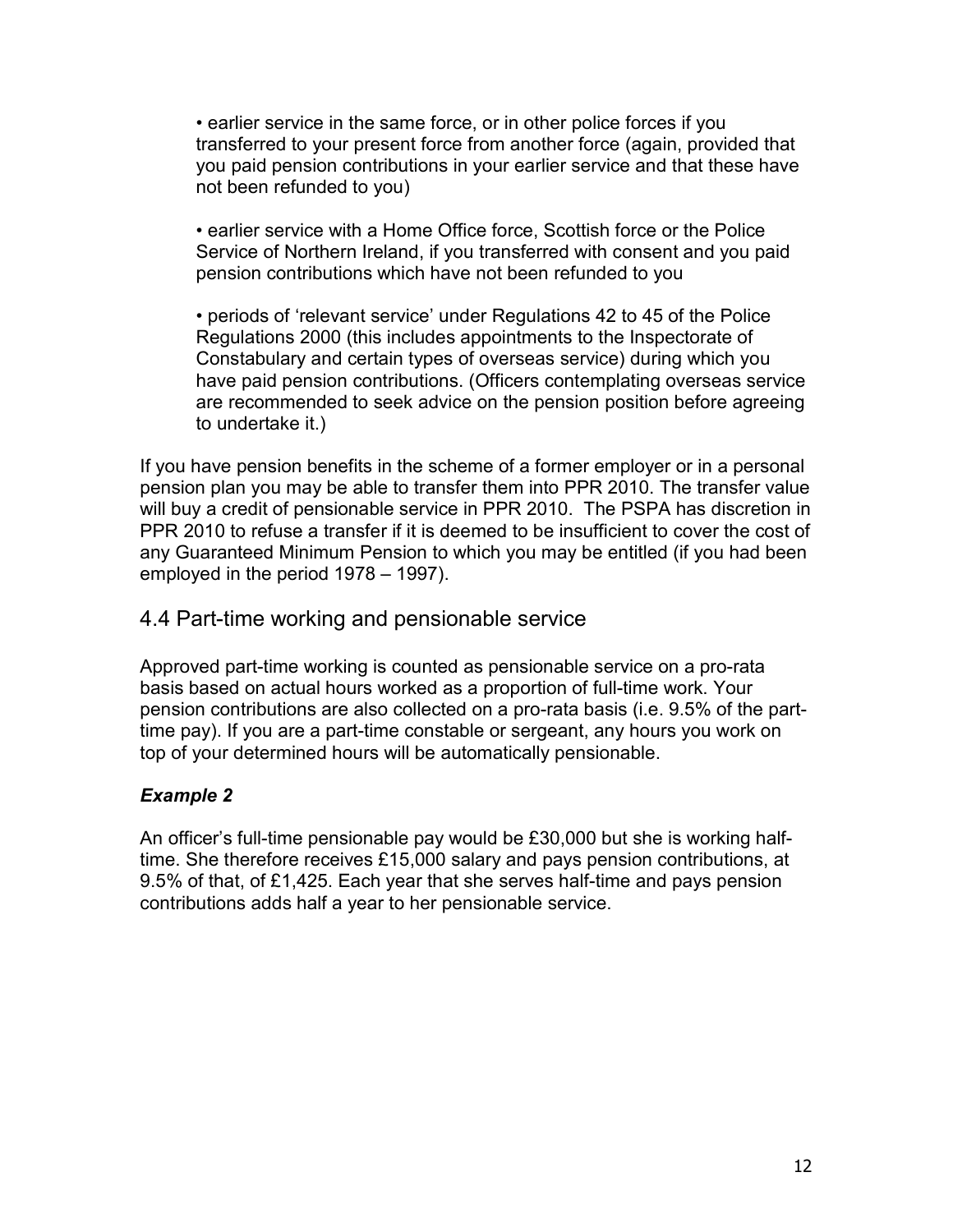### 4.5 Benefits on retirement

#### You will receive a pension for life plus a tax-free lump sum

#### Pre 1 April 2018 Members

Your PPR 2010 pension is based on 1/70th of your final pensionable pay for each year of pensionable service up to a maximum of 35/70ths.

For example, 25 years equals 25/70ths. Each day counts as 1/365th of a year.

The maximum length of pensionable service that can count towards a PPR 2010 pension is 35 years.

#### Post 1 April 2018 Members

Your PPR 2010 pension is based on 1/75th of your final pensionable pay for each year of pensionable service up to a maximum of 37.5/75ths.

For example, 25 years equals 25/75ths. Each day counts as 1/365th of a year.

The maximum length of pensionable service that can count towards a PPR 2010 pension is 37.5 years.

The lump sum is four times the annual pension.

You can exchange all or part of your lump sum for increased annual pension (see section 7.1).

#### 4.6 Ordinary pension

An ordinary pension is awarded on retirement after completion of at least two years' qualifying service.

'Qualifying service' is not the same as pensionable service. Qualifying service is normally the calendar length of police service, plus any previous service or employment which you have transferred into PPR 2010. For example, if you serve half time for a year in a police force, this will count as one year towards qualifying service (but could only count a maximum of half a year's pensionable service).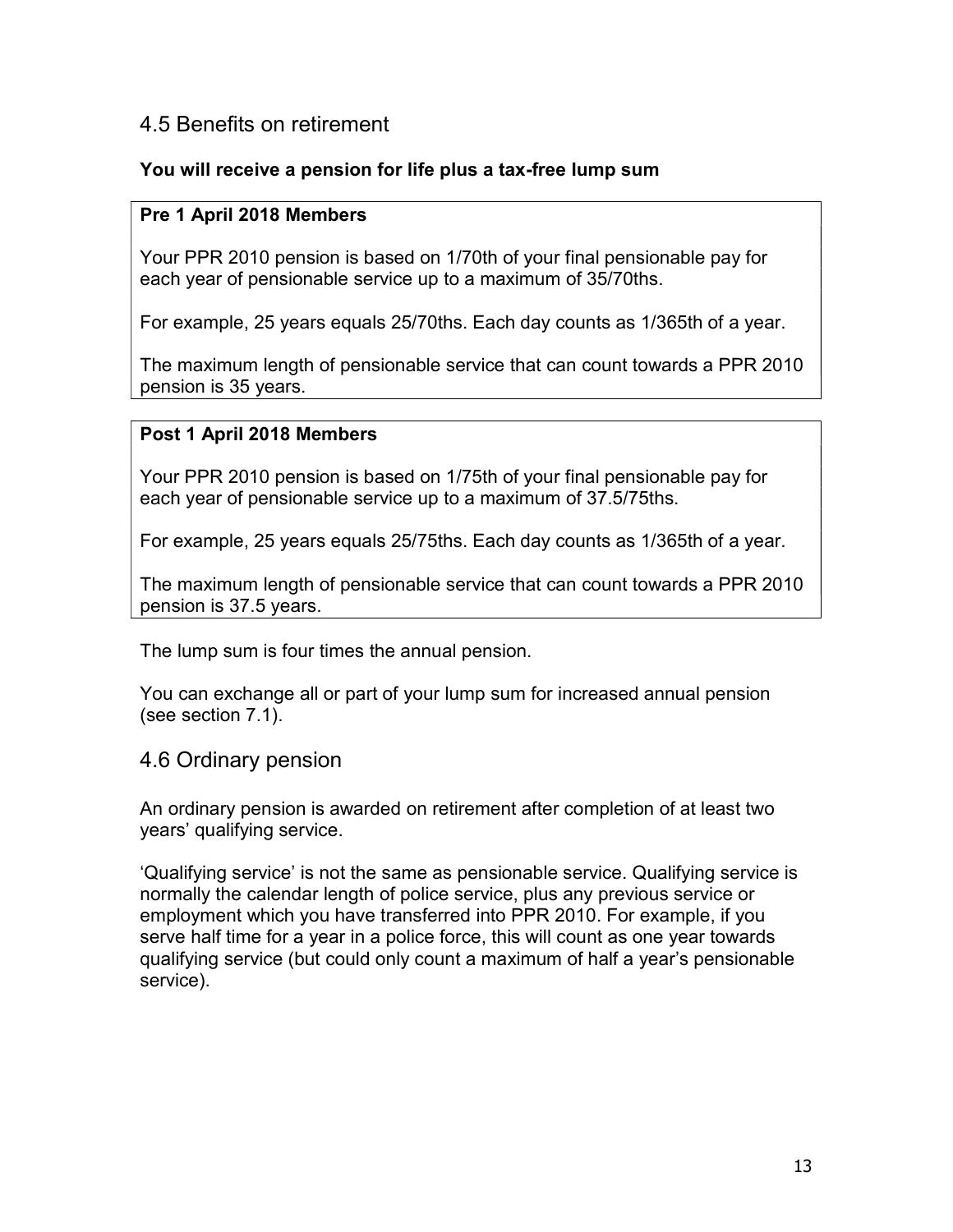#### Examples 3 Pre 1 APRIL 2018 Member

An officer's final pensionable pay is £30,000 and his pensionable service is 21 years.

 $=$  £9,000 per year (index linked after the first year) His pension =  $\frac{\text{£30,000 x 21}}{70}$ 

His lump sum =  $£30,000 \times 21 \times 4 =$  £36,000 (tax free) <u>70</u>

### Post 1 APRIL 2018 Member

An officer's final pensionable pay is £30,000 and his pensionable service is 21 years.

His pension =  $£30,000 \times 21$  = £8,400 per year (index linked after the first year) 75

His lump sum =  $£30,000 \times 21 \times 4 =$  £33,600 (tax free) <u>75 and 2011 and 2012 and 2014 and 2014 and 2014 and 2014 and 2014 and 2014 and 2014 and 2014 and 2014 and 201</u>

# 4.7 Pension after part-time work

As mentioned in section 4.4, approved part-time working counts as pensionable service on a pro-rata basis. However, your final pensionable pay is based on the full-time equivalent of what you earn.

# Examples 4

# Pre 1 APRIL 2018 Member

A part-time officer has worked for 20 years, 10 years of which were full-time and 10 years half time: i.e. with 15 years' pensionable service. She can retire with an immediate pension on reaching age 55.

Her final pensionable pay is £35,000 and pensionable service is 15 years.

Her pension =  $£35,000 \times 15 =$  £7,500 per year (index linked after the first year) **70** 

Her lump sum = <u>£35,000 x 15 x 4 =</u> £30,000 (tax free) <u>70</u>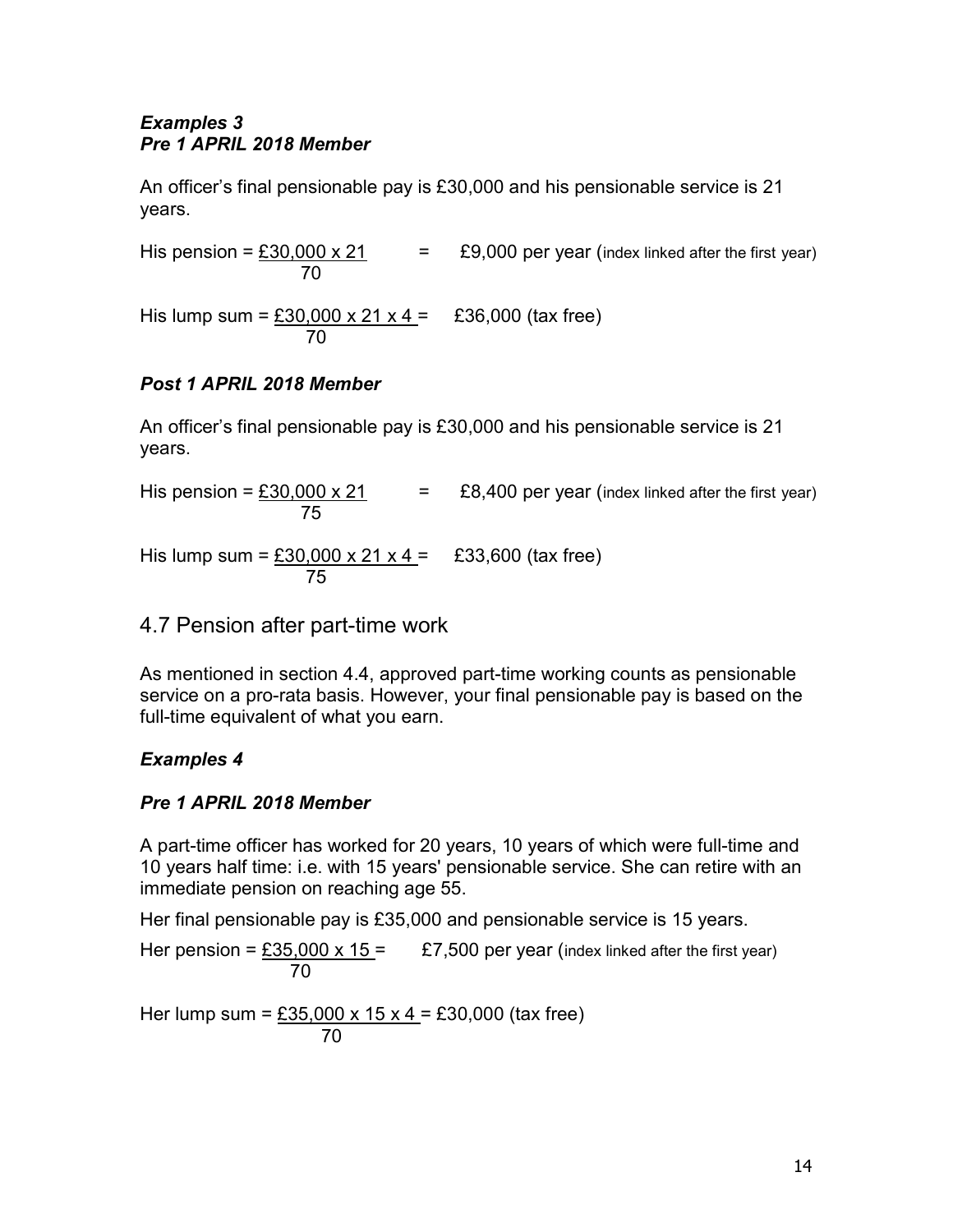#### Post 1 APRIL 2018 Member

A part-time officer has worked for 20 years, 10 years of which were full-time and 10 years half time: i.e. with 15 years' pensionable service. She can retire with an immediate pension on reaching age 55.

Her final pensionable pay is £35,000 and pensionable service is 15 years.

Her pension = £35,000 x 15 =  $E7,000$  per year (index linked after the first year) 75

Her lump sum =  $£35,000 \times 15 \times 4 = £28,000$  (tax free) <u>75 and 2011 and 2012 and 2014 and 2014 and 2014 and 2014 and 2014 and 2014 and 2014 and 2014 and 2014 and 201</u>

4.8 Deferred pension

You are entitled to a deferred pension if you are under 55 and have at least two years to count towards qualifying service, and you either:

- leave the police, or
- cease to be a member of PPR 2010 by opting out of it, without transferring your PPR 2010 rights to another pension scheme.

The deferred pension will be based on your pensionable service and your final pensionable pay at the date on which you left the police or opted out. It will be increased for inflation from the time that you leave the force or opt out of PPR 2010 up to the date at which your benefits become payable (under Pensions Increase Act legislation).

If you leave the service or opt out of PPR 2010 before age 55 then you can only be entitled to a deferred pension, regardless of how many years of pensionable service you have.

Your deferred pension is payable from age 65.

#### Examples 5

#### Pre 1 APRIL 2018 Member

An officer leaves the police service with 10 years' pensionable service and a final pensionable pay of £28,000. His pension entitlement when he leaves is:

£28,000 x 10 = £4,000 per year, payable from age 65. 70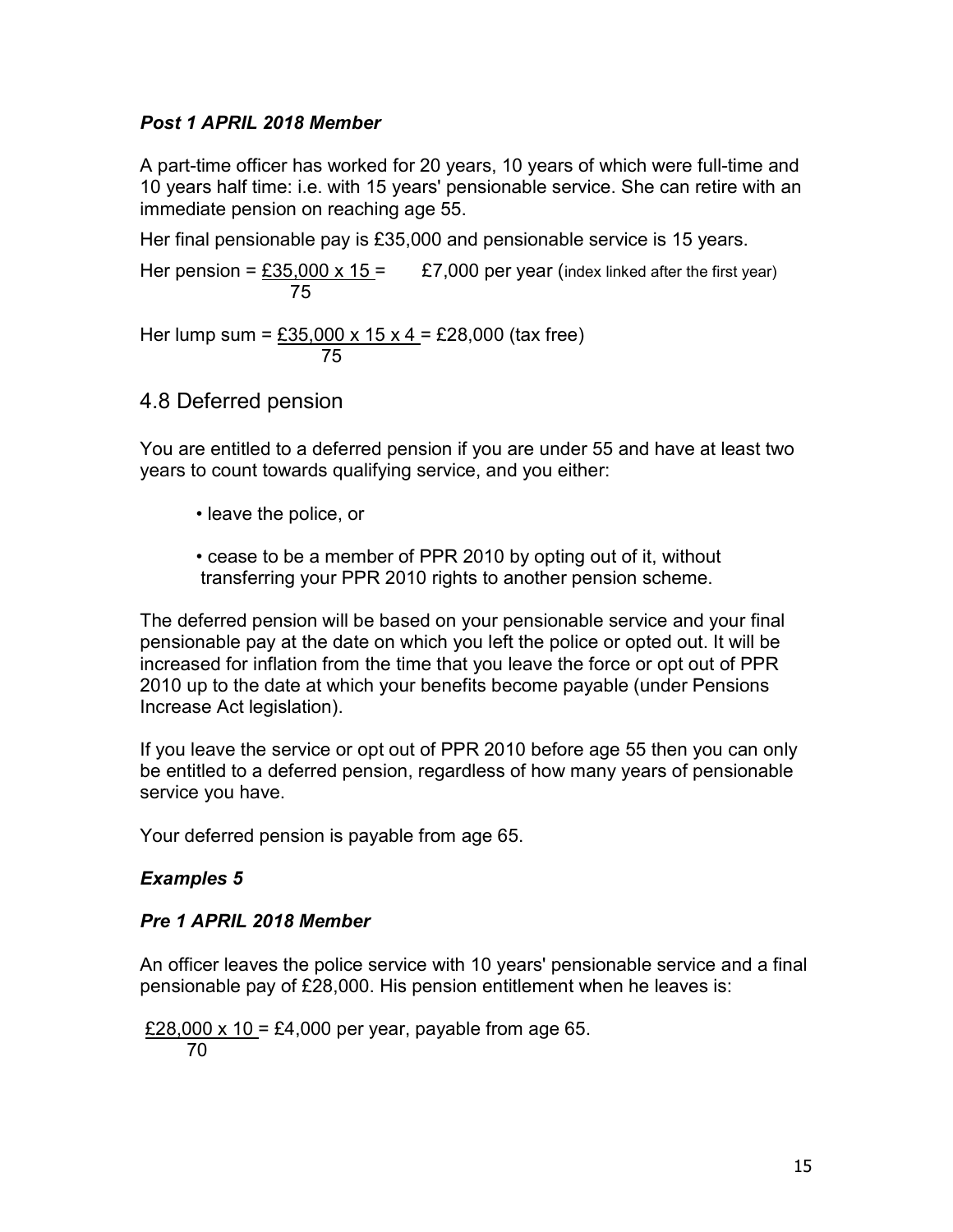By the time that he is 65, his deferred pension has increased by inflation factors under the Pensions Increase Acts by 10% to £4,400, and this is the amount that will actually be paid to him at age 65.

Therefore his deferred lump sum paid at age 65 will be £4,400  $\times$  4 = £17,600.

#### Post 1 APRIL 2018 Member

£28,000 x 10 = £3,733 per year, payable from age 65. 75

By the time that he is 65, his deferred pension has increased by inflation factors under the Pensions Increase Acts by 10% to £4,106 and this is the amount that will actually be paid to him at age 65.

Therefore his deferred lump sum paid at age 65 will be £4,400  $\times$  4 = £16,425.

# 4.9 Early payment of deferred pension

If you have left the police service you can choose to have your deferred pension paid earlier than age 65, but it will be reduced for early payment. This is called 'actuarial reduction' and is to compensate for the fact that the pension will be paid earlier and for a longer period. Your pension's administrator can provide you with more information, but you should be aware that the reduction can be substantial (whilst this guide cannot be specific, it might be expected to be of the order of 5% for each year, so that a deferred pension taken at age 60 might be reduced by 25%) and that the reduction to your pension will be permanent (although survivor benefits will not be affected). The reduction affects both the annual pension and the lump sum, which will be four times the reduced annual pension.

Your deferred pension will be paid early without actuarial reduction if you have left the police service and you are permanently disabled for all regular employment – see section 6.5. However, if you were dismissed, or required to resign under the Discipline Regulations, your deferred pension cannot be paid early unless the Department of Home Affairs exercises discretion to permit early payment.

# 4.10 Refund of contributions on leaving the service

If you leave the police service with less than two years' qualifying service without entitlement to any other PPR 2010 award, you can have your pension contributions returned to you, less deduction of tax and a deduction to contract you back in to the State Second Pension (like any leaver you can, alternatively, ask for your PPR 2010 benefits to be transferred to another pension scheme -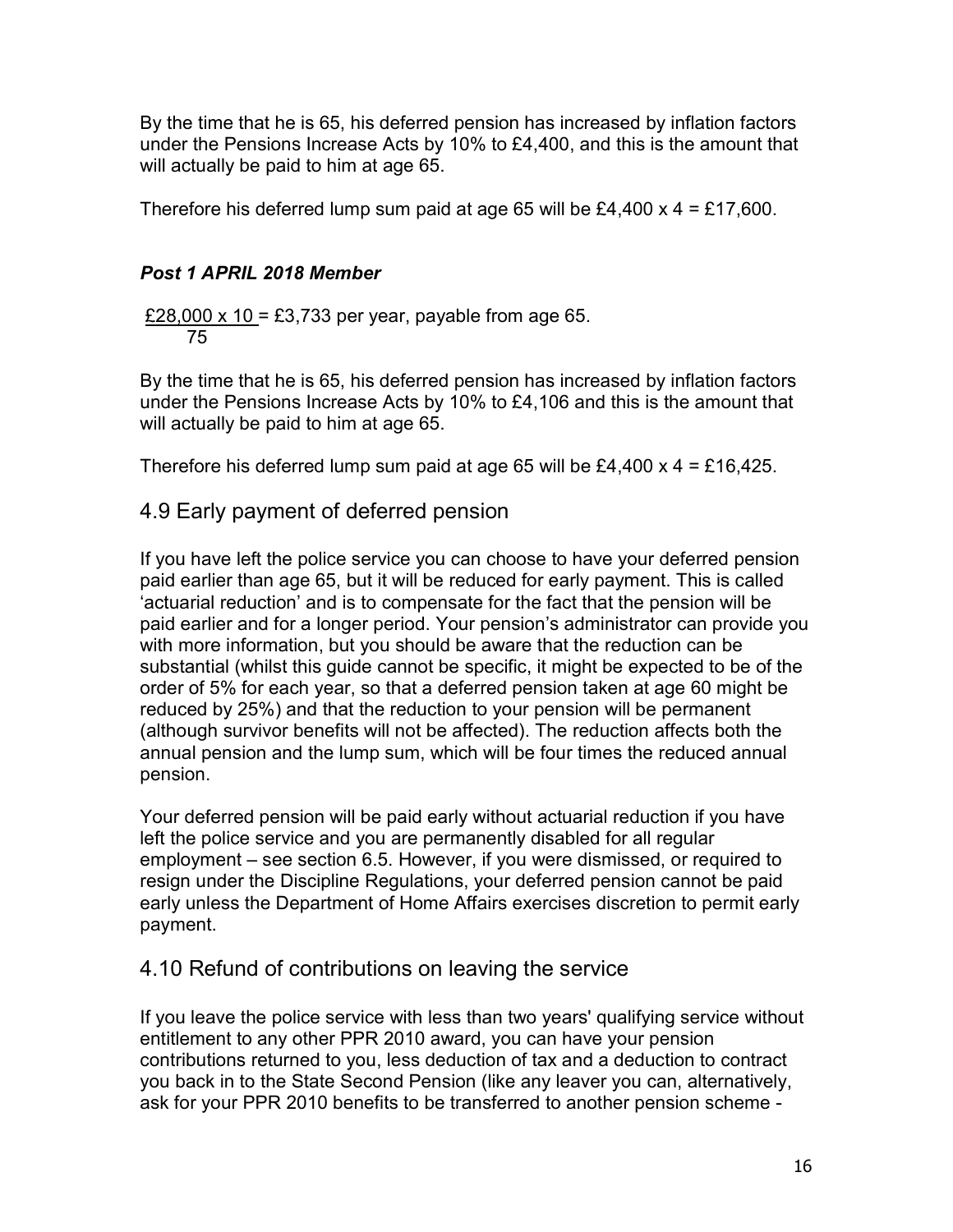see section 9.2). You should note that a refund of contributions will only be of the contributions that you have paid, but a transfer value will reflect the total value of pension benefits accrued at date of transfer, which have been purchased both by your own contributions and those of central government.

If you leave the service with less than two years' qualifying service, then unless you are permanently disabled as the result of an injury received in the execution of duty your pension award will thus be a lump sum equal to your pension contributions.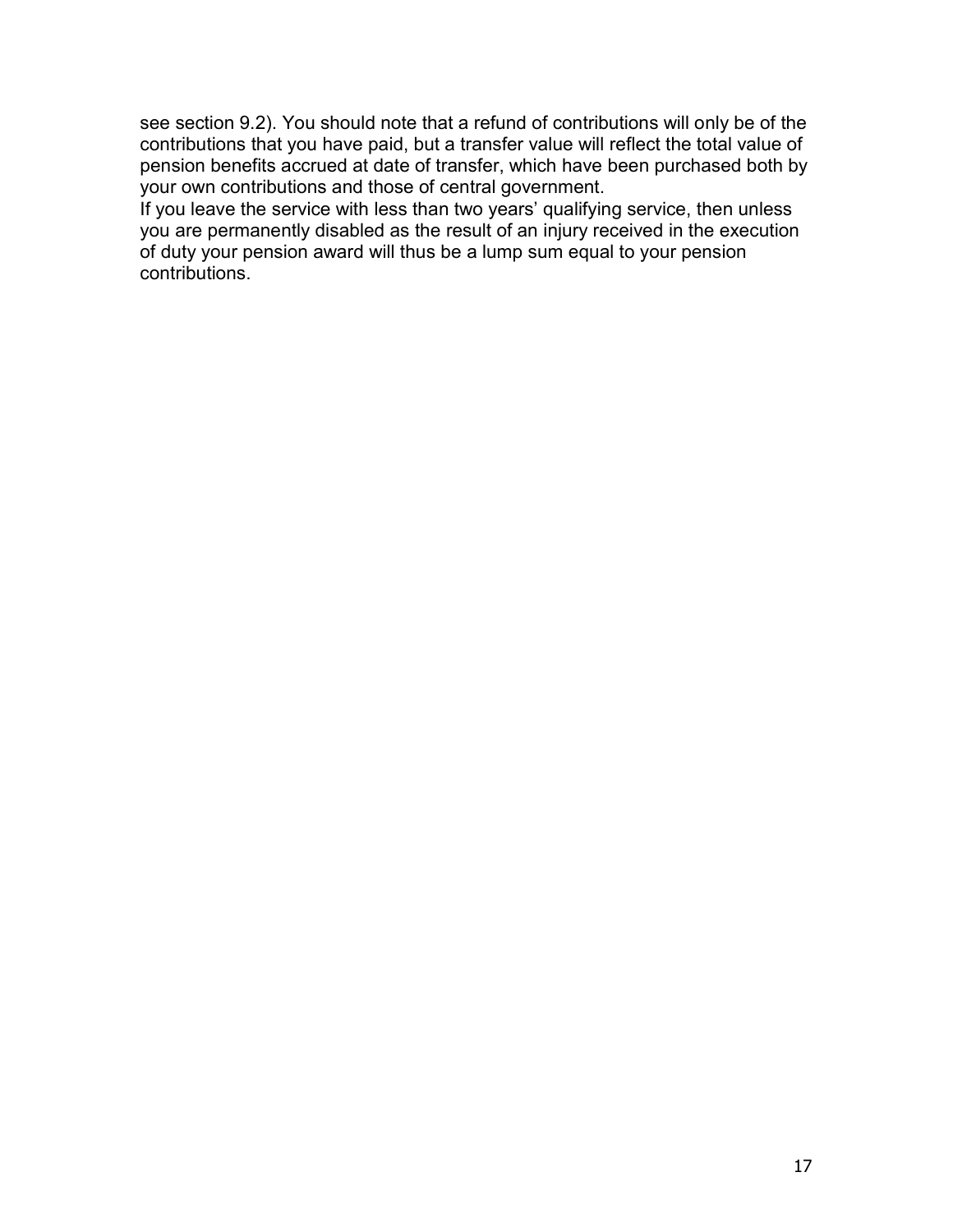# 5. Benefits for survivors if you die

# 5.1 Lump sum death grant

If you die while serving, provided you were a member of PPR 2010 (and had not opted out) at the time of your death, a lump sum death grant of three times your annual pensionable pay at the time will be paid to:

• your spouse or civil partner, if you have one

 • if you have no spouse or civil partner, and at the discretion of the PSPA, to an unmarried partner (if all relevant documentation has been completed  $-$  see section 5.5.2)

 • if you have no spouse, civil partner or declared unmarried partner, and again at the discretion of the PSPA, to a person nominated by you

 • otherwise, to your personal representative - usually the executor of your will - and thus will form part of your estate.

If you wish to nominate someone to receive your lump sum death grant you should complete a nomination form (which you can obtain from your pension's administrator). A nomination does not override the provision that the grant will go to a surviving spouse, civil partner or declared unmarried partner, if you have one, but it would take effect if you have no spouse or partner or if both you and your spouse or partner were to die at the same time.

Note that a nomination for a lump sum death grant is not the same as an unmarried partner declaration, which is covered in section 5.5.2. The nomination for a lump sum death grant relates only to the payment of this grant. Contact your pension's administrator if you are unsure about the effect of a nomination. If you work part-time, the lump sum will be three times your annual pensionable pay as a part-timer.

# Example 6

An officer's full-time equivalent pay is £30,000 per year, but he serves half-time and so his annual pensionable pay is £15,000 per year.

If he were to die in service whilst he is a member of the scheme, the lump sum death grant payable in respect of his death would be £45,000.

This grant is irrespective of your length of service.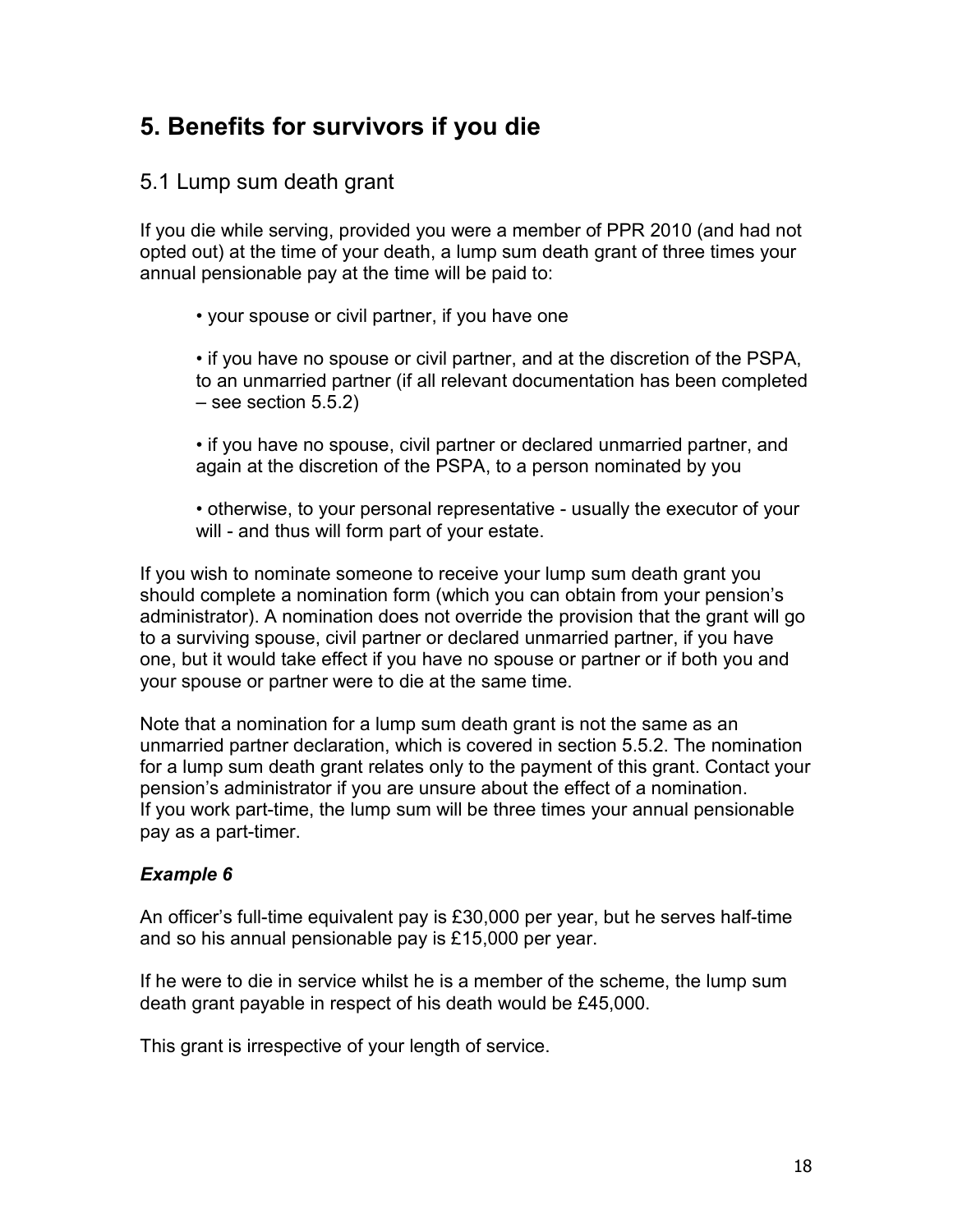# 5.2 Death gratuity

If you die as a result of an injury on duty or die within 12 months of receiving an injury on duty as a result of that injury, your spouse may be entitled to a gratuity under the Police (Injury Benefit) Regulations 2010. This does not form part of the pension scheme.

### 5.3 Gratuity - estate

If, when you die, the various awards payable under PPR 2010 (excluding the lump sum death grant) are less than your total pension contributions, an extra award equal to the balance of those contributions will be paid to your estate.

# 5.4 Survivors' benefits

When you die, your 'survivors' (which can include your spouse or civil partner, an unmarried partner who is not a civil partner and children) may be eligible to receive benefits from PPR 2010. The benefits which may be payable will depend on whether you die in service or after you retire and on the length of your qualifying service at the date of your death. If you had opted out of PPR 2010 at the date of your death, any survivors' benefits would be based on any deferred pension to which you were entitled at the time (see section 4.8 for more information about deferred pensions). More details about survivors' benefits are given in the following sections.

#### 5.5 Adult survivor awards

Adult survivors can include spouses, civil partners and unmarried partners who are not civil partners.

All adult survivor awards are payable for life, irrespective of whether the survivor remarries or forms a new partnership. If the adult survivor is also a member of PPR 2010 he/she is still eligible for an award.

#### 5.5.1 Spouses and civil partners

If you die in service, and have at least two years' qualifying service, your spouse or civil partner is entitled to a pension when you die. The pension payable is 50% of the ill-health pension that you would have received if you had been permanently disabled for regular employment at the time of your death.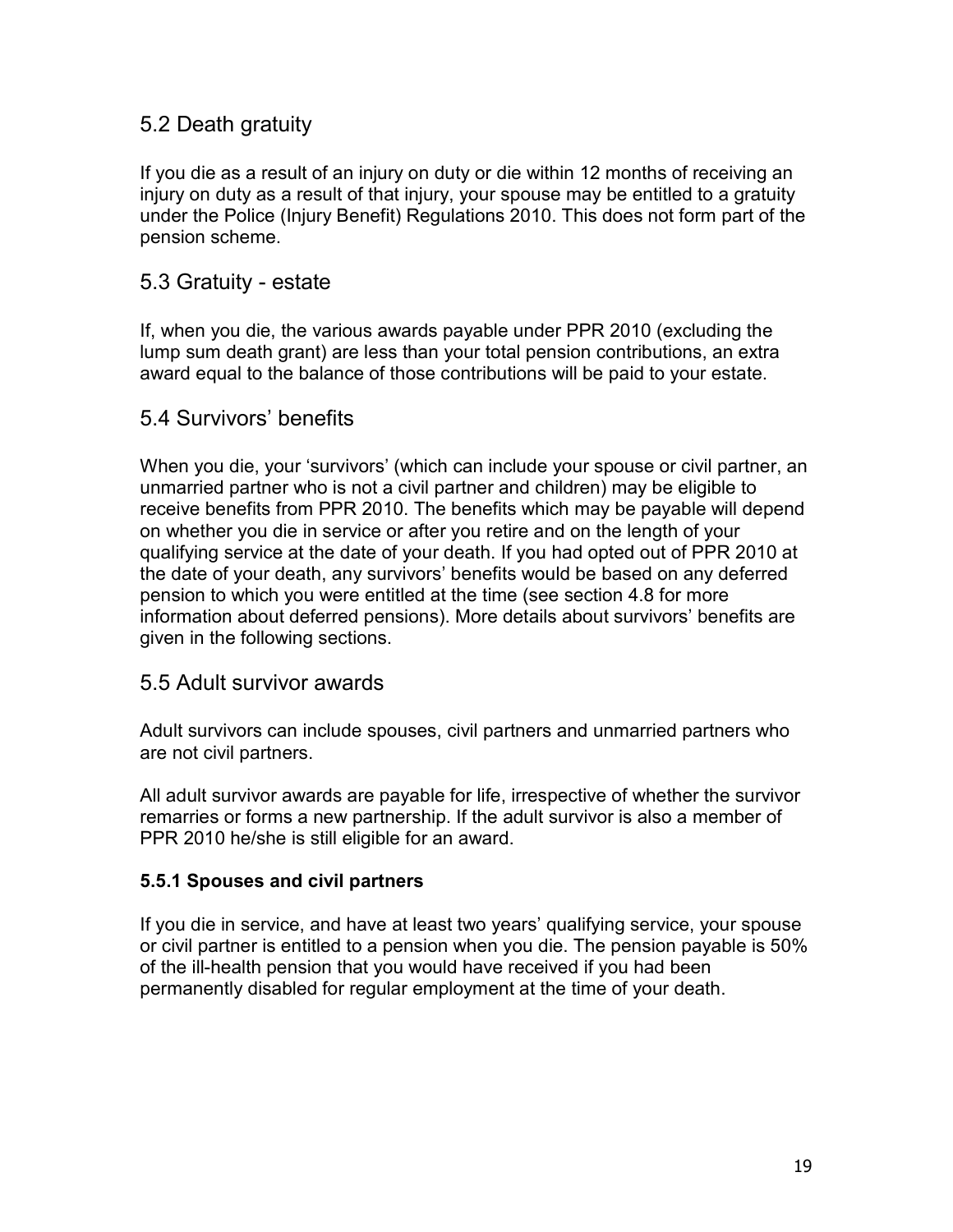#### Example 7 - Pre 1 April 2018 member

A full-time officer earning £42,000 per year has a civil partner.

If the officer dies in service (and has not opted out of PPR 2010) at age 35 having 5 years' pensionable service, his civil partner will be entitled to receive a pension of half of 15/70 of his pay, or £4,500 per year (see section 6.3 – the calculation is the same as for the officer in Example 11.)

If you die while you are receiving a PPR 2010 pension, or if you die after you have left the police service with an entitlement to receive a deferred PPR 2010 pension at 65, or if you have opted out of PPR 2010 and are entitled to a deferred pension but die in service, your spouse or civil partner is entitled to a pension if he or she is married to you or has formed a civil partnership with you when you die. The pension payable is 50% of your pension entitlement at the date of your death.

If your spouse or civil partner is more than 12 years younger than you, his or her pension will be reduced to reflect the age difference. This reduction will be 2.5% for every year or part of a year over 12 years, up to a maximum reduction of 50%.

If you married or formed a civil partnership within the six months prior to your death, then the PSPA has discretion to withhold your spouse's or partner's pension.

#### 5.5.2 Unmarried partners who are not civil partners

An unmarried partner who is not a civil partner is someone with whom you have a long-term relationship but to whom you are not married (if you are of opposite sexes) or with whom you have not formed a civil partnership (if you are of the same sex).

If you have no spouse or civil partner, it may be possible for a survivor's pension to be paid (for life) to your partner on the same basis as if he or she had been your spouse or civil partner, but this is not automatic. For a pension to be payable, you and your partner must have completed and sent to the pensions administrator a joint declaration form to confirm that all of the following apply:

- you have lived together for a period during which your partner has been financially dependent on you, or both of you have been financially interdependent
- the relationship is a committed relationship intended to continue indefinitely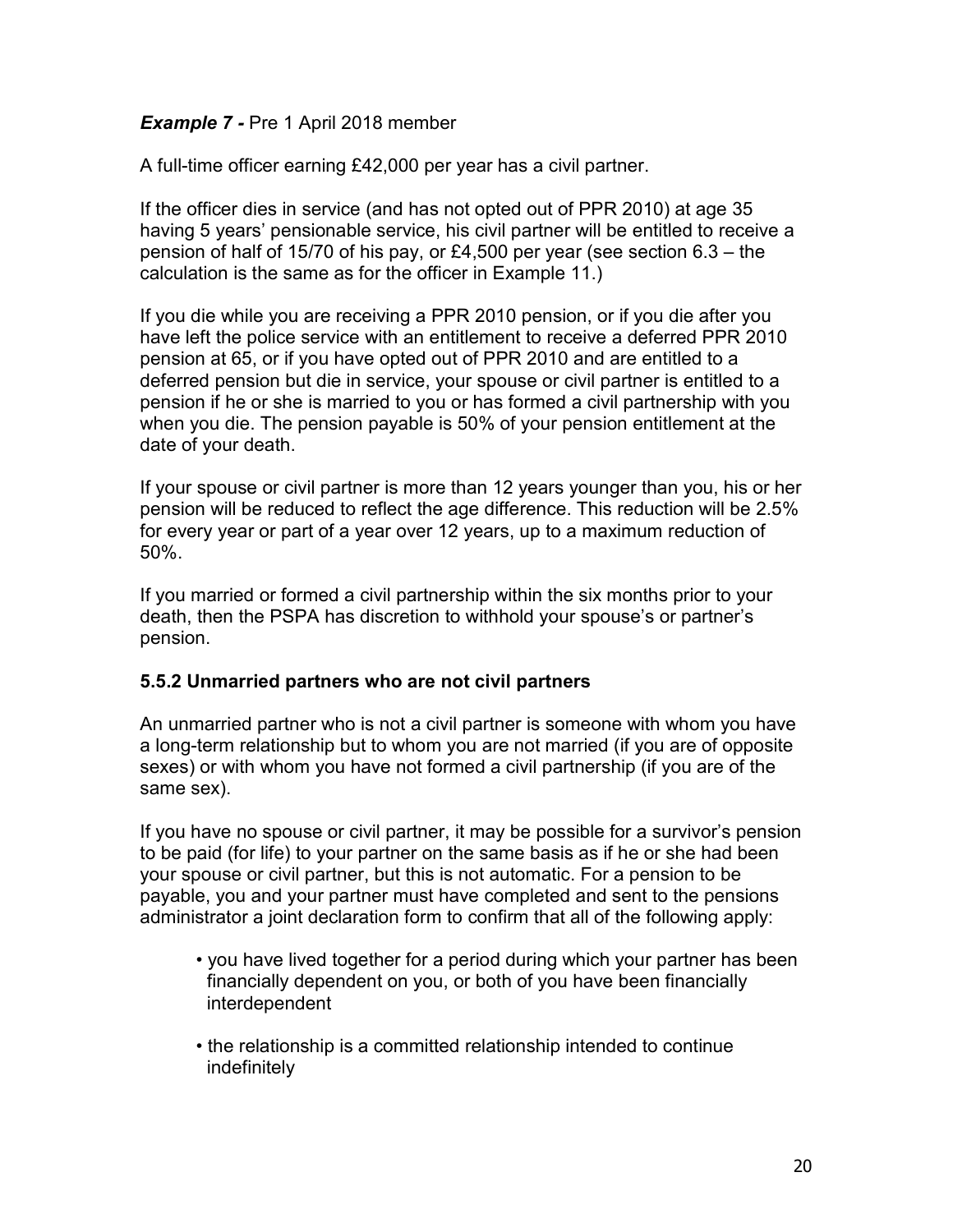- you each have mutual responsibility for the other's welfare
- you are free to marry each other (if you and your partner are of opposite sexes) or free to form a civil partnership (if you are of the same sex) and neither of you is married or a civil partner or nominated as the partner of anyone else
- you agree to inform the scheme administrator if the relationship ends.

On your death, your declared partner must submit a completed claim form to the pension's administrator in order to confirm that the statements in the joint declaration were still valid at the time of death before any benefits may be paid to him or her. The pension's administrator may also ask for supporting information to confirm financial dependency, such as confirmation of shared household spending or shared bank accounts.

A period of cohabitation of at least two years is expected for a pension to be paid to a declared partner, but the PSPA may exercise discretion to pay a pension to a declared partner in a shorter relationship. In exercising discretion, the PSPA must be satisfied that you and your declared partner were living together in an exclusive, committed, long-term relationship, and that your nominated partner was financially dependent on you or you were financially interdependent. The decision of the PSPA on these matters is final.

As with spouses and civil partners, if your declared partner is more than 12 years younger than you, his or her pension will be reduced to reflect the age difference.

This reduction will be 2.5% for every year or part of a year over 12 years, up to a maximum reduction of 50%.

You are encouraged to complete a declaration form with your partner as soon as you consider that your cohabiting relationship is exclusive, committed and for the long-term. You can obtain a form from your pension's administrator. It is your responsibility to ensure that the information in the declaration is kept up-to-date.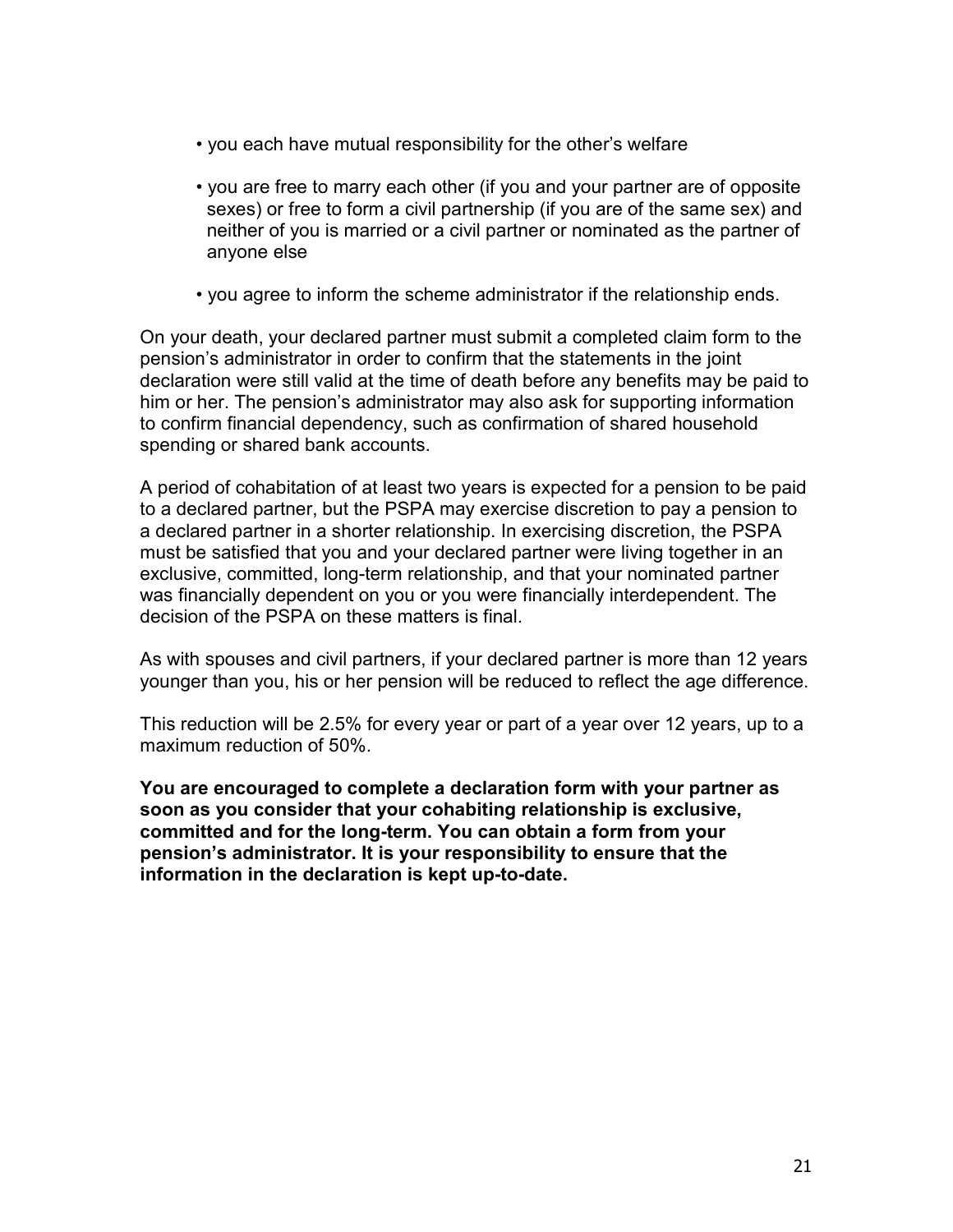### 5.6 Children's pensions

If you die in service or when you are receiving a PPR 2010 pension, or after you have left the police service with an entitlement to receive a deferred PPR 2010 pension, children's' pensions will be payable to:

- a child who is your natural child, stepchild or adopted child, or
- any other child who was dependent on you (either financially or by reason of disability) at the time of your death.

Benefits for surviving children extend to a posthumous child of the marriage or partnership if the child's mother is pregnant with the child at the time of the officer's death, including the situation where the officer is the mother and dies in childbirth.

The pension payable is generally 25% of the pension entitlement at the date of your death, but if there are more than two children, each receives an amount equivalent to 50% of the pension entitlement divided by the number of children. The pension entitlement for this purpose is on the same basis as for adult survivors, i.e.:

 • if you die in service, and have at least two years' qualifying service, it is based on the ill-health pension that you would have received if you had been permanently disabled for regular employment at the time of your death

 • if you die while you are receiving a PPR 2010 pension, or if you die after you have left the police service with an entitlement to receive a deferred PPR 2010 pension at 65, or if you have opted out of PPR 2010 and are entitled to a deferred pension but die in service, it is based on your pension entitlement at the date of your death.

#### Example 8

An officer retired on a PPR 2010 ill-health pension and he has three dependent children under the age of 19. His ill-health pension is £18,000 per year. If he were to die, each of his children would receive a pension of £3,000 per year. A survivor pension for a dependent child is only payable if the child is below the age of 19 unless:

 • the child is in full-time education on a course of at least one year's duration, in which case the pension is payable whilst full-time education continues but not beyond the child's 23rd birthday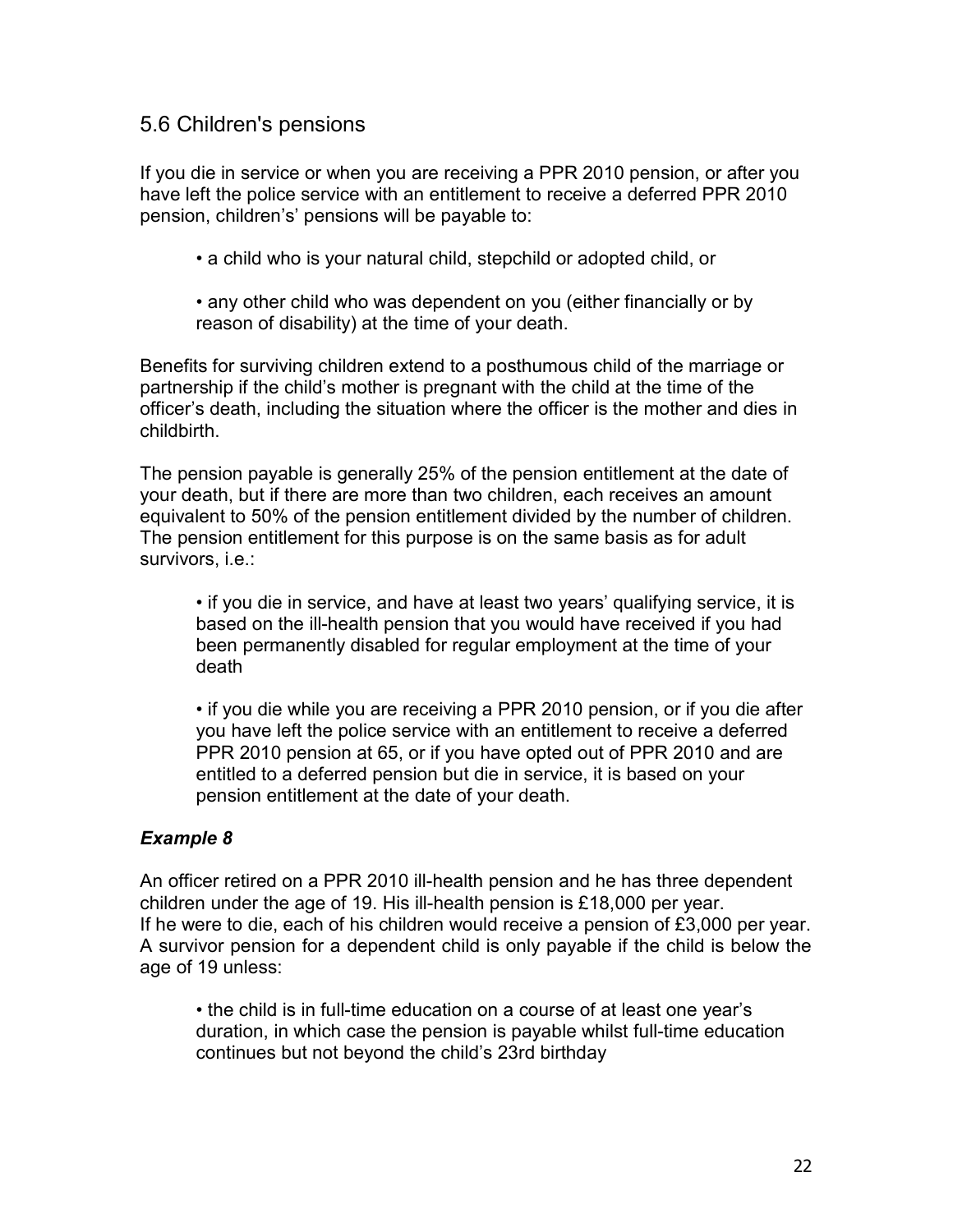• the child is permanently disabled at the date of your death, in which case the pension is payable for life.

A pension payable to a child who receives remuneration from training or employment in excess of a specified annual amount is reduced by the excess. If the excess is greater than or equal to the amount of the pension, then no pension is paid. The specified annual amount, which is varied annually, is the Income Support level for a single person aged 18-24.

# 6. Medical retirement and pensions paid on grounds of ill-health

The arrangements for ill-health retirement in PPR 2010 are complex and the following can only be a general guide. There is a set order of procedure and before any decision can be made the Department of Home Affairs must put specific questions to a duly qualified medical practitioner selected by them (the 'selected medical practitioner') to determine whether you are permanently disabled for 'the performance of the ordinary duties of a member of the police force. The selected medical practitioner will consider such issues as your ability to:

- run, walk reasonable distances, and stand for reasonable periods
- exercise reasonable physical force in restraint and retention in custody
- sit for reasonable periods, to write, read, use the telephone and to use (or learn to use) IT
- make decisions and report situations to others
- evaluate information and to record details
- understand, retain and explain facts and procedures.

In judging whether your illness is permanent it will be assumed that you are receiving appropriate medical treatment for it. This does not include treatment that it would be reasonable for you to refuse.

The doctor's judgement will be based on a medical examination (unless there are very exceptional circumstances).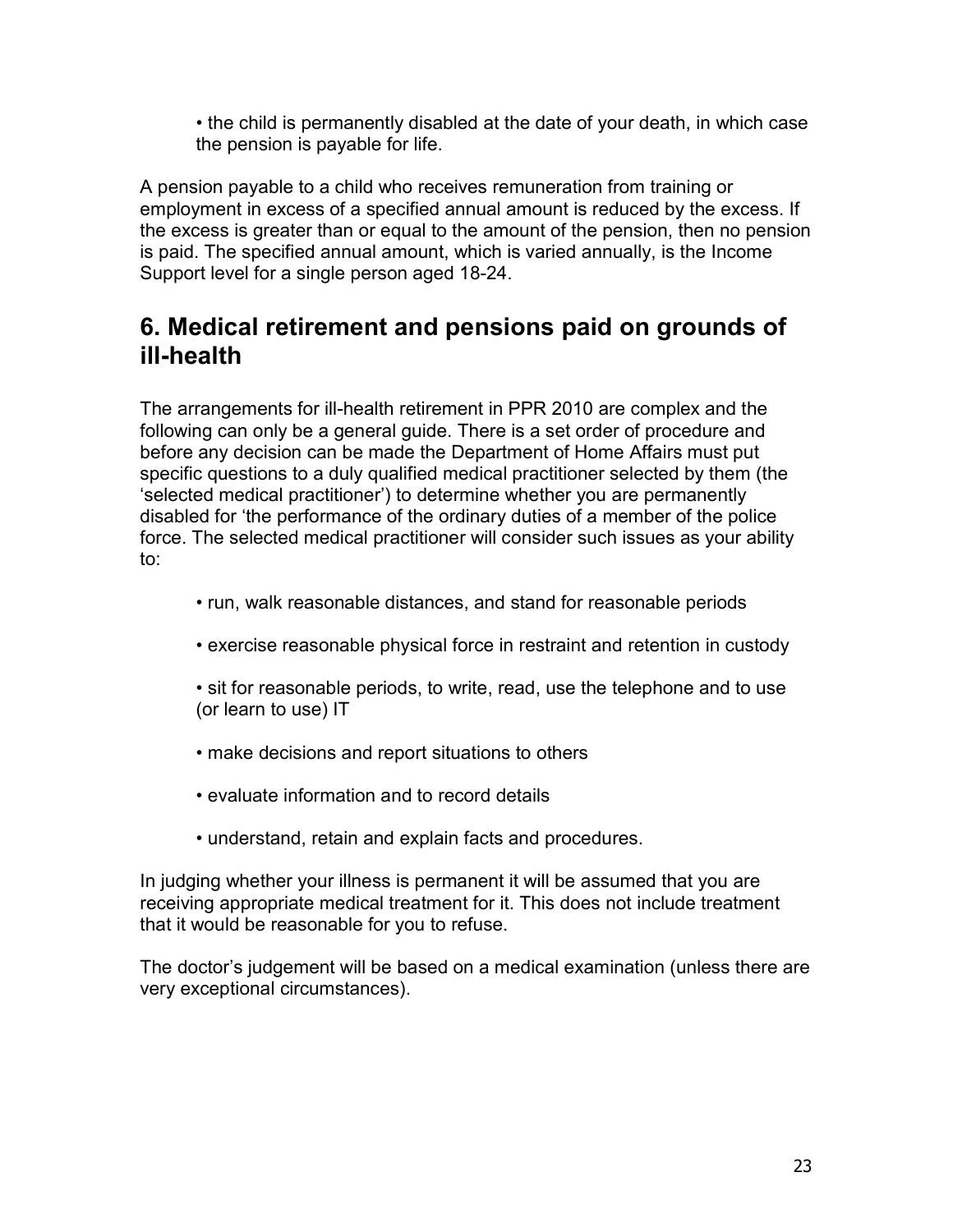Even if you are assessed as permanently disabled for the performance of the ordinary duties of a member of the police force, it does not automatically mean that you will be retired on ill-health grounds. The Department of Home Affairs will consider your specific disabilities and overall capabilities to see whether there are alternative duties which you could undertake whilst remaining a police officer.

There are two levels of ill-health retirement:

 • if you are permanently disabled for the ordinary duties of a member of the police force, you may be entitled to a standard ill-health pension

 • if you are permanently disabled for the ordinary duties of a member of the police force and in addition you are permanently disabled for any regular employment, you may be entitled to an enhanced top-up illhealth pension in addition to a standard ill-health pension. For this purpose, "regular employment" means employment for an annual average of at least 30 hours per week.

The maximum ill-health pension for a Pre 1 April 2018 member is 35/70ths and for a Post 1 April 2018 it is 37.5/75ths. There is an associated lump sum of four times the pension.

If, when you joined or rejoined PPR 2010, you were designated by the Department of Home Affairs (following a medical examination) as being ineligible for ill-health benefits, you cannot receive an ill-health pension although you might still be required to retire on ill-health grounds. If so, you would be entitled to an ordinary pension if you were age 55 or over or, if you were under 55, to a deferred pension payable at age 65.

#### 6.1 Referral to a medical practitioner

When considering whether to retire you on grounds of ill-health, the Department of Home Affairs will follow set procedures and will take all relevant information into account. As part of this process, the Department of Home Affairs will refer the following questions to the selected medical practitioner:

- (a) whether you are disabled for the ordinary duties of a member of the police force;
- (b) whether such disablement is likely to be permanent;
- (c) whether you are also disabled for engaging in any regular employment otherwise than as a regular police officer; and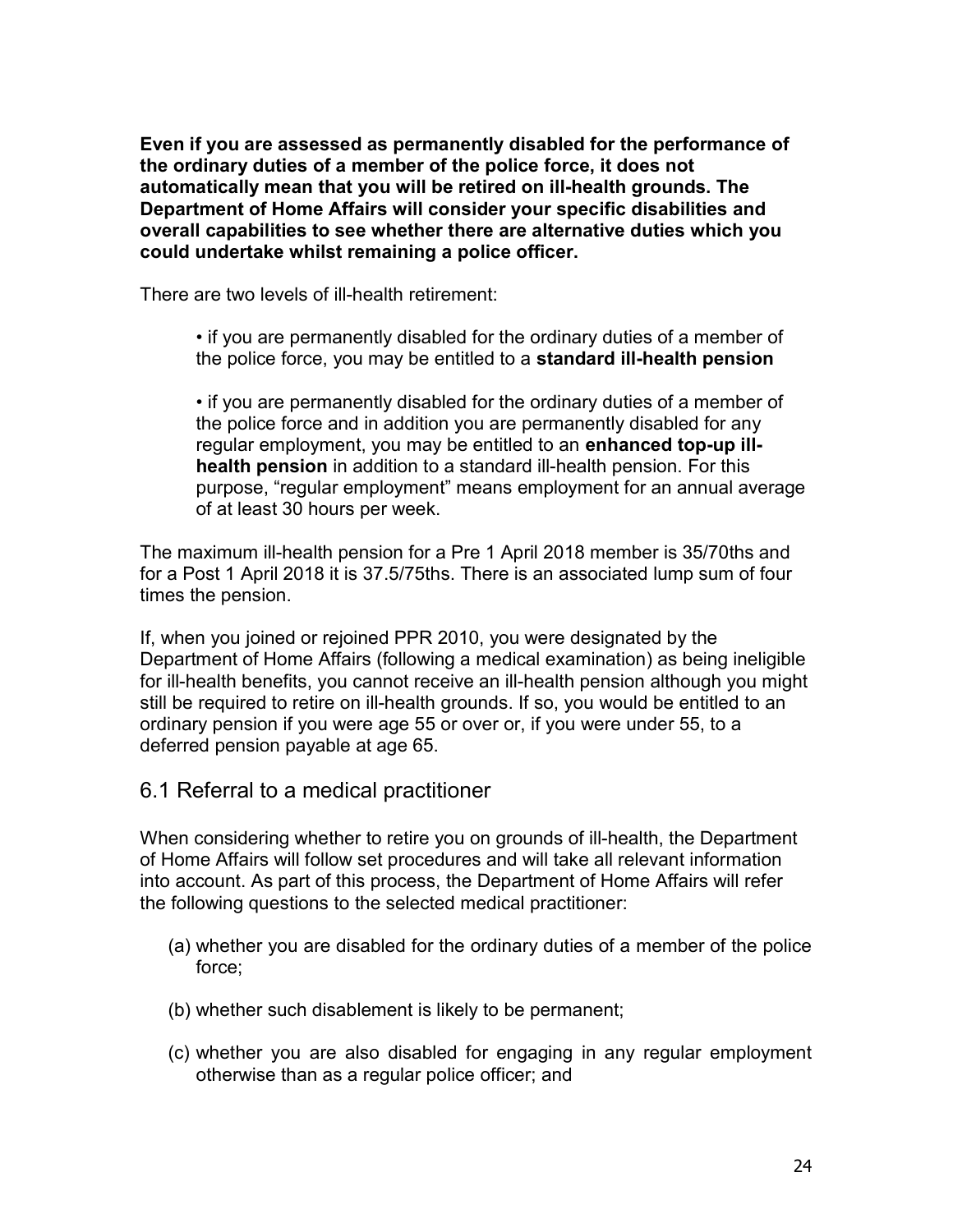(d) whether such disablement is likely to be permanent

An ill-health award can be revised in certain circumstances. The Department of Home Affairs must refer the appropriate questions to the selected medical practitioner when considering whether to revise an award. See Section 13 for information about reviews of ill-health benefits.

The questions put to the selected medical practitioner are answered in the form of a report to the Department of Home Affairs which they will take into account in reaching their decision. You will be given a copy of the report.

6.2 Standard ill-health pension

If you are found by the selected medical practitioner to be permanently disabled for the ordinary duties of a member of the police force, but not permanently disabled for any regular employment, and there are no suitable alternative duties that you could undertake within the police force (taking account of both your disability and capabilities), the Department of Home Affairs will decide whether to retire you on those grounds.

If the Department of Home Affairs decide to retire you, you will be entitled to an immediate standard ill-health pension and lump sum:

 • if you have at least two years' qualifying service and your retirement is on the grounds of permanent disablement for performing the ordinary duties of a member of the force; or

 • after any length of service if your retirement is on the grounds of permanent disablement for performing the ordinary duties of a member of a force resulting from an injury received without your own default in the execution of your duty.

Your standard ill-health pension and lump sum are calculated in a similar way to an ordinary pension, based on your pensionable pay and pensionable service at the time when you became disabled. They are not enhanced as the disability is not so severe as to prevent you from performing other work outside the police service.

#### Examples 9

An officer retires from PPR 2010 on being disabled for the ordinary duties of a member of the force at age 35 with 10 years' pensionable service. She earns £28,000 per year. Her ill-health pension and lump sum are based on 10 years' pensionable service, and are payable immediately without reduction: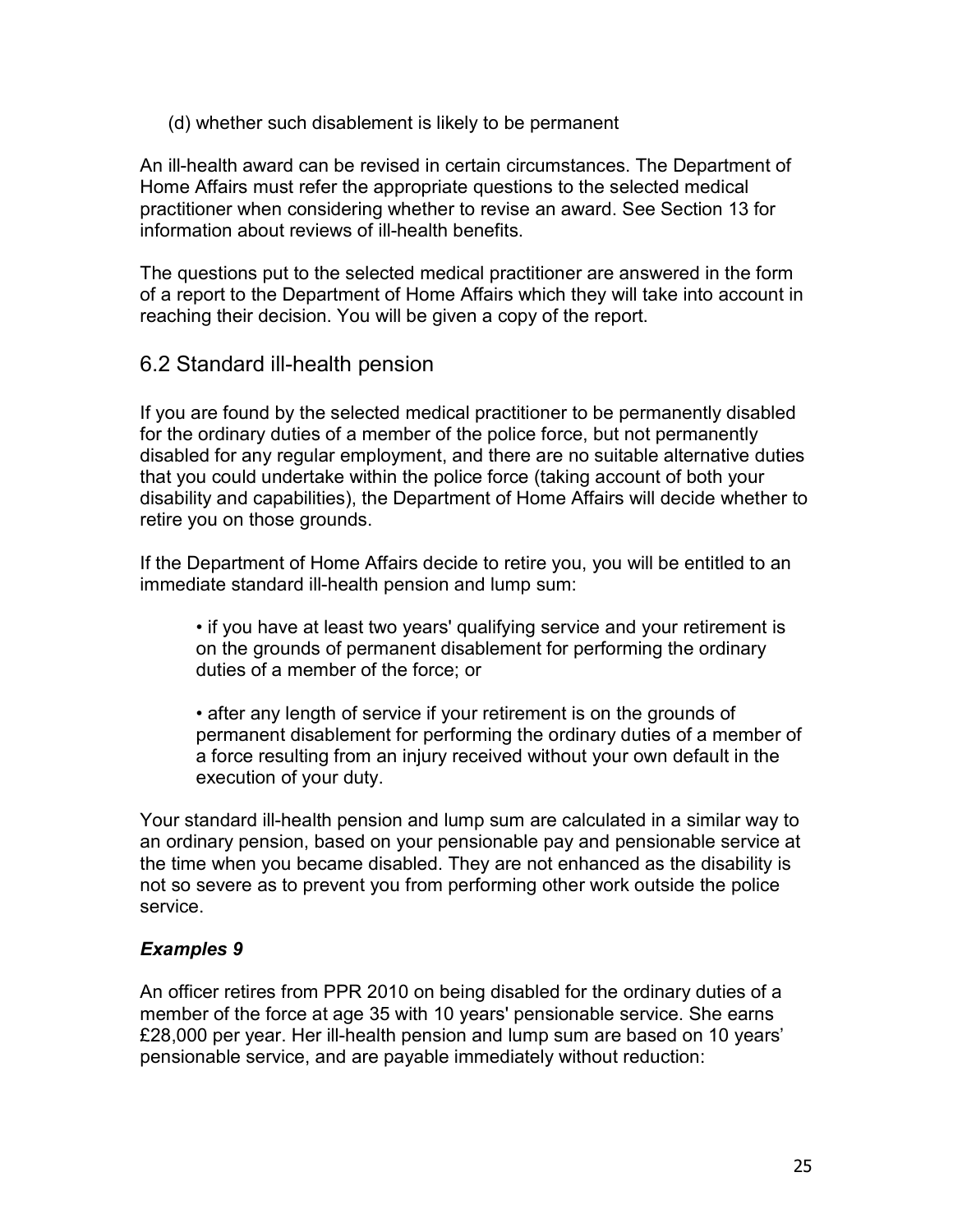#### Pre 1 April 2018 member

Her pension =  $\underline{£28,000 \times 10}$  = £4,000 per year (index linked immediately) 70

Her lump sum = <u>£28,000 x 10 x 4 =</u> £16,000 (tax free) <u>70</u>

#### Post 1 April 2018 member

Her pension =  $£28,000 \times 10 = £3,733$  per year (index linked immediately) <u>75 and 2011 and 2012 and 2014 and 2014 and 2014 and 2014 and 2014 and 2014 and 2014 and 2014 and 2014 and 201</u>

Her lump sum =  $£28,000 \times 10 \times 4 = £14,932$  (tax free) <u>75 and 2011 and 2012 and 2014 and 2014 and 2014 and 2014 and 2014 and 2014 and 2014 and 2014 and 2014 and 201</u>

#### 6.3 Enhanced top-up ill-health pension

If you are found by the selected medical practitioner to be permanently disabled for the ordinary duties of a member of the police force and permanently disabled for any regular employment, your employer will decide whether to retire you on those grounds. If the Department of Home Affairs decides to retire you, you will be entitled to an immediate standard ill-health pension plus an enhanced top-up ill-health pension and lump sum:

 • if you have at least two years' qualifying service and your retirement is on the grounds of permanent disablement, or

 • after any length of service if your retirement is on the grounds of permanent disablement resulting from an injury received without your default in the execution of your duty (see also section 6.6).

Your enhanced top-up ill-health pension and lump sum are to compensate for the lost opportunity of working until normal retirement. The top-up pension is calculated so that the combined effect, with the standard ill-health pension, is as follows:

 • less than 5 years pensionable service – the actual pensionable service is multiplied by 4, subject to the combined enhancement to service not exceeding half prospective service as below

 • five or more years' pensionable service – addition of half the prospective service from the date of retirement to 35 years' service or age 55, whichever is the earlier.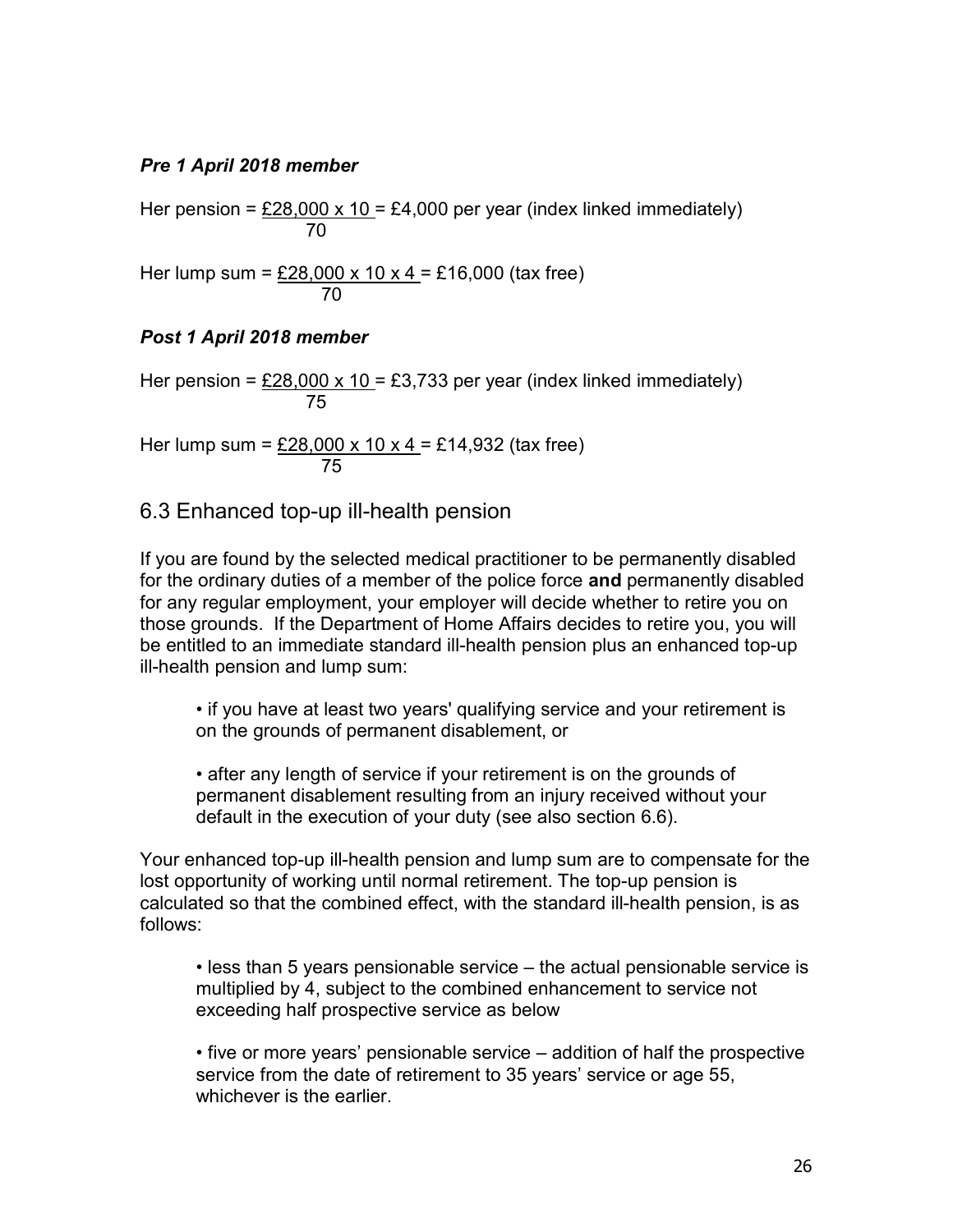#### Example 10

An officer retires from PPR 2010 on being disabled for any regular employment at age 30 with 3 years' pensionable service. He earns £28,000 per year. His standard ill-health pension and enhanced top-up ill-health pension and lump sum combined are based on 12 years' pensionable service, being four times his actual pensionable service.

#### Pre 1 April 2018 member

His pension =  $£28,000 \times 12 = £4,800$  per year (index linked immediately) <u>70</u>

His lump sum =  $£28,000 \times 12 \times 4 = £19,200$  (tax free) <u>70</u>

#### Post 1 April 2018 member

His pension =  $£28,000 \times 12 = £4,480$  per year (index linked immediately) <u>75 and 2011 and 2012 and 2014 and 2014 and 2014 and 2014 and 2014 and 2014 and 2014 and 2014 and 2014 and 201</u>

His lump sum = <u>£28,000 x 12 x 4 =</u> £17,920 (tax free) <u>75 and 2011 and 2012 and 2014 and 2014 and 2014 and 2014 and 2014 and 2014 and 2014 and 2014 and 2014 and 201</u>

#### Example 11

An officer retires from PPR 2010 on being disabled for any regular employment at age 35 with 5 years' pensionable service. She earns £35,000 per year. Her standard ill-health pension and enhanced top-up ill-health pension and lump sum combined are based on 15 years' pensionable service, the enhancement being half of her prospective service to age 55 (half of 20 years).

#### Pre 1 April 2018 member

Her pension =  $£35,000 \times 15 = £7,500$  per year (index linked immediately) <u>70</u>

Her lump sum =  $£35,000 \times 15 \times 4 = £30,000$  (tax free) <u>70</u>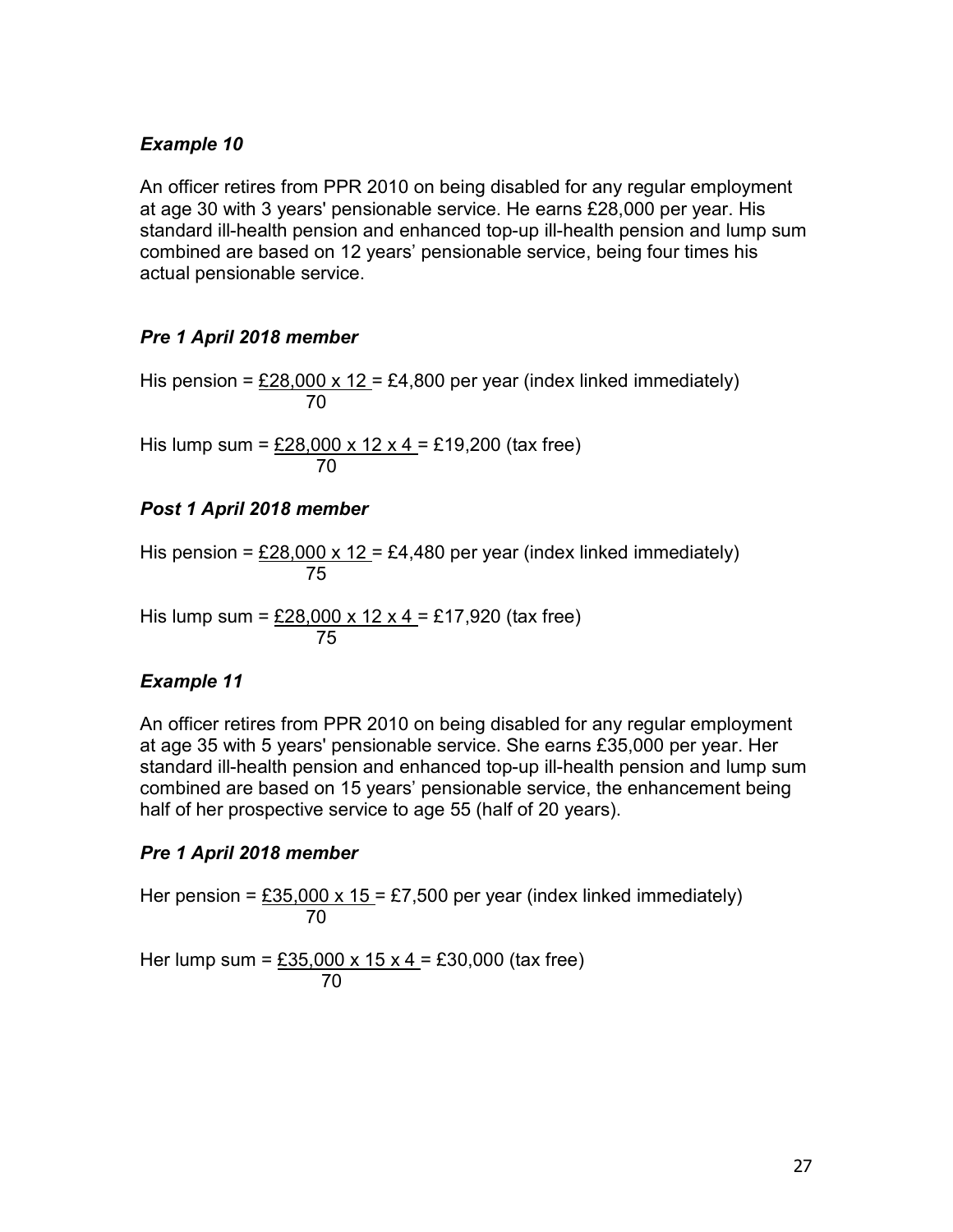#### Post 1 April 2018 member

Her pension =  $£35,000 \times 15 = £7,000$  per year (index linked immediately) <u>75 and 2011 and 2012 and 2014 and 2014 and 2014 and 2014 and 2014 and 2014 and 2014 and 2014 and 2014 and 201</u>

Her lump sum =  $£35,000 \times 15 \times 4 = £28,000$  (tax free) <u>75 and 2011 and 2012 and 2014 and 2014 and 2014 and 2014 and 2014 and 2014 and 2014 and 2014 and 2014 and 201</u>

If you serve or have served part-time, any enhancement of pensionable service will not be on a full-time basis but will be reduced to reflect that some of your service has been part-time.

# 6.4 Ill-health gratuity

An ill-health gratuity is payable if you have less than two years' qualifying service and retire on grounds of permanent disablement. The amount of the gratuity will not be less than your total pension contributions. The gratuity is taxable.

6.5 Early payment of deferred pension because of permanent disablement

If you have been a member of PPR 2010 but have opted out or left the service and you become permanently disabled for any regular employment, any deferred pension to which you are entitled will be paid to you with effect from the date of your disablement without actuarial reduction, providing you were not dismissed or required to resign under the Discipline Regulations (in which case payment will only be made early at the discretion of the Department of Home Affairs ).

The effects of opting out are described more fully in section 9.3.

#### 6.6 Injury award

If, as a result of an injury on duty, you are permanently disabled from performing the ordinary duties of a member of the police force, and you have left the service, you will receive an injury award under the Police (Injury Benefit) Regulations 2010. This does not form part of the pension scheme.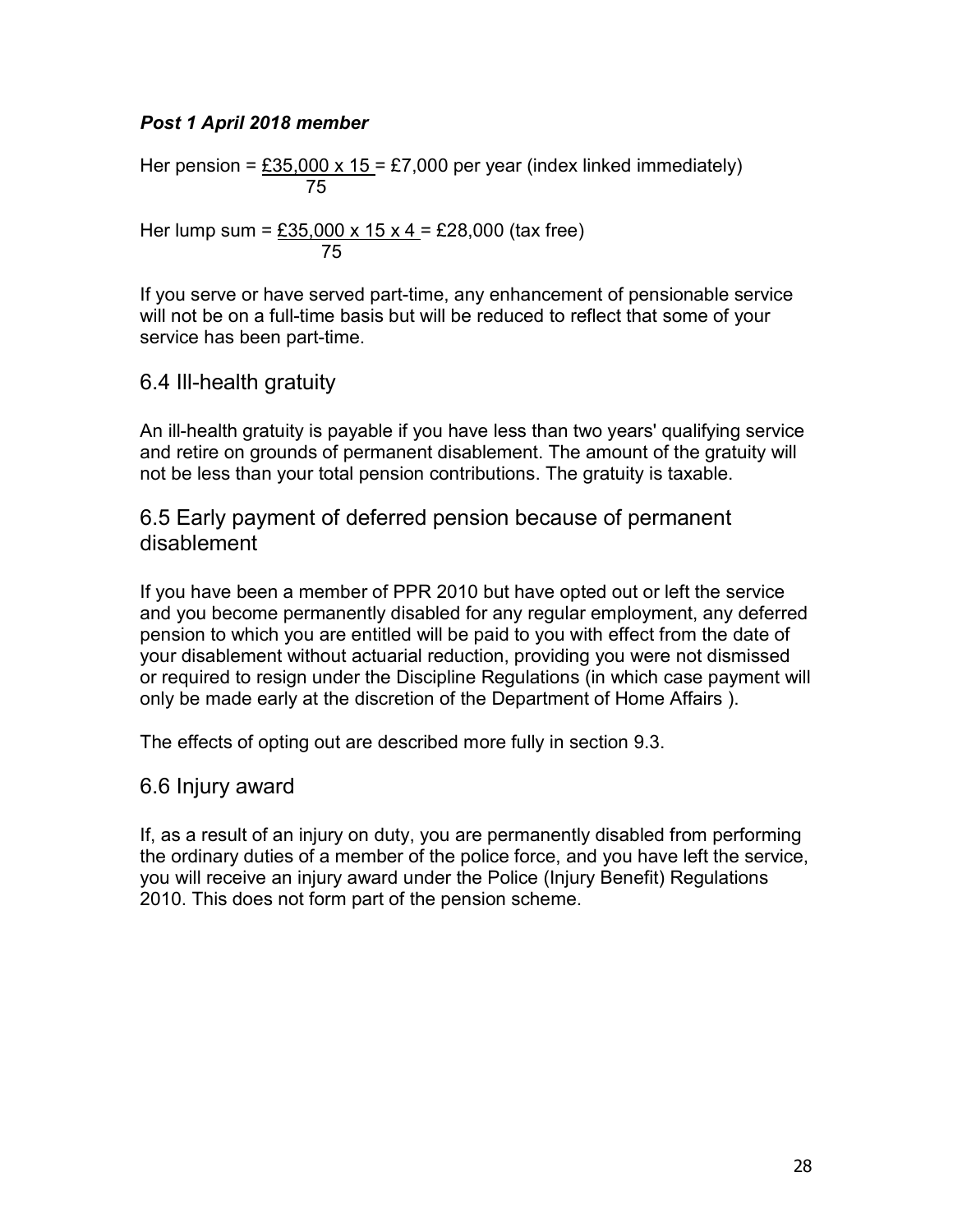# 7. Exchange of your lump sum

# 7.1 Exchange of your lump sum

You can exchange all or part of your lump sum for an increased annual pension for you only. Pensions for survivors cannot be increased in this way. You cannot exchange part of your pension for a larger lump sum as in the case of PPR.

You can exchange any amount of your lump sum, including all of it if you wish. You cannot give notice of exchange earlier than four months before your intended retirement date. You must give notice before your intended retirement date.

You cannot exchange your lump sum if you have retired with an immediate illhealth pension.

Your pension's administrator will be able to advise you on the amount of additional pension which you may obtain through exchange of your lump sum.

# 8. Increasing your benefits

You may choose to increase your pension provision, particularly if you are unable to build up the maximum years pensionable service before your intended retirement age. You have the option to purchase increased benefits in PPR 2010 through 'added years'.

You are also free to take out an entirely separate personal pension plan at the same time as you contribute to PPR 2010. PPR 2010 does not have a linked AVC scheme.

#### You are strongly recommended to seek independent financial advice before taking any action to purchase increased benefits. The Department of Home Affairs or the pensions administrator cannot give you financial advice.

Income Tax Division, Treasury places overall limits on pension contributions which are tax-deductible, but these are very generous. Unless you are a very high earner you are normally able to pay up to the whole of your taxable earnings in a tax year in pension contributions and have the whole amount allowable against tax – although there may be limitations in any year in which your PPR 2010 benefit entitlement has increased substantially (for example, if you have been promoted or have taken up a more senior appointment).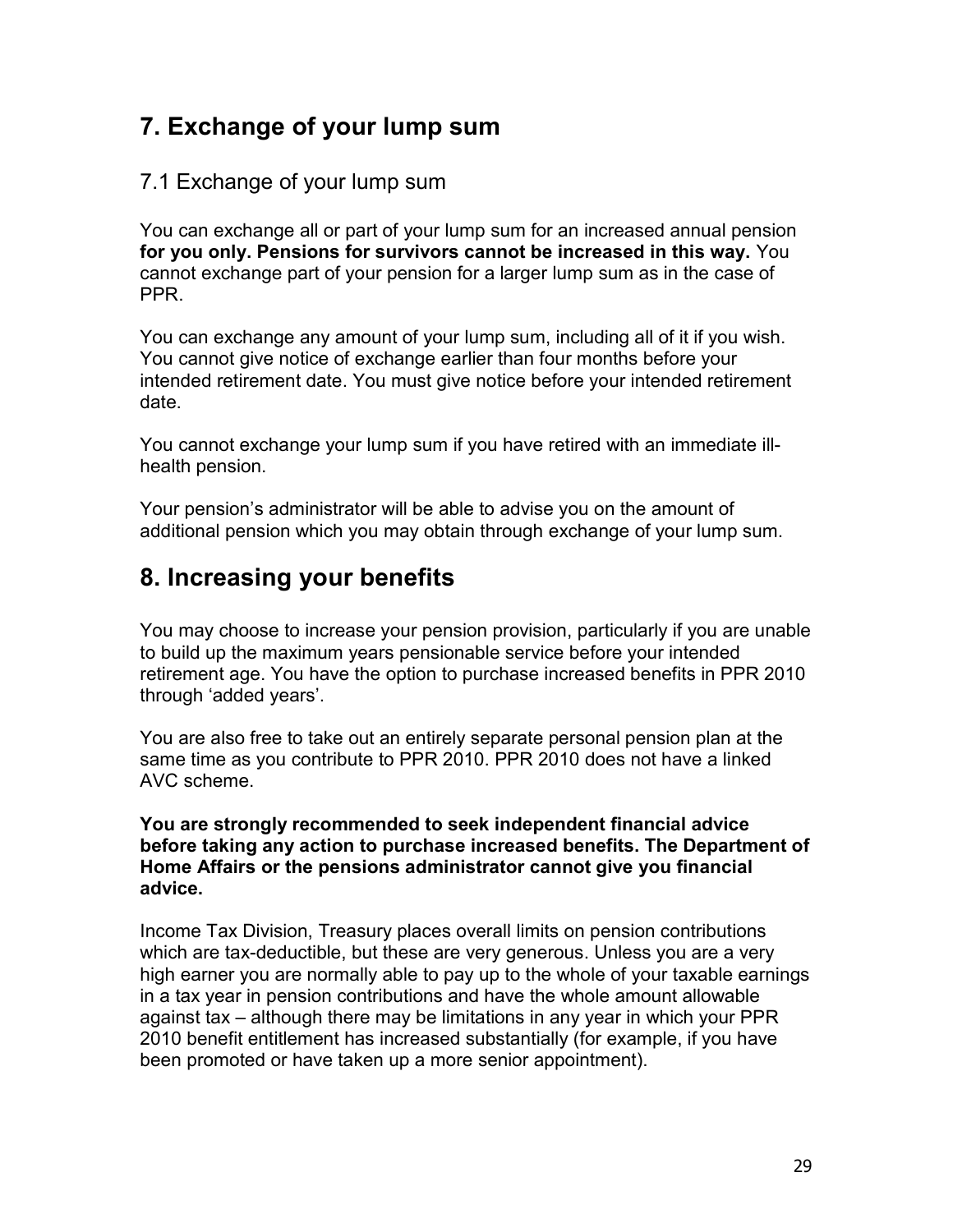### 8.1 Purchase of increased benefits through 'added years'

If you have less than maximum years pensionable service you may be able to buy up to 5 years extra service to increase your PPR 2010 benefits on retirement. This will be more expensive than the normal contribution rate because it is not being topped up from central government revenue. You will have to pay the full cost of the additional benefits.

The purchase of 'added years' normally entails a long-term commitment to pay contributions until you retire or leave PPR 2010. You can choose the date on which you wish the added years to become reckonable in calculating your pension – in effect your planned retirement date – provided this is between your  $55^{\mathsf{th}}$  birthday and the compulsory retirement age for your rank (see section 4.1). Your contributions for increased benefits are calculated as a percentage of your pay and, accordingly, increase every time your pay increases as do the benefits provided by the purchase. Your contributions for increased benefits will be deducted from pay before tax.

If you decide to purchase 'added years' within 12 months of joining or re-joining the force you have the choice of paying additional contributions by deduction from pay or by making a lump sum payment. If you pay by lump sum, you will only obtain tax relief up to the total of your taxable earnings in the tax year. If you serve part-time you have a choice of purchasing 'added years' on either a full-time basis or a part-time basis (which will cost less as a percentage of your pay but will buy you less additional service). Your pension's administrator will be able to give you more details.

Any increased benefits you purchase will count when determining the level of your PPR 2010 pension, whether payable to you or your survivors, but they will not enable you to qualify for any type of award or enhancement to which you would not otherwise be entitled.

If you retire before your planned date of retirement, or cease to serve with a deferred pension or with a transfer value, you will be credited with an appropriate proportion of the increased benefits that you were purchasing.

If you die or retire on ill-health grounds and have bought or are buying added years by lump sum or periodical contributions, which have been continuous, you will be credited with the total added years you elected to buy.

Your pension's administrator will be able to give you more details and estimated costs of buying 'added years'.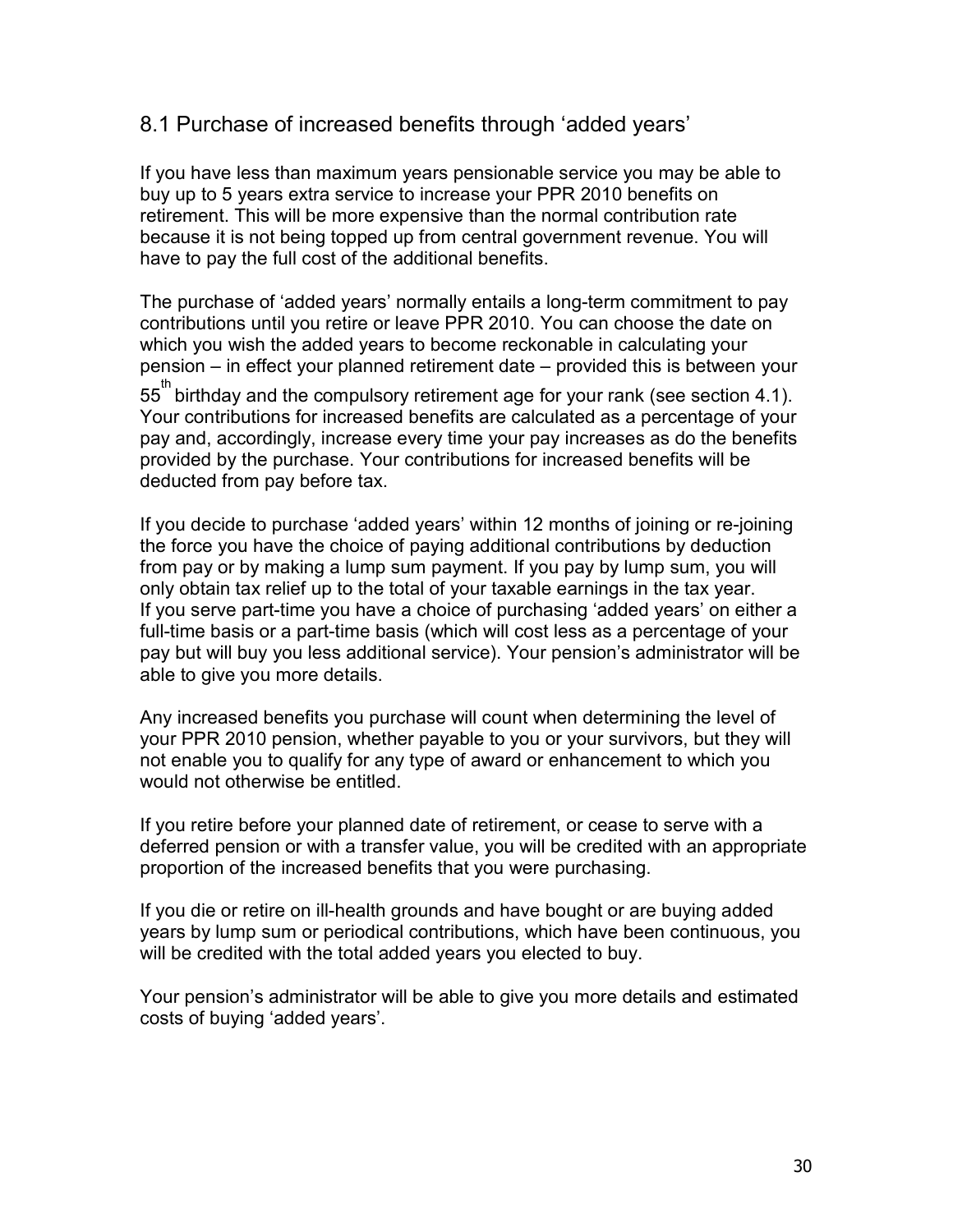# 9. Transferring benefits into the scheme and leaving the scheme

# 9.1 Inward transfer of pension rights to PPR 2010

You can transfer in any previous police service into the PPR 2010 for which you have paid pension contributions on. As this Scheme is not linked to UK Police Pension Scheme, the service that you transfer over will not be on a day for day basis. If you received a refund of pension contributions this sum would have to be repaid before a transfer could take place. However, it may in certain circumstances not be possible for you to repay a refund.

If you were in another pension scheme or you contributed to a personal pension, it may be possible to transfer your pension rights into PPR 2010.

If you were awarded a deferred pension from a previous job, it may be possible for this to be cancelled in favour of a transfer of pension rights, and your previous employer should tell you the amount of your pension and whether it is subject to any increases.

If you apply for a transfer of pension rights, you will be informed of the amount of service credit available in PPR 2010 (i.e. the number of years of pensionable service in PPR 2010 that the transfer value will buy), so that you can decide whether to proceed with the transfer or opt to retain the alternative benefits available from your previous scheme.

A transfer of pension rights from another pension scheme might not result in the same length of pensionable service in the PPR 2010.

A transfer of pension rights from a private sector pension arrangement might result in only a small amount of service credit compared to the length of your previous employment, if the benefit structure of the private sector scheme is less generous than PPR 2010.

# 9.2 Outward transfer of your PPR 2010 pension rights

If you leave or opt out of PPR 2010 before pension age, you have a choice of options for your benefits. Your choice will generally depend on whether you are in the first three months of your police service and, if not, whether you have two or more years' qualifying service.

If your police service plus any linked qualifying service (i.e. qualifying service brought across from another pension scheme through a transfer value) amounts to less than three months, then your contributions will be refunded.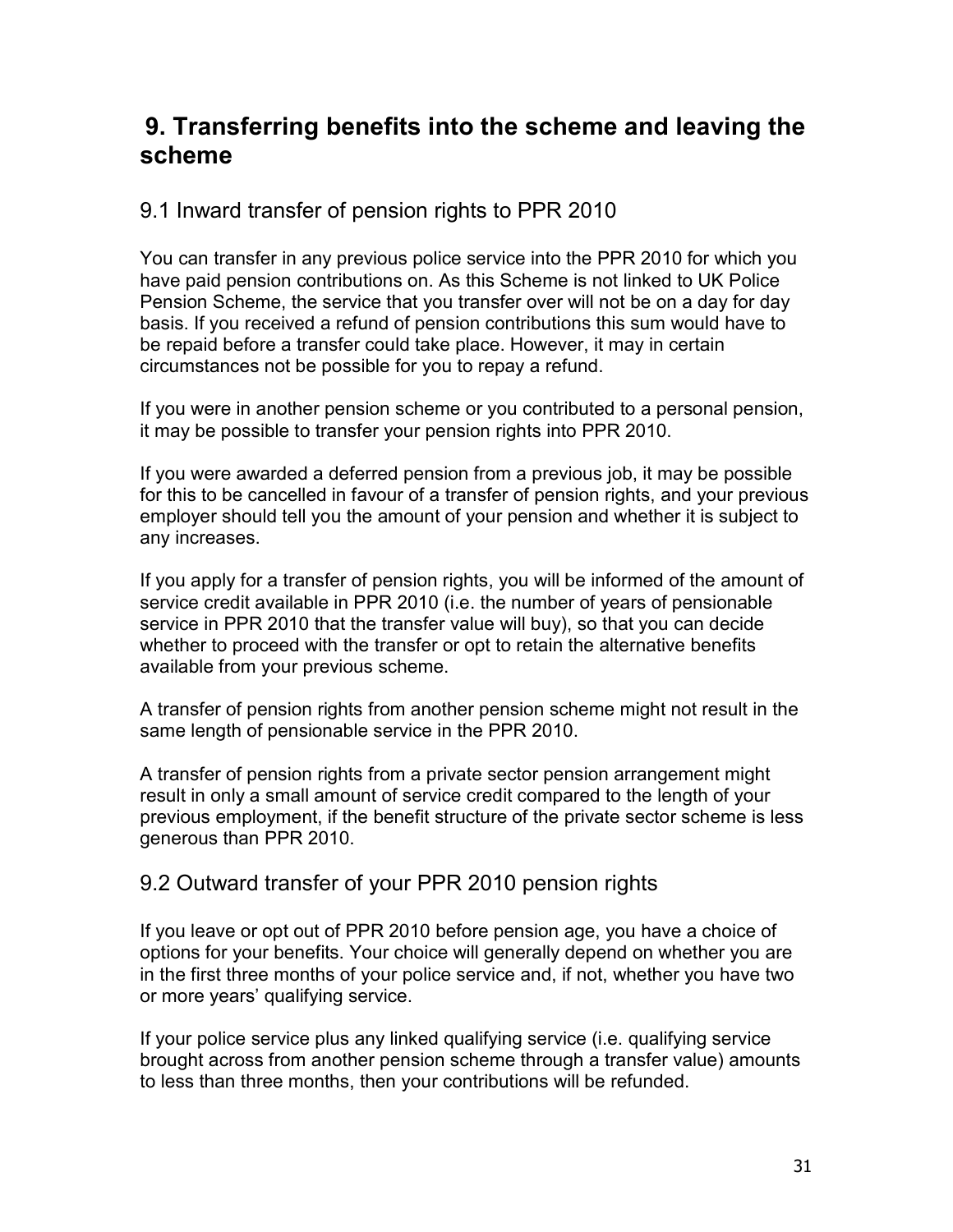If your police service plus any linked qualifying service amounts to three months or more, but your total qualifying service is less than two years, your choice is:

 • a transfer out of your PPR 2010 pension rights to another public sector pension scheme

or

• a refund of your contributions.

If you have two or more years' qualifying service (or if you transferred pension rights into the PPR 2010 from a personal pension scheme) your choice is:

 • a transfer out of your PPR 2010 pension rights to another public pension scheme,

or

• retaining deferred benefits within PPR 2010.

Subject to the approval of the PSPA, transfers of your of your PPR 2010 rights are restricted to other public sector pension schemes in the Isle of Man or UK. Likewise, the PSPA may permit transfers to similar overseas arrangements if you are both permanently working in and resident in that country. Transfers to any other type of occupational pension scheme or personal pension arrangement such as Self Invested Personal Pensions (SIPP) are not permitted from this scheme.

If you are opting out of PPR 2010 while staying in the police you will not be eligible for a transfer.

The transfer payment will be in the form of a transfer value.

#### Example 12

An officer leaves the police service to move to another public sector service and she has 15 years' pensionable service as a pre 1 April 2018 member in PPR 2010 and is informed by her new public sector employer that she will be able to transfer this to its pension scheme. She knows that if she takes no action, she will be entitled to a police pension of 15/70 of her final salary, and an associated lump sum, when she is 65, which will be increased for inflation from the time at which she leaves the police service to her 65th birthday. The pensions administrator, on request, will calculate the cash equivalent transfer value of her police pension rights and provide this information to her new employer. Her new employer will be able to tell her what pension benefits this will buy in their pension scheme. The officer is then free to choose whether or not to transfer her police pension rights; this will be her own decision and the pension's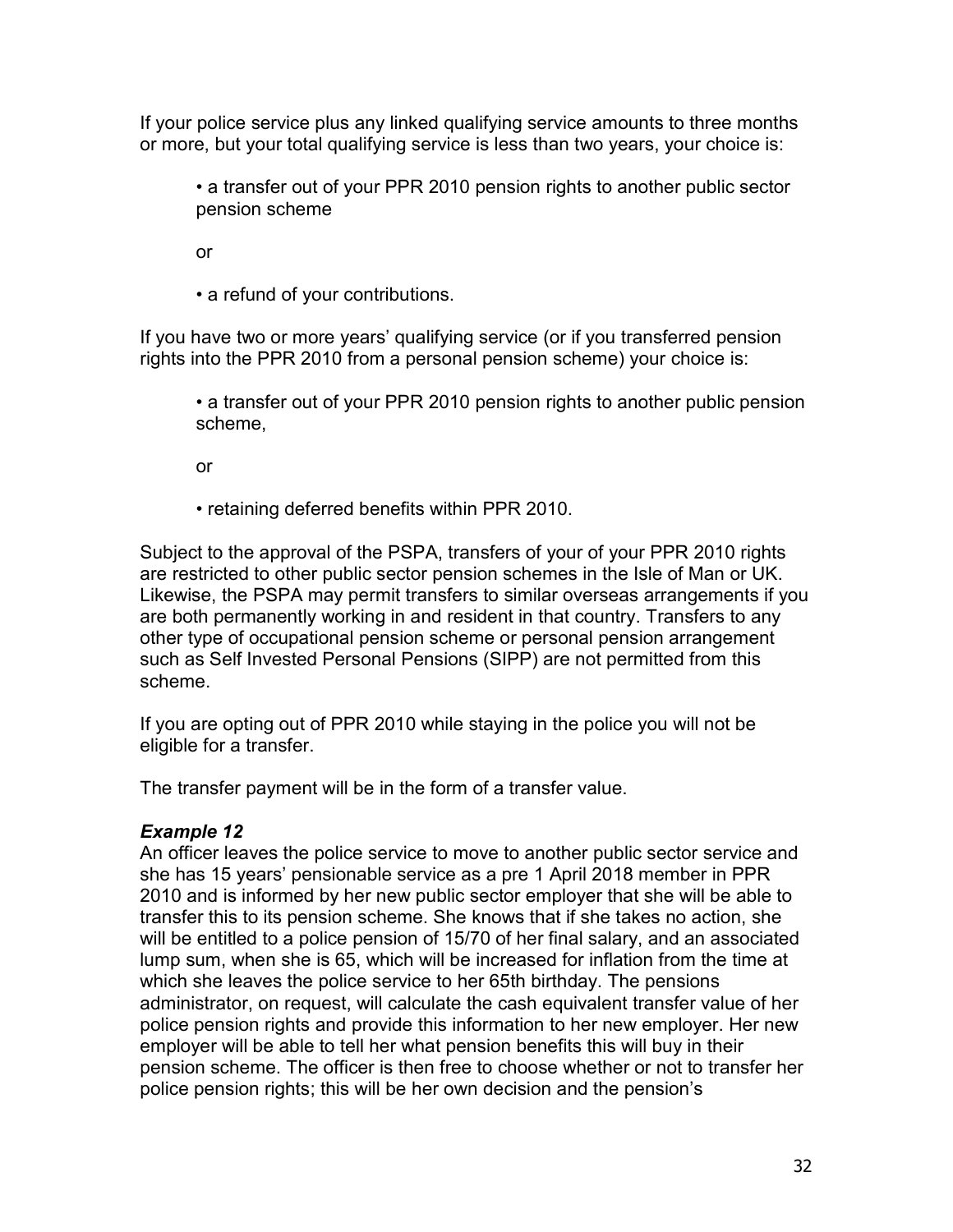administrator or the Department of Home Affairs cannot advise her as to what she should do. To transfer her police pension rights, she must give written notice to the pension administrator within six months of ceasing to serve as a police officer.

There are a number of issues to consider before making a transfer:

 • You must apply for a transfer payment within six months of leaving the police service or opting out of PPR 2010 (this is extended to twelve months for transfers to a public sector scheme) – these time limits may be extended by the PSPA at its discretion.

 • You are not entitled to a deferred pension from PPR 2010 if you received a refund of contributions - a transfer will be possible only if you repay the refund first.

 • You will not be able to have a transfer if you are within a year of reaching the age of 65.

 • The transfer value may not necessarily buy the same length of service in the new scheme - an estimate from the new scheme should provide an indication.

 • The range and type of benefits offered by another scheme may be quite different from those offered by PPR 2010.

Your pension's administrator can provide an example of a transfer value calculation and more information about how PPR 2010 arrangements work, but cannot give specific advice on individual cases.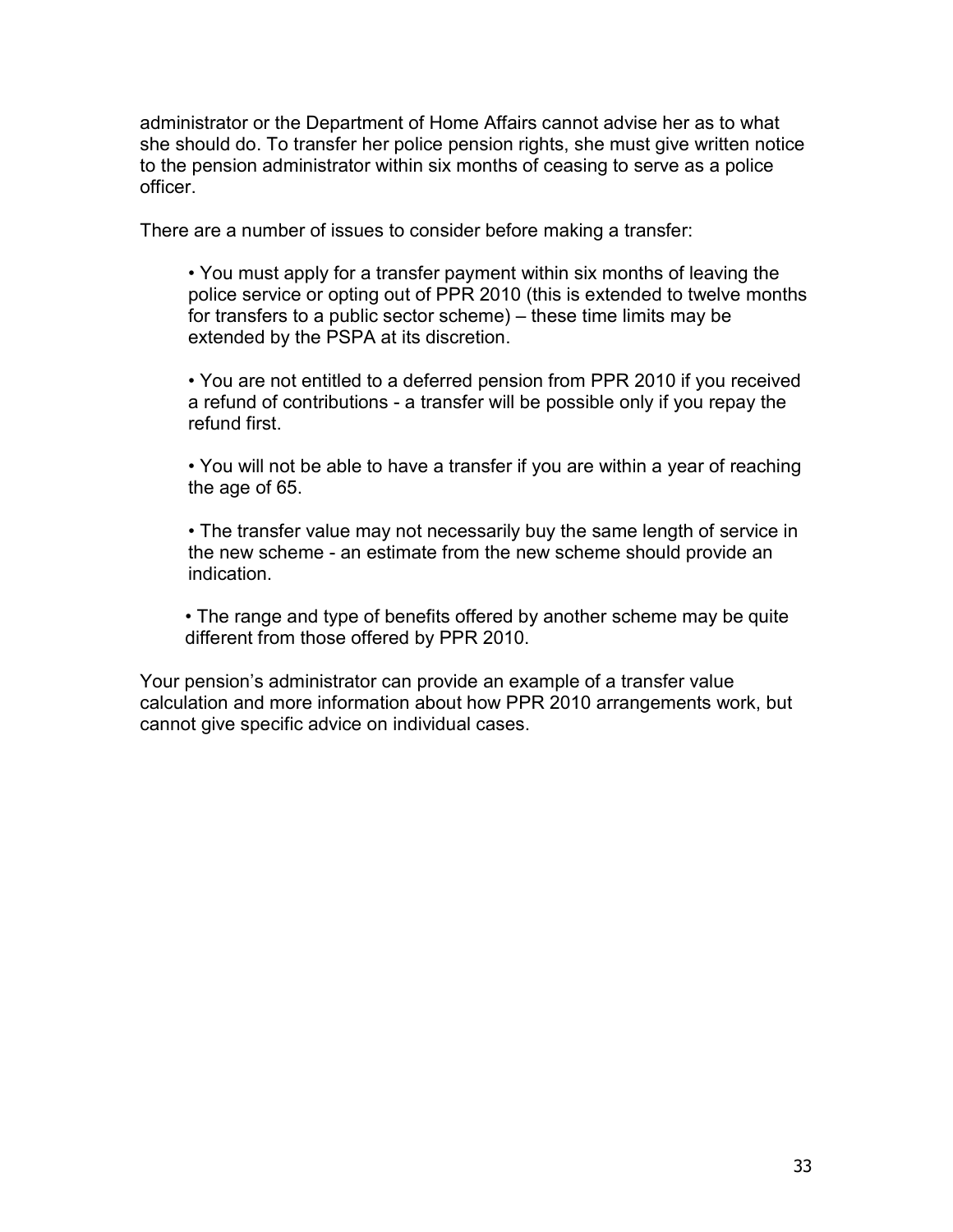# 9.3 Opting out

You can opt out of PPR 2010 at any time. You will need to complete and return an option form available from your pension's administrator. If you opt out in the first three months of your police service, your decision is back-dated to the date of your becoming a regular police officer. If you decide to leave PPR 2010 at any other future date, your decision will take effect from your next pay day after receipt of your notice to opt out.

Opting out of PPR 2010 will have a number of consequences, including:

 • if you build up two years or more qualifying service in PPR 2010 and then opt out, you will be entitled only to a deferred pension, which would generally only be payable from age 65

 • if you die in service when you have opted out of PPR 2010, no lump sum death grant is payable

 • as someone who is not an active member of PPR 2010 you will not be eligible for an ill-health pension if you are medically retired, although you will qualify for early payment of your deferred pension if you are assessed as permanently disabled for all regular employment.

If you opt out of PPR 2010 with less than two years' qualifying service, your pension contributions will be refunded.

#### If you are thinking of opting out of PPR 2010, you are strongly recommended to take independent financial advice before you make a decision.

# 9.4 Opportunities to rejoin at a later date

If you opt out of PPR 2010, you will be able to rejoin. You may need to undergo a medical examination at your expense to determine whether you will be eligible for ill-health benefits. If you opt out of PPR 2010 a second time, you cannot rejoin again.

If the IOM Constabulary has approved a re-join as permitted by the Police Regulations 2015 (Regulations 13), you will be re-entered into the PPR2010 and your membership will resume from the date you re-join. Your pensionable service will revert from a Deferred membership status to an Active membership status. The period of your absence will count as unpaid and will not reckon towards your service and you are not permitted to pay back the unpaid contributions for this period.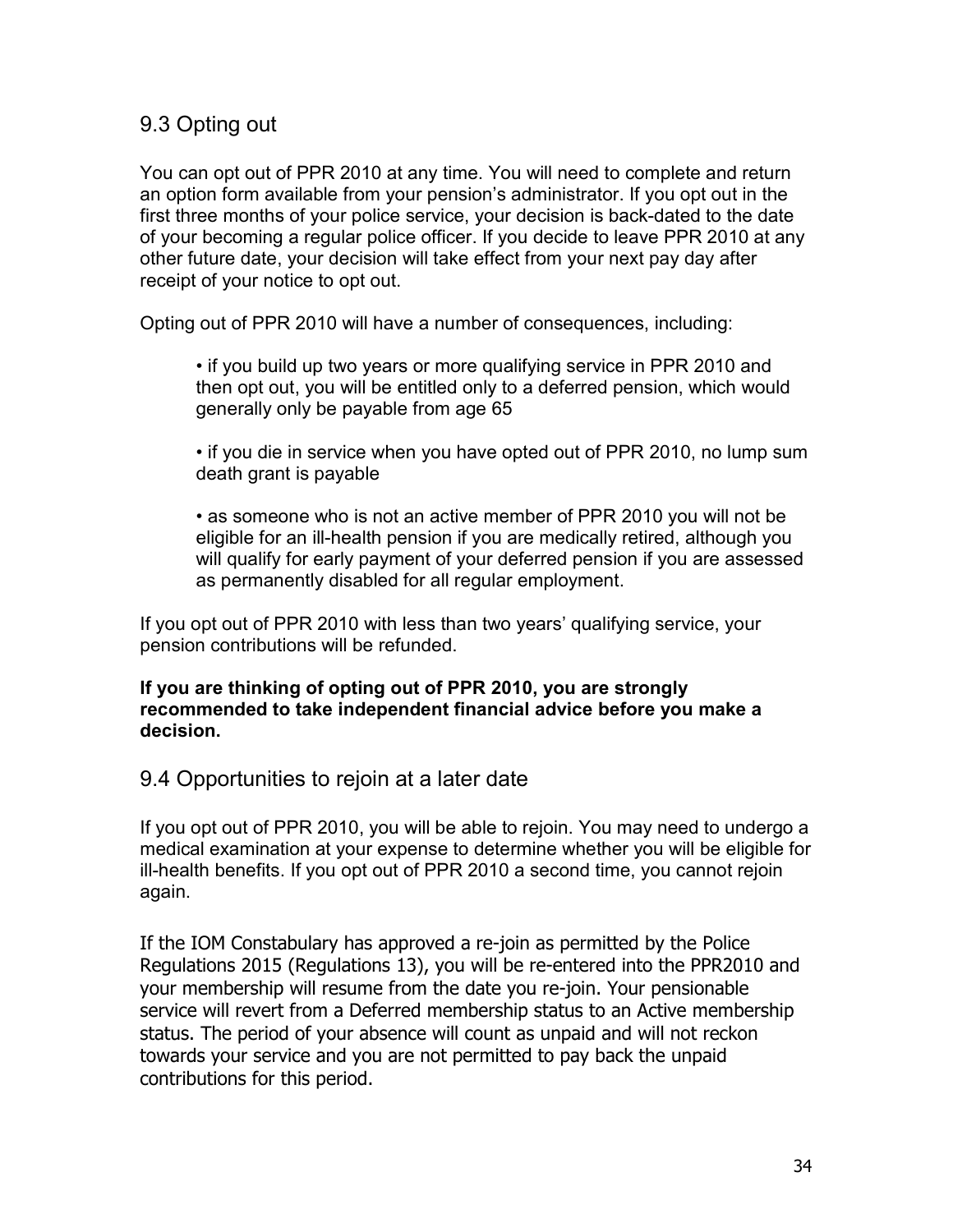# 10. Re-engagement after retirement

If you leave the police service but then return to service as a regular police officer at a later date, the PPR 2010 regulations can affect you in a number of ways.

# 10.1 Resumption of police service before usual pension age

In general, if you resume police service having previously left the police either with a deferred pension (generally payable at age 65) or with an ill-health pension and you did not transfer your PPR 2010 benefits to another public sector pension scheme, your deferred pension will be cancelled and your previous pensionable service will be added to your second period of service towards one pension. You will not need to make any payments to reinstate your previous service for pensionable purposes.

However, if you resume police service after having received a refund of your previous pension contributions, the refund would have to be repaid in order that your previous pensionable service can be restored. You need to notify the PSPA of your wish to make such a refund within six months of joining or re-joining the force (or before you cease to serve, if sooner), unless they allow a later notification.

# 10.2 Resumption of police service after receipt of a pension

At present it is relatively unusual for a retired police officer to serve again as a regular police officer, except where an officer retires with an ordinary pension prior to taking up an appointment as an inspector or assistant inspector of constabulary. If you are re-engaged after you have retired, you may rejoin PPR 2010 if your total pensionable service is less than 35 years and this will build up benefits for a second PPR 2010 pension for you.

# 10.3 Abatement of pension

If you are an PPR 2010 pensioner resuming service as a regular police officer, you should note that the Department of Home Affairs may at their discretion withdraw the whole or part of your PPR 2010 pension payments during any period in which you serve in any force as a regular police officer (your pension entitlement on retirement would not be affected). This is known as 'abatement'.

The Department of Home Affairs recommends that abatement should entail withdrawing so much of your PPR 2010 pension that the total of pension and pay on rejoining does not exceed the rate of pay before retirement. If your current pay at least equals your previous pay, your pension is likely to be wholly withdrawn during the second period of your service, but you will be able to retain your lump sum and your new salary will not be affected.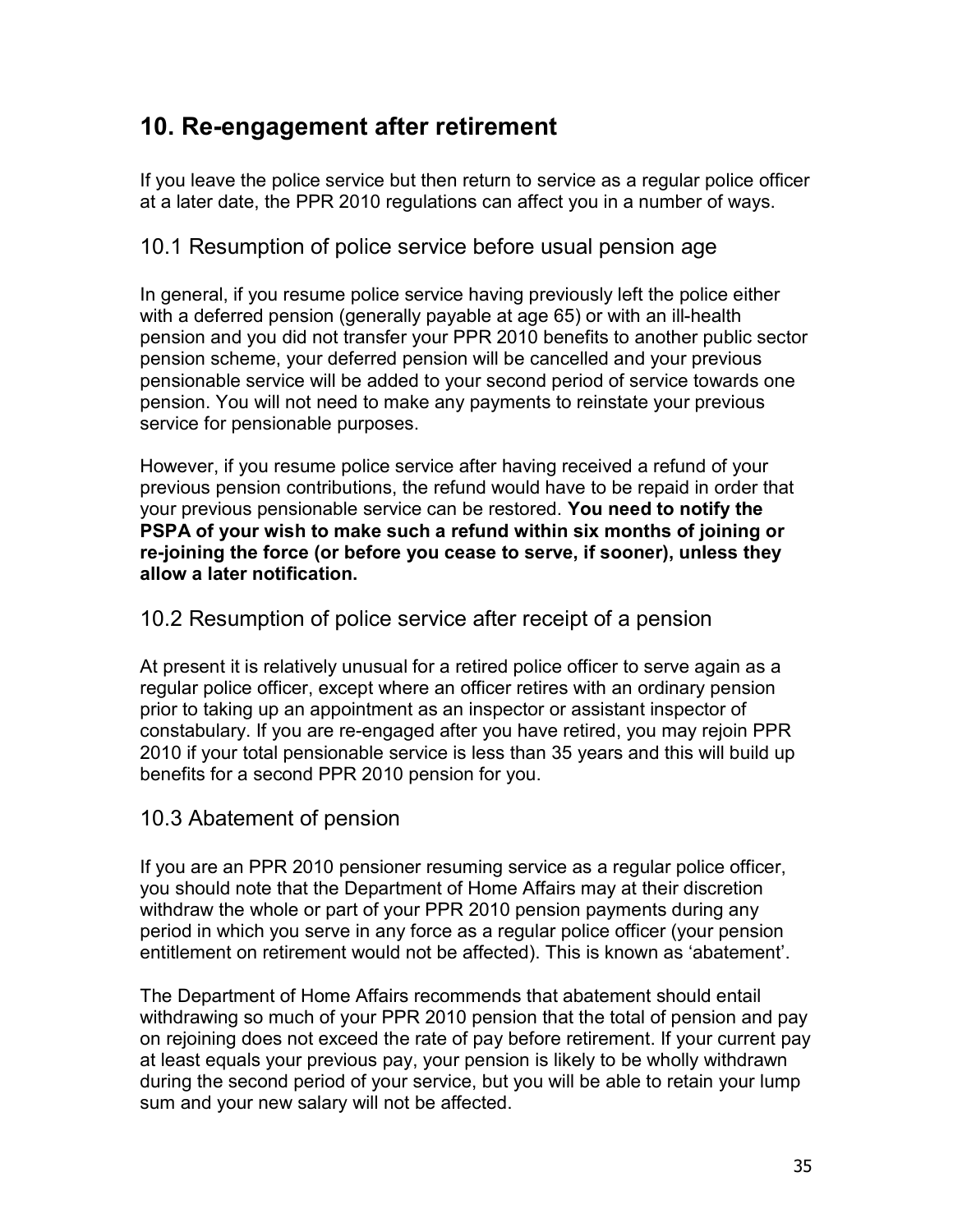Abatement of a PPR 2010 pension may be applied if you are in receipt of a PPR 2010 pension in your own right, but not if you receive an adult survivor's pension or have been allocated a pension. Pension credit benefits under pension sharing on divorce cannot be abated.

10.4 Retirement after re-engagement in the police service

Your pension benefits, if you have two periods of service and you retire a second time, will be as follows:

 • if your original pension was stopped or reduced, it will come back into payment (with the addition of pensions increase if it had been stopped) – there are exceptions to this in relation to enhanced ill-health pensions; and

 • your benefit in respect of your second retirement will be a separate benefit depending solely on the length and circumstances of your second period of service, which could be:

- an ordinary pension,
- an ill-health pension,
- a deferred pension, or
- a refund of contributions in respect of your second period of service.

The provisions for commutation and allocation would also apply as appropriate.

# Example 13

An officer retired from the police service as a chief inspector in 2011 at age 55 with 32 years' pensionable service. He rejoins the force two years later in 2013. The payment of his PPR 2010 pension stops, but he can build up a maximum of 3 years' further pensionable service. He actually retires again after 2 years in 2015. His original PPR 2010 pension comes back into payment with the addition of pensions increase and he has a second PPR 2010 pension and lump sum based on his 2 years' service and his final pensionable pay in 2015. [Note: The officer can only build up 3 more years of pensionable service because 35 years is the maximum pensionable service in PPR 2010. He must retire at the compulsory retirement age of 60, unless the chief constable agrees to an extension.]

# 10.5 Inter-service abatement

There is no provision for abating your PPR 2010 pension if you take a job outside the police force, but your salary may be subject to 'inter-service abatement'. This applies only in the public sector where the new appointment is limited to people with either general or particular public service experience, or where there has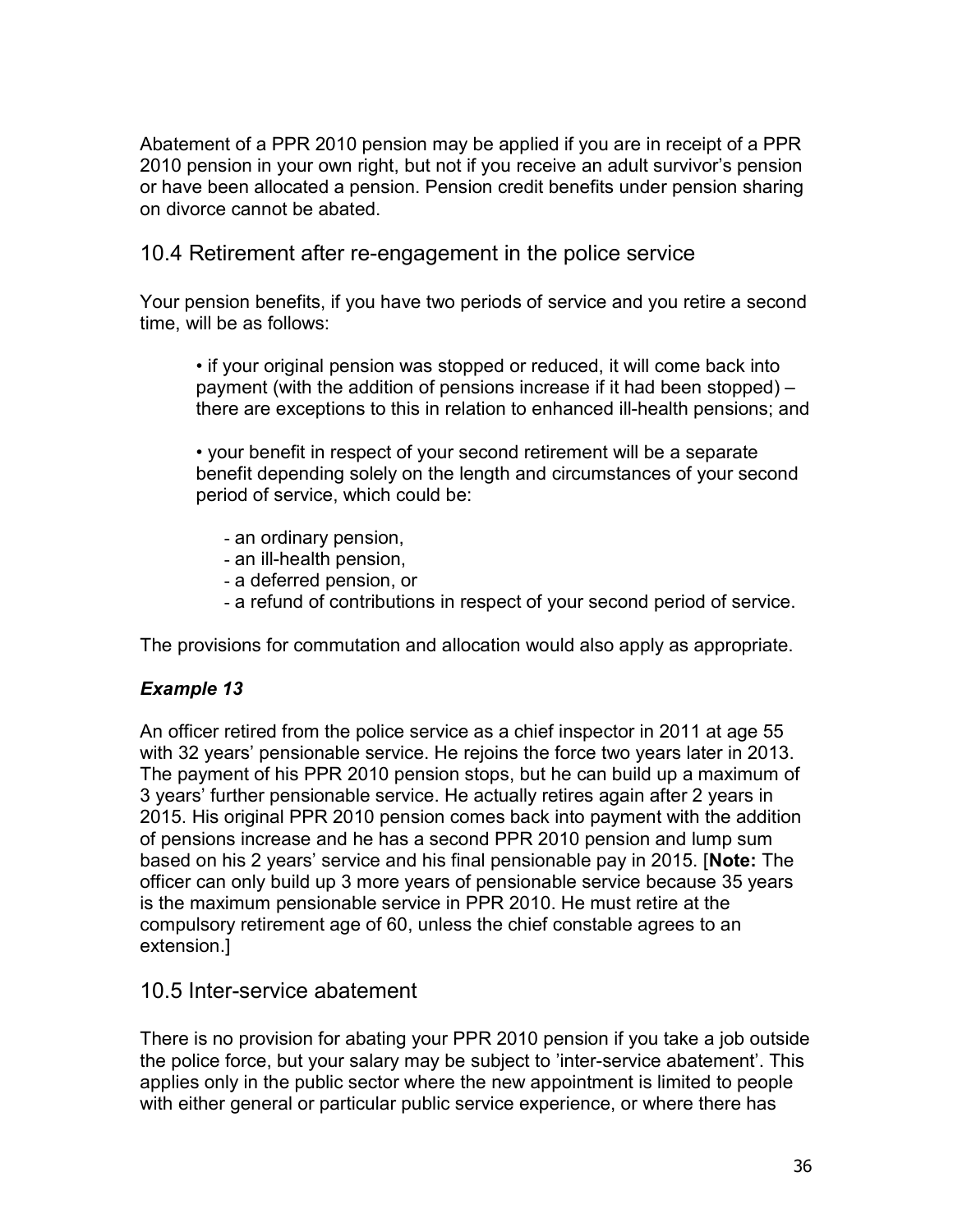been no general advertisement of the post and no formal competition for appointment.

Further details about inter-service abatement are available from your pension's administrator.

# 11. Divorce and dissolution of civil partnerships

If you get divorced, there are two important points that you should note:

 • your ex-spouse will no longer be entitled to any survivor pension, should you predecease him or her, but

 • children's' pensions will continue to be payable to any eligible children in the event of your death.

The cost of complying with any Court order imposing obligations on PPR 2010 may be recovered directly from you.

You should also note that in the event of a financial claim in proceedings for divorce, judicial separation or nullity of marriage, the pension's administrators are required, if requested, to provide a statement of the cash equivalent transfer value of your pension rights from the scheme, to enable the Court to take into account the pension entitlement in the settlement of financial claims.

The Court may offset the value of your pension rights against any other assets or, in divorce or nullity proceedings, it may issue a pension sharing order. In financial claims arising from proceedings for nullity, judicial separation or divorce a Court may make an earmarking order against your pension.

If the Court issues an earmarking order, the order may require that when your benefits come into payment your ex-spouse should receive one of, or a combination of, the following benefits:

- all or part of your pension.
- all or part of your lump sum.
- all or part of your death grant paid in the event of your death in service.

An earmarking order against pension payments (but not lump sums unless the order so directs) will lapse automatically on the remarriage of your ex-spouse, and your full pension will be restored to you. Pension payments to your exspouse cease on your death.

If the Court issues a pension sharing order, a percentage of your pension rights will be allocated to your ex-spouse at the effective date of the order, or the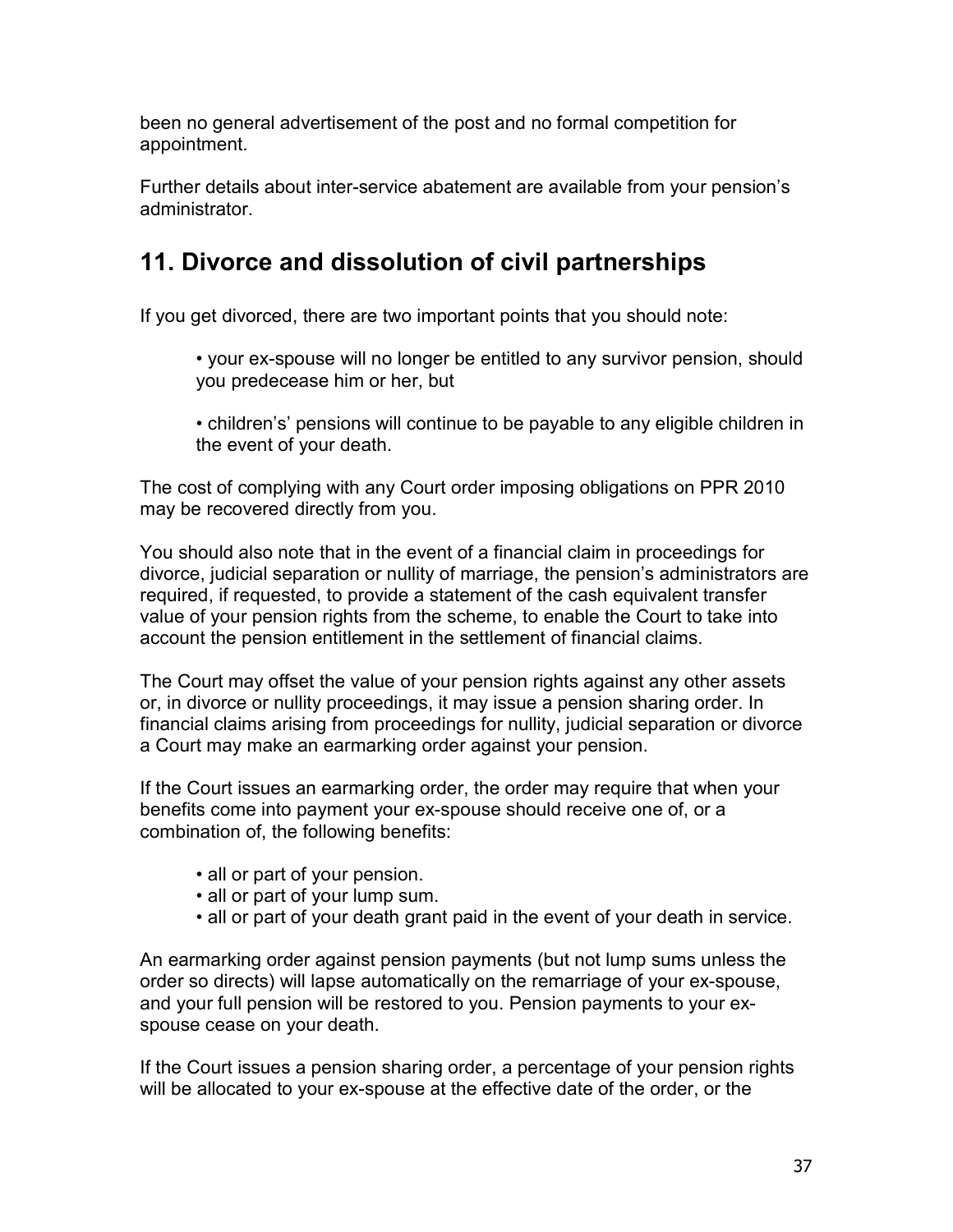decree absolute if later. Your pension, your lump sum and survivors' benefits will be reduced. Your ex-spouse will hold pension credit benefits in PPR 2010 in his or her own right which will become payable when he or she is 65. The reduction to your pension is called a pension debit.

The dissolution of civil partnerships gives rise to the same position as divorce.

# 12. Payment of awards

# 12.1 General arrangements

PPR 2010 pensions and lump sums are paid by the Office of Human Resources, Payroll. Subject to the PSPA being able to finalise your claim, the lump sums are normally paid on the first working day after retirement. Pensions are payable in advance, usually at monthly intervals by credit transfer to a bank or building society account.

Survivors' first benefit payments are made as soon as possible after a member's death (time is needed to make contact with the survivor and establish entitlement). Subsequent payments to beneficiaries are usually made monthly. Pensions and lump sums are paid to the person entitled to them (the 'beneficiary'), unless this person is under 18 or incapable of managing his or her financial affairs. In such cases the payment may be made to the relative or guardian who is caring for the beneficiary, although some police authorities adopt a policy of paying children's pensions directly to a child's own bank or building society account.

If your pension payments (for all your pensions excluding State Pension) are small and you are aged between 60 and 74, you may ask for the whole of the remaining PPR 2010 pension payments to be paid to you as a lump sum. This is called 'trivial commutation' in Treasury Income Tax terminology. At the time of writing (April 2018), regulations have been issued that would allow pension rights of a total value of £100,000 or less to be paid as a trivial commutation lump sum, irrespective of other pension rights held in other schemes. However, it should be noted that you will only have a period of one year from the date of your first triviality claim in which to make any other triviality claims and the sum total of all claims made from any pensions should not exceed £100,000. Only 30% of the lump sum can be tax free and the remainder will be taxed in your annual income tax assessment for the year that you receive it.

Before your triviality payment can be made the Income Tax Division will issue an income tax code to your payroll operator, this code instructs your payroll operator to deduct, or not deduct, income tax (depending on personal circumstances) from the triviality payment. Any tax deducted will be credited to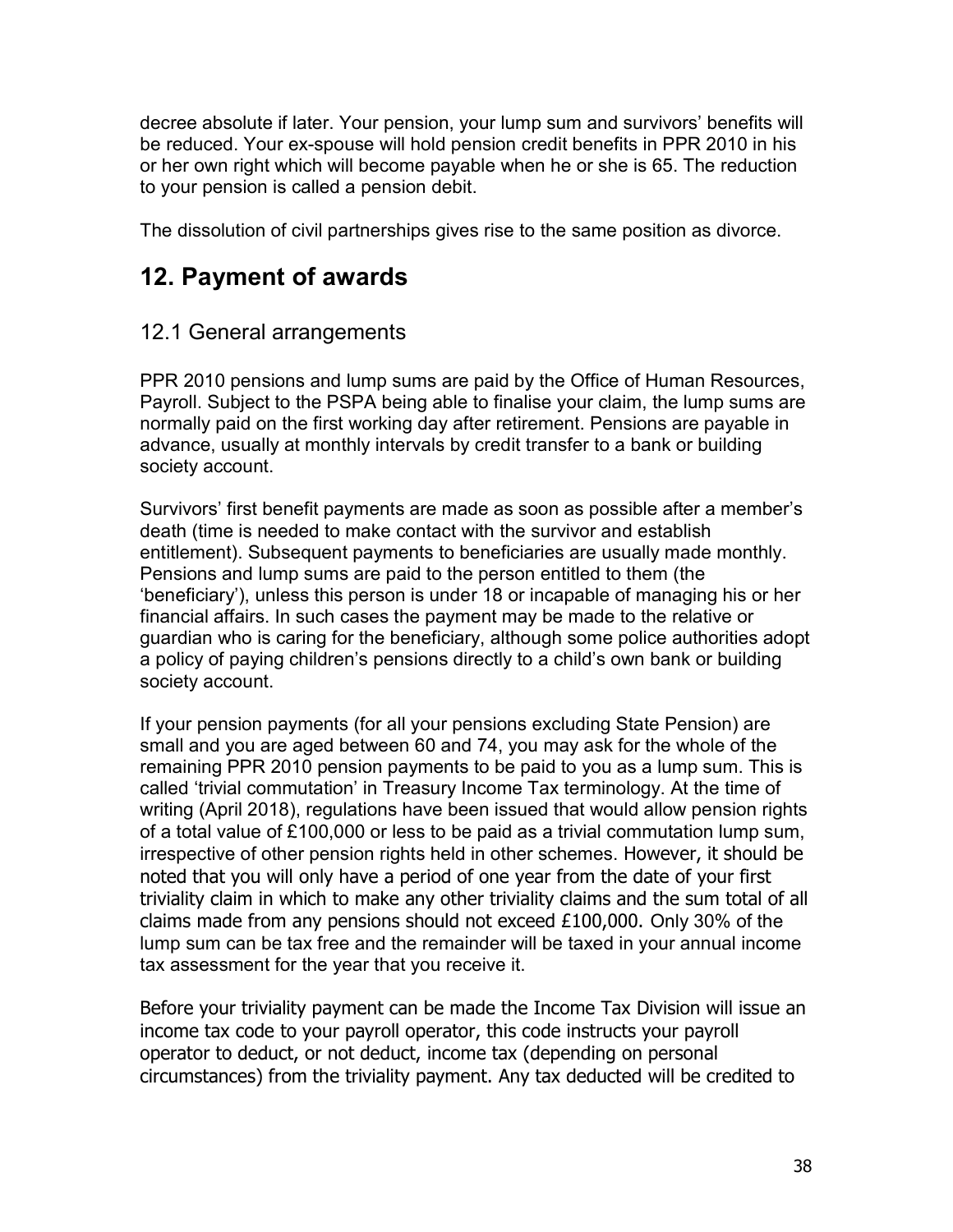your income tax account which will then be used to help cover any income tax liability that you might receive in that year of assessment

If your pension is small and you have not asked for it to be paid as a lump sum, the PSPA may decide to pay it annually.

Your PPR 2010 pension can only be paid to you.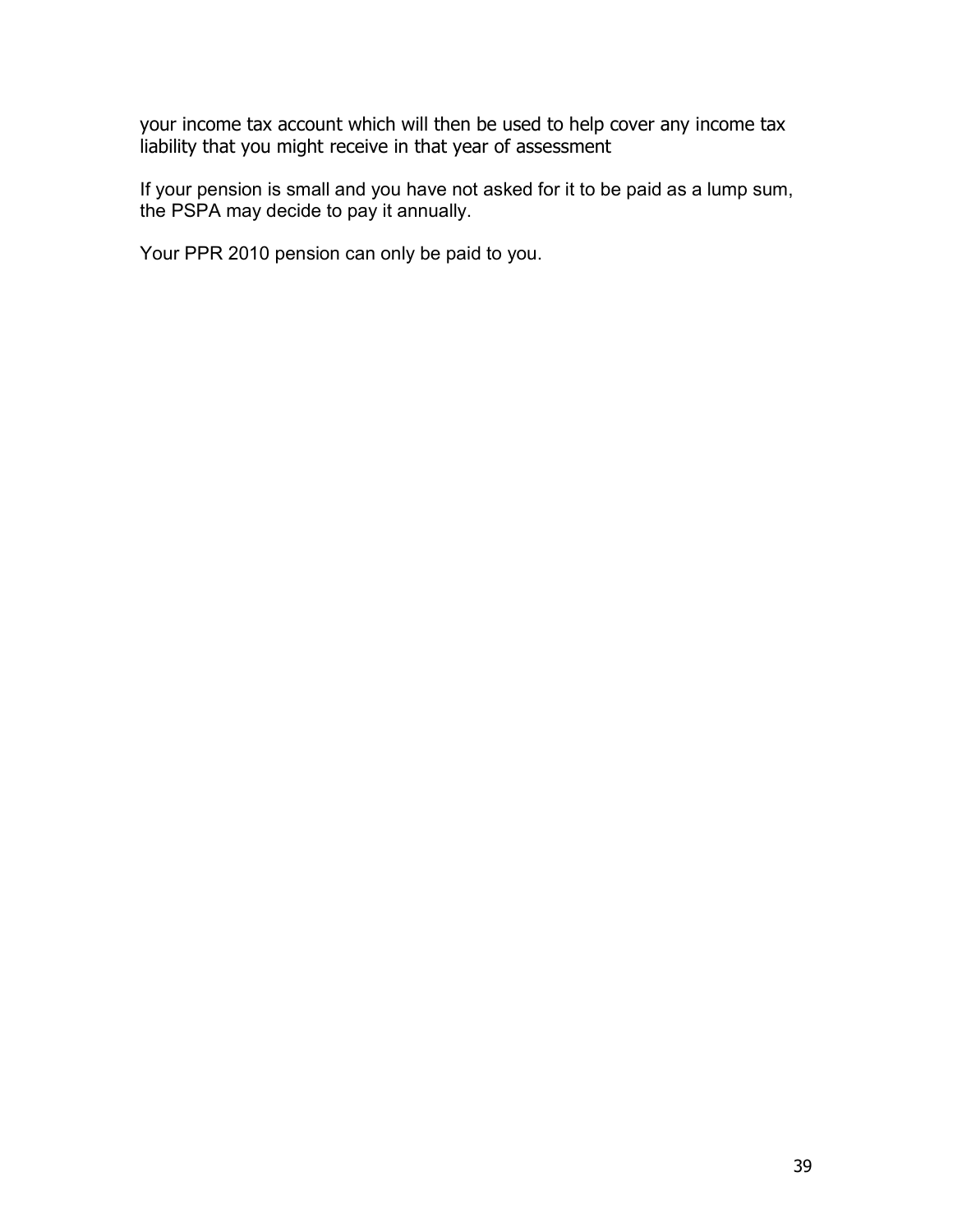### 12.2 Income Tax

All PPR 2010 pensions are treated as earned income for tax purposes, and tax is deducted before instalments of pension are paid.

Your lump sum is tax free, as is the lump sum death grant for your survivors. Any refunds of contributions are subject to deduction of tax, and also a deduction to contract you back into the State Second Pension.

# 12.3 State Pension benefits

Once you reach State Pension age, the basic State Pension will become payable to you, provided you have paid sufficient National Insurance contributions, in addition to your PPR 2010 pension. You can obtain a state pension forecast at any time prior to four months before you reach State Pension age by completing Form RP1, which is available from the Department of Social Care at:

Department of Social Care Markwell House Market Street **Douglas** Isle of Man

You will not receive any State Second Pension in respect of the time in which you were a member of PPR 2010, because PPR 2010 is 'contracted out' of the State Second Pension.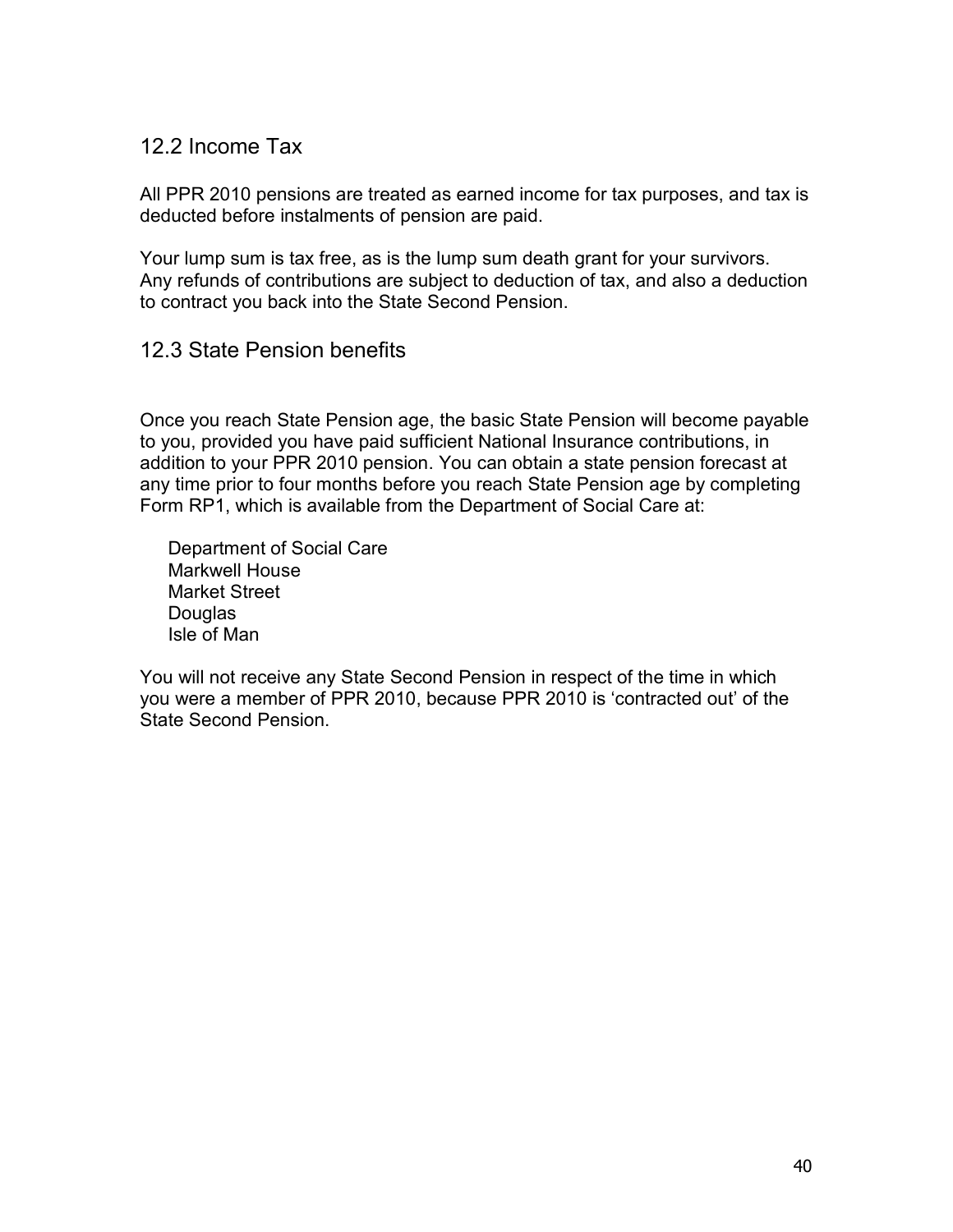### 12.4 Pensions increase with inflation

Pensions in payment are increased annually in line with inflation. These increases are paid to all pensioners aged 55 or over and ensure that the benefit maintains its original buying power. Deferred pensions are also increased to maintain their value up to the date they become payable. Inflation increases will also be paid:

 • to you before you reach the age of 55 if you are in receipt of an ill-health pension; and

• to your survivors who are in receipt of survivor benefits.

When the pension increase becomes payable it will take account of the movement in the UK consumer price index (CPI) since the date of your retirement. Subsequent increases take place in April of each year and are based on the rise in UK CPI in the 12 months up to the end of the previous September. Survivors' pensions attract the pension increase as soon as they come into payment.

A deferred pension will attract the pensions increase. If it is paid before age 55 due to permanent disablement for any regular employment, it will be increased immediately.

The pensions increase is applied to the PPR 2010 pension irrespective of your country of residence after your retirement, although increases to your State Pension and any Guaranteed Minimum Pension element in your police pension may be affected if you live outside Great Britain.

# 13. Miscellaneous

# 13.1 Review of permanent disablement

As explained in section 6.1, the question whether you are entitled to an ill-health award is for the Department of Home Affairs to determine in line with set procedures and taking into account the report from the selected medical practitioner. The Department of Home Affairs may at their discretion review your disablement following ill-health retirement – again, in line with set procedures and taking into account a report from a selected medical practitioner. It will be assumed that you have been receiving normal appropriate medical treatment for your condition (unless the Department of Home Affairs considers it was reasonable for you not to have done so).

Where a medical practitioner decides that your disablement has ceased, the Department may offer you an opportunity to rejoin the police force, at the rank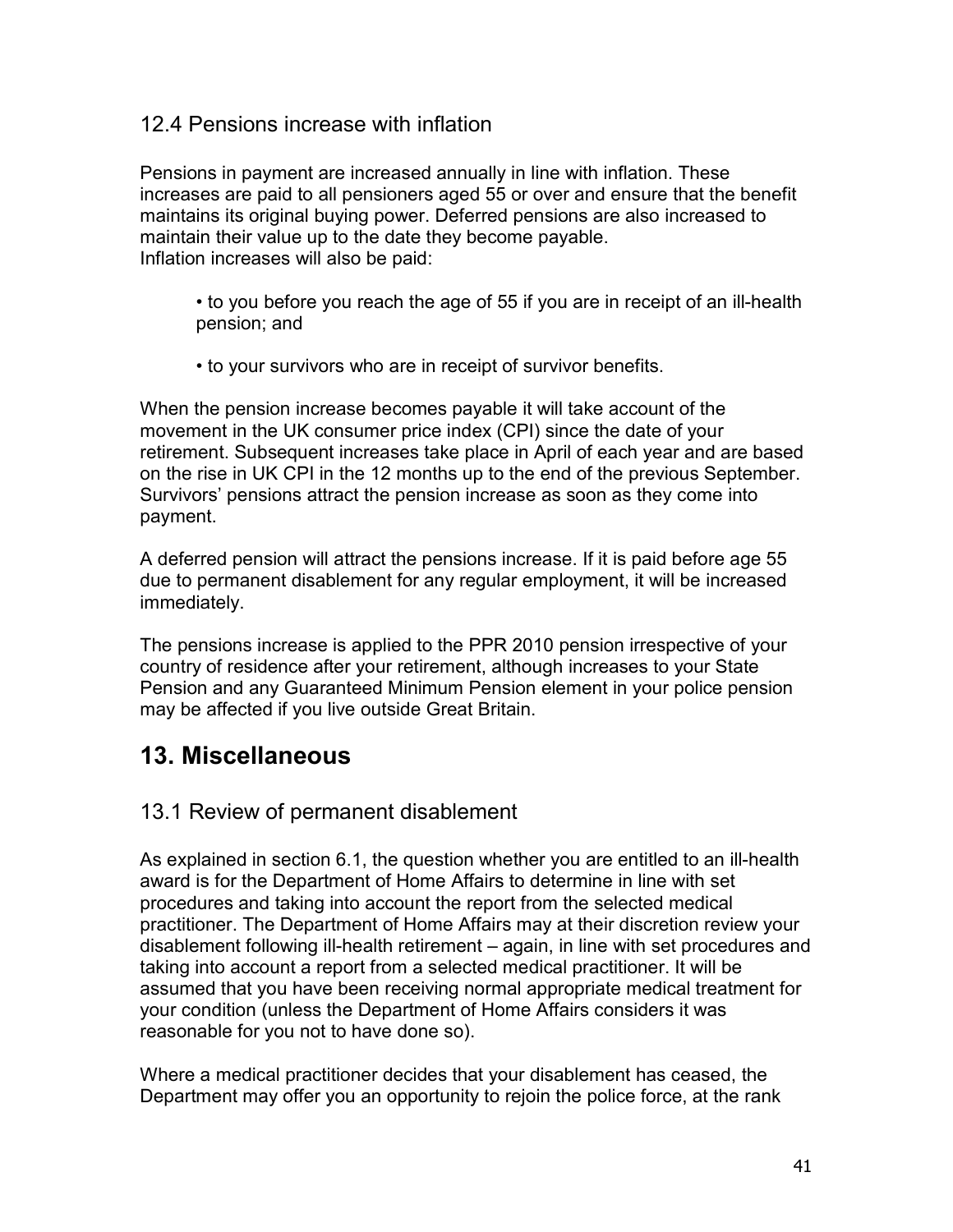previously held. In these circumstances, whether or not you rejoin the force, the Department of Home Affairs will terminate the ill-health pension. If you decline to rejoin, your pension will revert to a deferred pension and not come back into payment until you are 65.

Where a medical practitioner decides that your disablement would have ceased if you had had normal appropriate medical treatment, and if your failure to have such treatment is due to your own wilfulness or negligence, you will be warned that a continued wilful or negligent failure to have treatment may result in the termination of your ill-health pension. If the failure then persists your ill-health pension may be terminated.

Once you have reached the age at which you could have retired, your standard ill-health pension cannot be cancelled. Your enhanced top-up ill-health pension could be cancelled, but you would still receive a standard ill-health pension.

13.2 Review of your pension paid on grounds of ill health

A Department of Home Affairs has discretion to review the level of your ill-health award at intervals.

 • If you are in receipt of a standard ill-health pension and within five years of your retirement and your condition deteriorates to the extent that you are unfit for any regular employment, the Department of Home Affairs will instruct the PSPA to increase your pension by way of paying the enhanced top-up ill-health pension. No additional lump sum is payable. This five-year limit will not apply if you were medically retired with a progressive medical condition.

 • If you are in receipt of an ill-health pension and aged less than 55 and your condition improves to the extent that you are no longer disabled for the ordinary duties of a member of the police force, the Department of Home Affairs may invite you to rejoin the force at your previous rank. If you rejoin, or if you decline the offer, your ill-health pension will cease.

 • If you are in receipt of an enhanced top-up ill-health pension and your condition improves so that you become capable of regular employment, but are still disabled for the ordinary duties of a member of the police force, the Department of Home Affairs will cease payment of your enhanced top-up ill-health pension and you will just receive the standard ill-health pension.

 • If you are in receipt of a deferred pension paid early on grounds of ill health and your condition improves so that you become capable of regular employment, the Department of Home Affairs may instruct the PSPA to stop payments until you reach compulsory retirement age.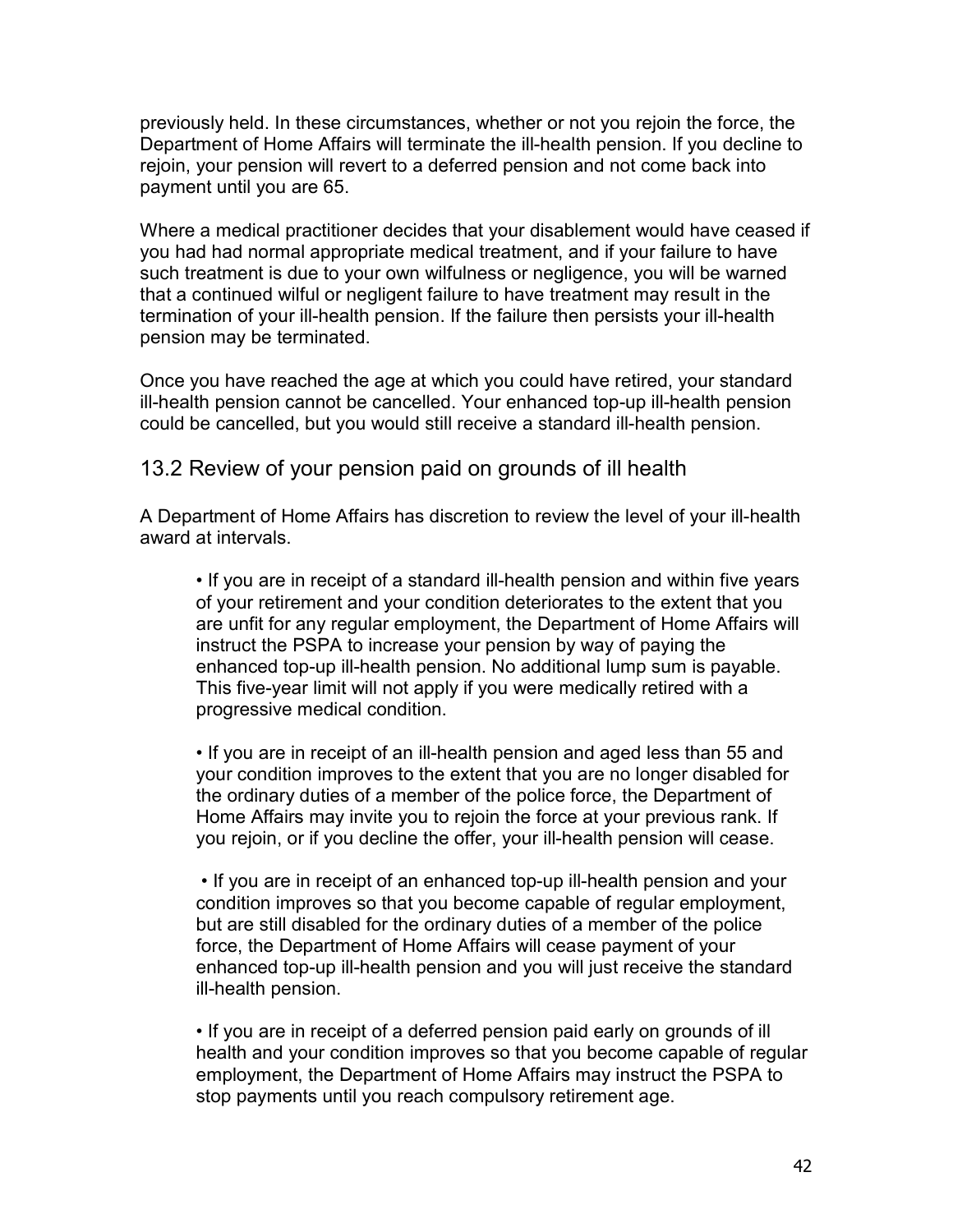13.3 Reduction of ill-health and injury awards due to your default

Your ill-health pension may be reduced by up to a half if you substantially contributed to your disablement by your own default.

# 13.4 Forfeiture of pension

Forfeiture of pension

(a) Any recipient of a pension may have their entitlement to that pension forfeited either permanently or temporarily and in whole or in part by the Department of Home Affairs if they are convicted of:

• an offence of treason;

• one or more offences under the Official Secrets Acts for which you have been sentenced on the same occasion to at least 10 years' imprisonment; or

(b) Any member of a police force entitled to a pension may their entitlement to that pension forfeited either permanently or temporarily and in whole or in part by the Department of Home Affairs if

(c) they are convicted of an offence committed in connection with their police service; and

(d) which is certified by the Department of Home Affairs either to have either been:

• gravely injurious to the interests of the State; or

• to be liable to lead to a serious loss of confidence in the public service.

The High Court of Justice of the Isle of Man, may on appeal by the recipient/member, review a decision on forfeiture and restore some or all of the pension to the pensioner or someone receiving an award in respect of the pensioner.

13. 5 Assignment of benefits

You are not allowed to assign any of your benefits. This means you cannot give anyone else the right to your entitlements under PPR 2010. There can therefore be no legal claim against you for assignment.

# 13.6 Loss of benefits

If you become bankrupt, the payment of your pension will be subject to the Bankruptcy Acts.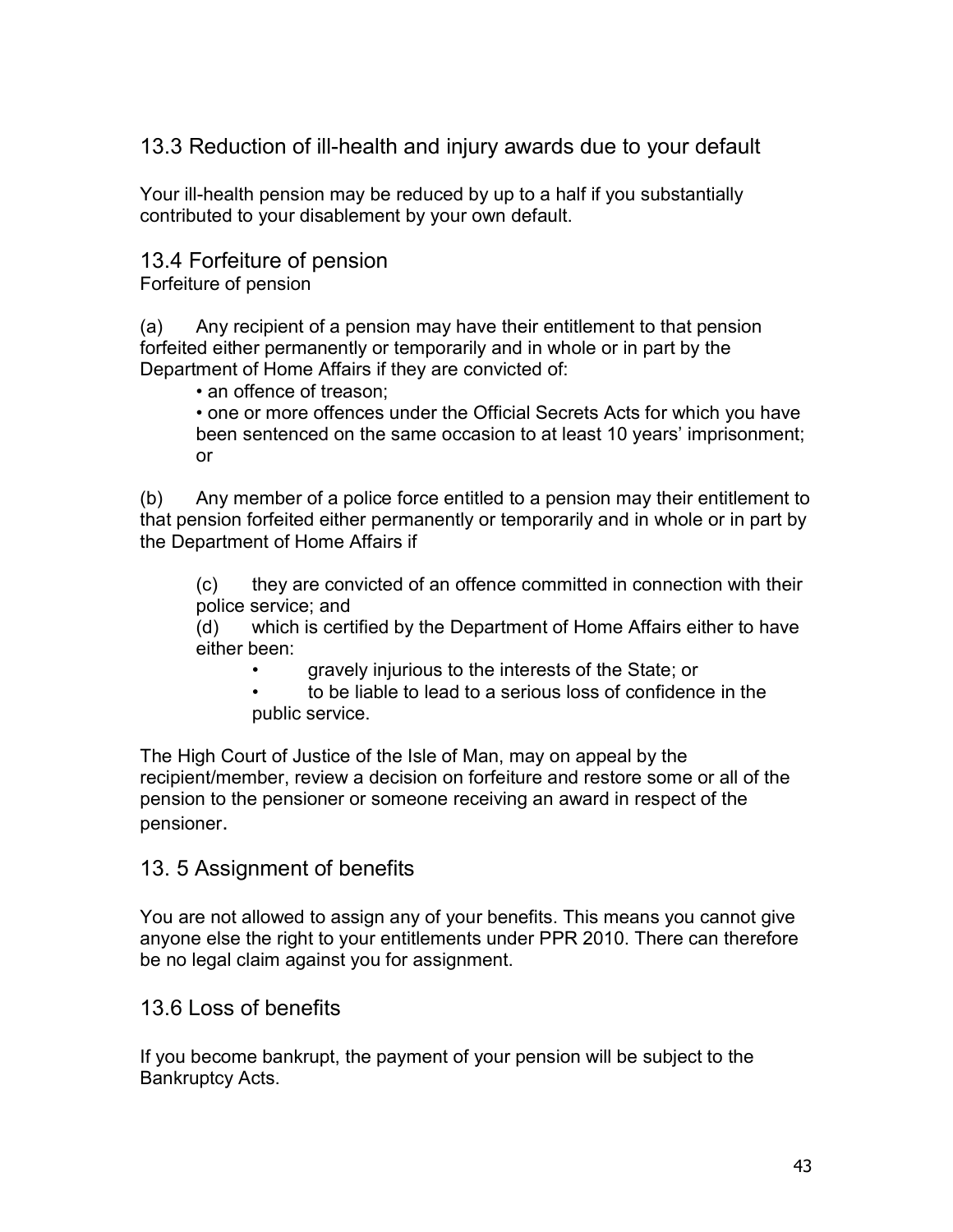#### 13.7 Scheme amendments

The Police Pensions Regulations 2010, are made under section 8 of the Police Act 1993 and sections 3 and 12 of the Superannuation Act 1984. The PSPA may amend these regulations, from time to time, in order to maintain parity with the UK in respect of legal provision for police pensions in the Island. Any amendments the PSPA does propose to make will be subject to consultation and the approval of Tynwald.

Your pension's administrator will have an up-to-date list of amendments.

#### 13.8 Income Tax limits

PPR 2010 is a 'registered pension scheme' for tax purposes. As a result there are a number of tax concessions.

• contributions are deducted from your pay before tax is calculated

 • your lump sum is free of tax, as is the lump sum death grant for your survivors.

However, you should also note the following:

 • pension contributions eligible for tax relief cannot exceed your total taxable earnings in any tax year

 • there are limits on the benefits that you can take at retirement without incurring an additional tax charge, but you are unlikely to be affected by these unless you are in a very senior post or you have very large pension benefits in addition to your PPR 2010 entitlements.

If you think you may be affected by these limits you should contact your pensions administrator who will be able to give you further details.

# 14. Appeals and complaints

# 14.1 General

There is a range of appeals procedures within PPR 2010 and some of these are complex. In the first instance, if you have any appeal or complaint, you should approach your pension's administrator, who will also be able to explain the various procedures and the courses of action which are open to you. In general, you should try to resolve a problem with the pensions administrator in the first instance. A copy of their complaints procedure is available from their website. If you fail to reach a satisfactory resolution, you may then wish to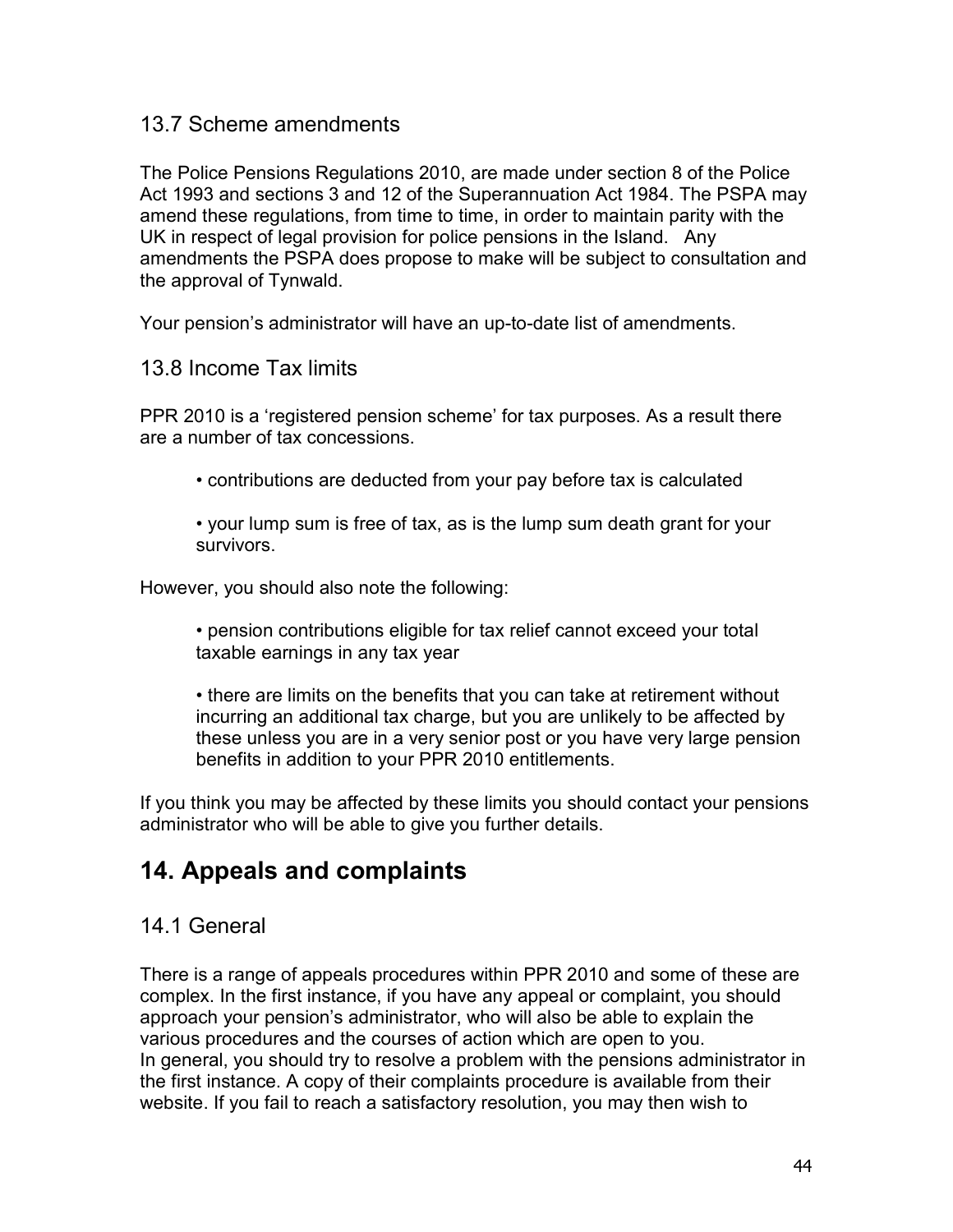consider some of the other avenues which are explained below. Note, however, that the time limit for approaching the courts (see section 14.3 below) runs from the date of the decision which is the subject of the appeal and is not extended to take account of attempts at resolution with the PSPA.

If you are a serving officer, you can contact your staff association for advice. If you are a retired officer and you are unsure of where to turn to for advice in a dispute, you may wish to contact the National Association of Retired Police Officers (NARPO), NARPO House, 38 Bond Street, Wakefield, West Yorkshire, WF1 2QP. NARPO may also have a local branch at your force.

Specified procedures are laid down in the PPR 2010 Regulations for appeals against medical decisions (section 14.2 below). Other appeals are likely to involve appeal to the High Court (section 14.3) or to a tribunal (section 14.4).

# 14.2 Medical appeals

If you are dissatisfied with a decision by a medical practitioner selected by the Department, you may appeal against it. Please refer to the Department of Home Affairs for information on its appeals process.

# 14.3 Appeal to High Court of the Isle of Man

If you are aggrieved by a decision of the Department in respect of an award you may be able to appeal to the High Court. Please refer to the Department of Home Affairs for information on its appeals process.

#### 14.4 Internal dispute resolution procedures

If you have a complaint about the PPR 2010, or its administration, which you are not pursuing by means of an appeal under the medical appeal procedures, or to the High Court, you should approach your pension's administrator in the first instance.

You will be entitled to receive a written explanation relating to your complaint. If you still feel that you have a valid complaint, you (or someone representing your interests, such as your staff association) can make an appeal to the Scheme Managers, the PSPA if the matter relates to a direct responsibility of the PSPA under the Police Pension Regulations.

There are time limits for making applications. More details, together with forms for your use, are available from your pension's administrator or on the PSPA website at www.pspa.im .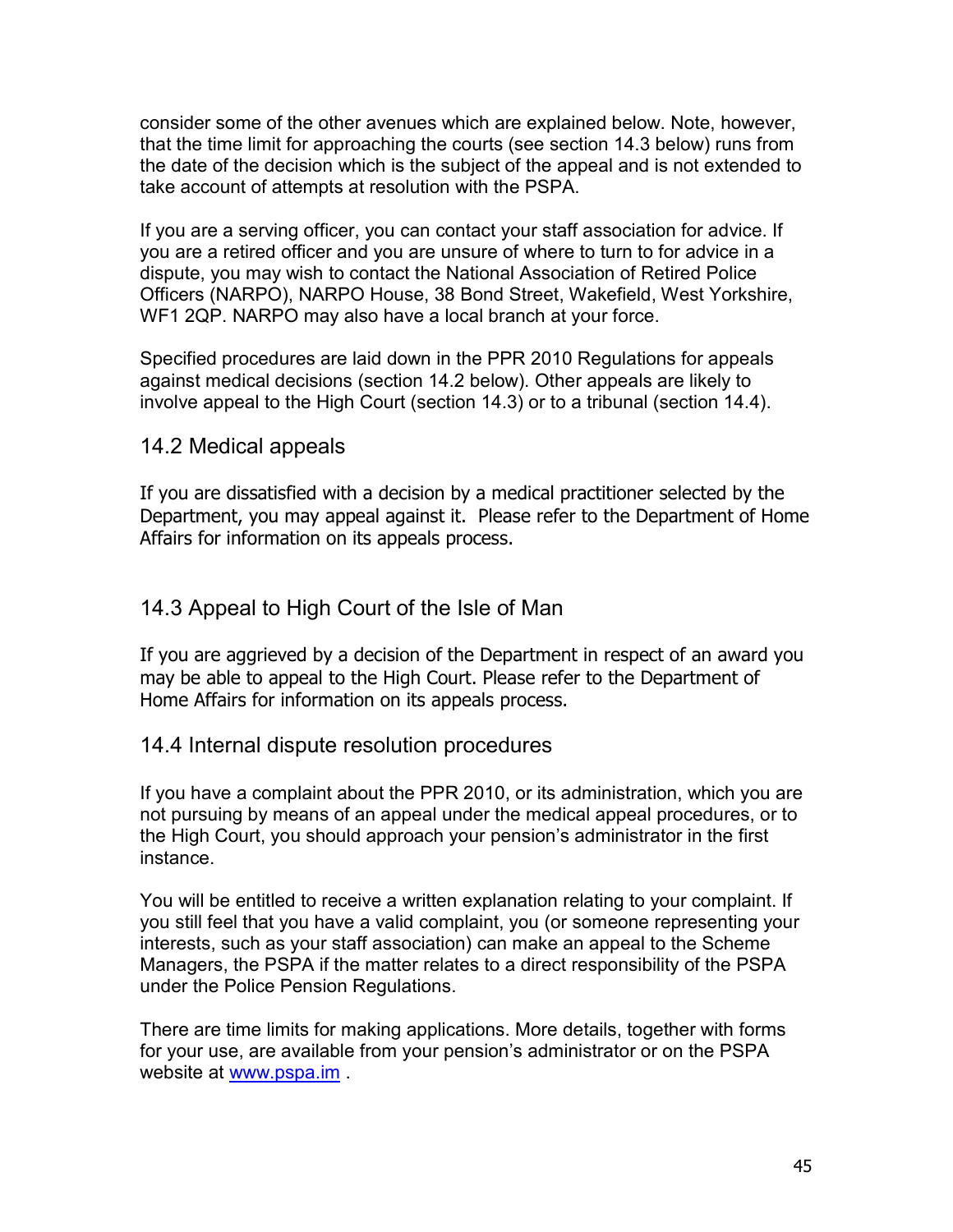# 14.5 Pensions Ombudsman

The Isle of Man Pensions Ombudsman has the power to investigate and determine complaints or disputes of fact or law in relation to occupational pension schemes, including

- any complaint alleging injustice as a result of maladministration; and
- any question of fact or of law.

However, the Ombudsman cannot investigate a complaint where an appeal under the medical appeal procedures has commenced. Public service schemes such as PPR 2010 are required to make specific reference to the Pensions Ombudsman's full powers. However, except in limited circumstances, the Pensions Ombudsman Regulations preclude the Ombudsman from accepting a complaint or dispute for investigation and determination unless the matter has first been considered by a scheme's internal dispute resolution procedure. An exception is where action by the pension scheme's administrators or managers under the procedures for resolving disputes is delayed without good reason. Please refer to the PSPA's website to find out how to contact the Isle of Man Pensions Ombudsman.

# 14.6 Data Protection

The Public Sector Pensions Authority will use any information you or your employer provide in connection with your membership to administer and operate the arrangements and pay benefits under it. This may include passing details to third parties that are involved in the administration and operation of the Regulations. The PSPA may also use your data for administrative purposes in line with its data protection notification. In order to fulfil its duty to protect public money, the PSPA may use information it holds to prevent and detect fraud. It may also share information with other organisations that handle public funds. More information can be found in the PSPA Privacy Policy on its website at www.pspa.im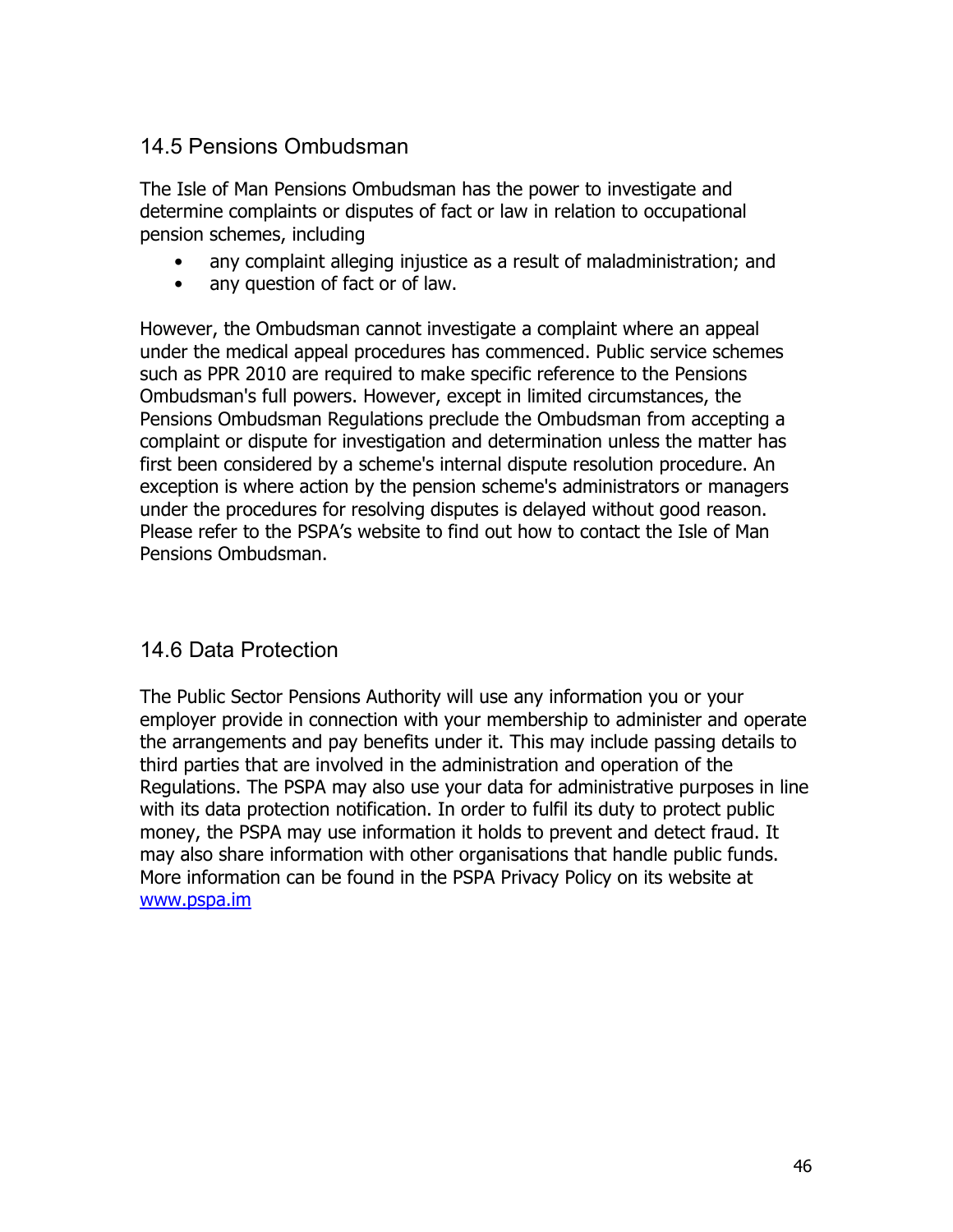# **Glossary**

Some of the specialist terminology used in relation to pensions is explained below.

| Abatement                                          | The temporary reduction in pension payments which may be<br>imposed by the PSPA if a police officer is re-engaged after<br>retirement.                                                                                                                                                                                                                                                                                                                                         |
|----------------------------------------------------|--------------------------------------------------------------------------------------------------------------------------------------------------------------------------------------------------------------------------------------------------------------------------------------------------------------------------------------------------------------------------------------------------------------------------------------------------------------------------------|
| Accrual                                            | The rate at which pension benefits build up with increases of<br>pensionable service.<br>Single accrual is where benefits build up evenly for every<br>year of service, as in PPR 2010.<br>Dual accrual is where benefits build up more quickly after an<br>initial period, as in PPR where each year of service above 20<br>counts double.                                                                                                                                    |
| Active member                                      | A serving officer who is contributing to one of the police<br>pension schemes.                                                                                                                                                                                                                                                                                                                                                                                                 |
| Additional<br>Voluntary<br>Contributions<br>(AVCs) | Personal pension contributions made by an officer who is a<br>member of PPR to give pension benefits in addition to the<br>police pension entitlement. This money purchase facility is<br>only available in PPR or to former PPR members who<br>transfer to PPR 2010 and carry on making AVC<br>contributions.                                                                                                                                                                 |
| Approved career<br>break                           | A period when the Constabulary has agreed that you can<br>take extended unpaid leave with the right to return to work at<br>the same rank as when you left. During this time, your<br>continuity of service is maintained. Even though you are not<br>paying pension contributions, and will not accrue<br>pensionable service, you will remain a member of PPR or<br>PPR 2010 (unless you have opted out) and will be able to<br>resume contributions on your return to work. |
| Beneficiary                                        | An individual who receives pension benefits.                                                                                                                                                                                                                                                                                                                                                                                                                                   |
| Civil partner                                      | A person of the same sex with whom you have formed the<br>legal relationship of civil partnership by registration in the<br>United Kingdom.                                                                                                                                                                                                                                                                                                                                    |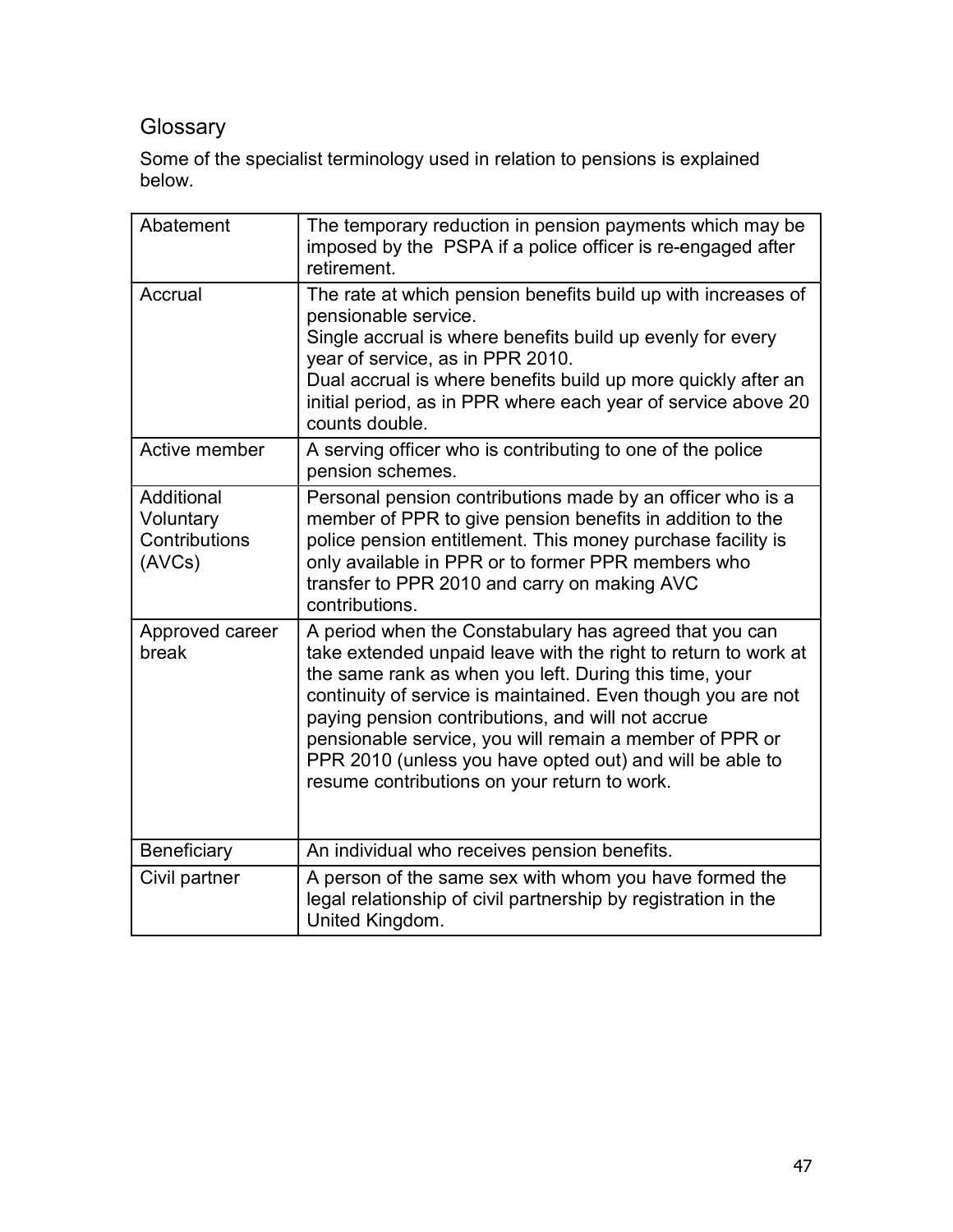| Compulsory<br>retirement age           | The age at which you must retire and which depends on your<br>rank, as follows:                                                                                                                                                                                                                                                                                                                                                                       |
|----------------------------------------|-------------------------------------------------------------------------------------------------------------------------------------------------------------------------------------------------------------------------------------------------------------------------------------------------------------------------------------------------------------------------------------------------------------------------------------------------------|
|                                        | • for a constable, sergeant. inspector or chief inspector,<br>60 years                                                                                                                                                                                                                                                                                                                                                                                |
|                                        | • for an officer with any higher rank, 65 years.                                                                                                                                                                                                                                                                                                                                                                                                      |
|                                        | The date may be postponed by the chief constable (in the case<br>of an officer of the rank of superintendent or below) or the<br>Department (in the case of an officer above the rank of<br>superintendent).                                                                                                                                                                                                                                          |
| Declared partner                       | A term used in this guide to describe someone with whom you<br>live and have an exclusive, committed and long-term<br>relationship, but who is not married to you and is not your civil<br>partner, and with whom you have completed a declaration (see<br>section 5.5.2).                                                                                                                                                                            |
| Deferred pension                       | Pension rights held by someone who has left a pension scheme<br>before the age at which a pension would normally be payable to<br>them – these are deferred in the sense that they are not payable<br>on leaving but at a future date.<br>A deferred pension is payable at age 65 in PPR 2010 unless<br>you are permanently disabled for regular employment, with<br>additional restrictions if you have left the service on disciplinary<br>grounds. |
| Deferred member                        | An individual who is entitled to a deferred pension.                                                                                                                                                                                                                                                                                                                                                                                                  |
| Department                             | The Department of Home Affairs                                                                                                                                                                                                                                                                                                                                                                                                                        |
| Dependant                              | Someone who depends on you - either financially, or because<br>they are disabled.                                                                                                                                                                                                                                                                                                                                                                     |
| Enhancement<br>and enhanced<br>service | Additions to pensionable service (for example, in certain cases<br>of ill-health retirement) which therefore increase (enhance) the<br>pension payable.                                                                                                                                                                                                                                                                                               |
| Final pensionable<br>pay               | The pay on which pension benefits are based. It will often be the<br>pay in the final year before retirement but account is also taken<br>of some previous earnings. Final pensionable pay is always<br>calculated as full-time pay.                                                                                                                                                                                                                  |
| Guaranteed<br>Minimum<br>Pension (GMP) | The minimum pension that must be provided by a contracted-out<br>salary-related scheme (such as PPR and PPR 2010) for<br>pensions accrued from service or employment between 1978<br>and 1997. The GMP is roughly equivalent to the State earnings-<br>Related Pension Scheme (SERPS) which would have been<br>payable if PPR/PPR 2010had not been contracted out. (Police<br>pensions are always equal to or greater than the GMP).                  |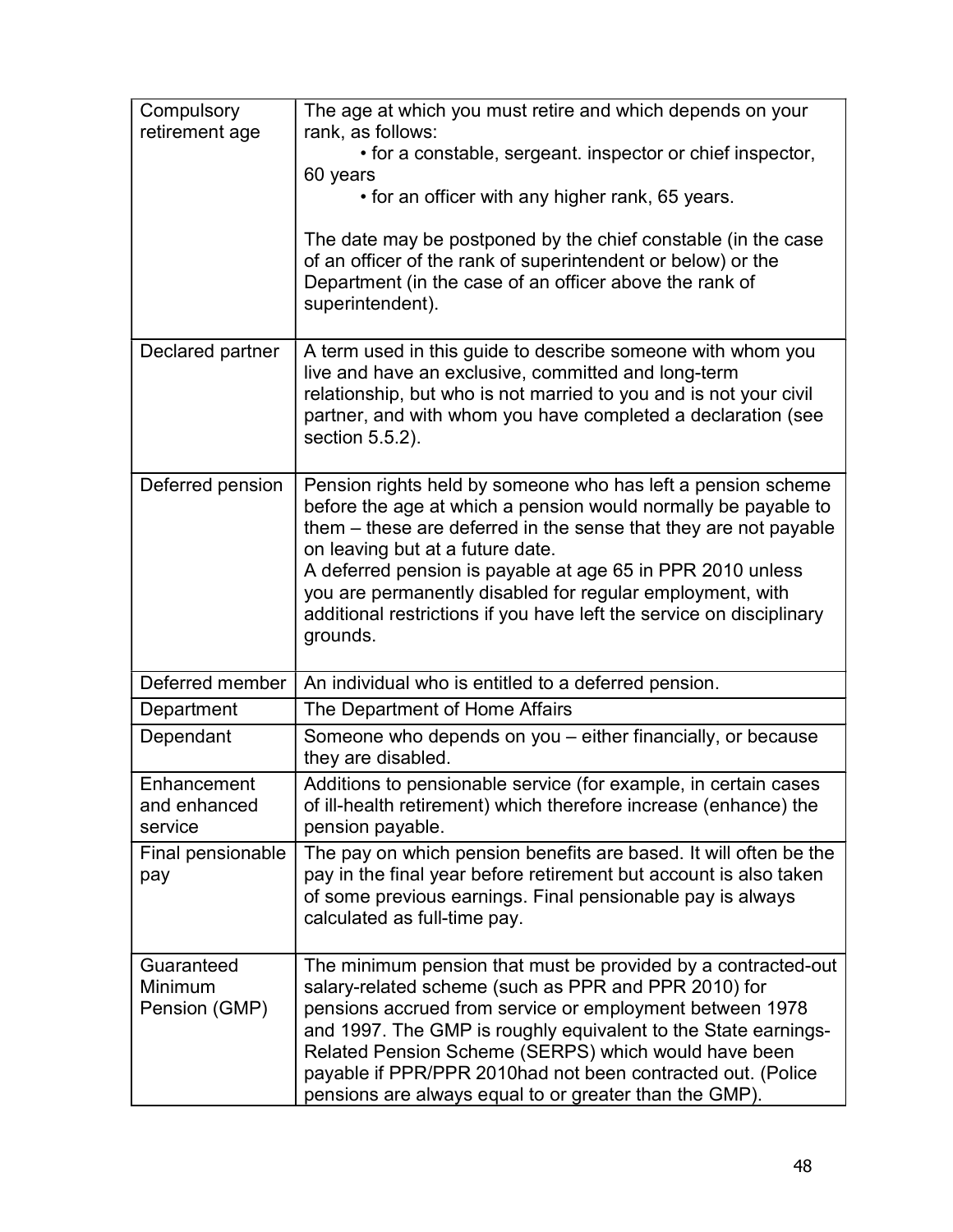| Income Tax<br>Division,<br>Treasury | The Government Department responsible for the taxation of<br>pension contributions and pensions and lump sums.                                                                                                                                                                                                                  |
|-------------------------------------|---------------------------------------------------------------------------------------------------------------------------------------------------------------------------------------------------------------------------------------------------------------------------------------------------------------------------------|
| Ordinary<br>pension                 | In PPR 2010, an ordinary pension is payable to an officer who<br>retires on or after reaching age 55.                                                                                                                                                                                                                           |
| Pension age                         | The age at which a pension other than an ill-health pension<br>may be paid.                                                                                                                                                                                                                                                     |
| Pension credit<br>member            | An ex-spouse or ex-civil partner who has received pension<br>rights under a pension sharing order made on divorce or<br>dissolution of a civil partnership. He/she will receive a police<br>pension at age 60 (in PPR) or 65 (in PPR2010).                                                                                      |
| Pension debit<br>member             | An individual who has given over part of his/her pension rights<br>to an ex-spouse or ex-civil partner under a pension sharing<br>order made on divorce or dissolution of a civil partnership.                                                                                                                                  |
| Pensionable<br>pay                  | Elements of earnings which are pensionable and on which<br>pension contributions are paid. Pensionable pay in the police<br>currently includes basic salary, additional salary on temporary<br>promotion and competence related threshold payments.                                                                             |
| Personal<br>pension                 | A money purchase pension which is provided through a<br>contract between an individual and a pension provider.                                                                                                                                                                                                                  |
| Pre 1 April<br>2018 member          | An individual who joined the PPR2010 before the 1 April 2018<br>and accrues a pension at a rate of 1/70 <sup>th</sup>                                                                                                                                                                                                           |
| Post 1 April<br>2018 member         | An individual who joined the PPR2010 before the 1 April 2018<br>and accrues a pension at a rate of 1/75 <sup>th</sup>                                                                                                                                                                                                           |
| Qualifying<br>service               | Service (or employment) which qualifies an individual to receive<br>a pension. In the police schemes, qualifying service is generally<br>calendar length of service in the police for which pension<br>contributions are payable, plus any service arising from<br>previous service or employment that has been transferred in. |
| <b>State Pension</b><br>age         | State Pension age is the age at which pensions are payable from<br>the State. From 6 November 2018 the State Pension age will be<br>65 for both men and women (the State Pension age for women<br>born on or after 6 April 1950 will increase gradually to 65 between<br>2010 and 2018).                                        |
|                                     | Between 2018 and 2046 the State Pension age will gradually<br>increase for both men and women as follows:                                                                                                                                                                                                                       |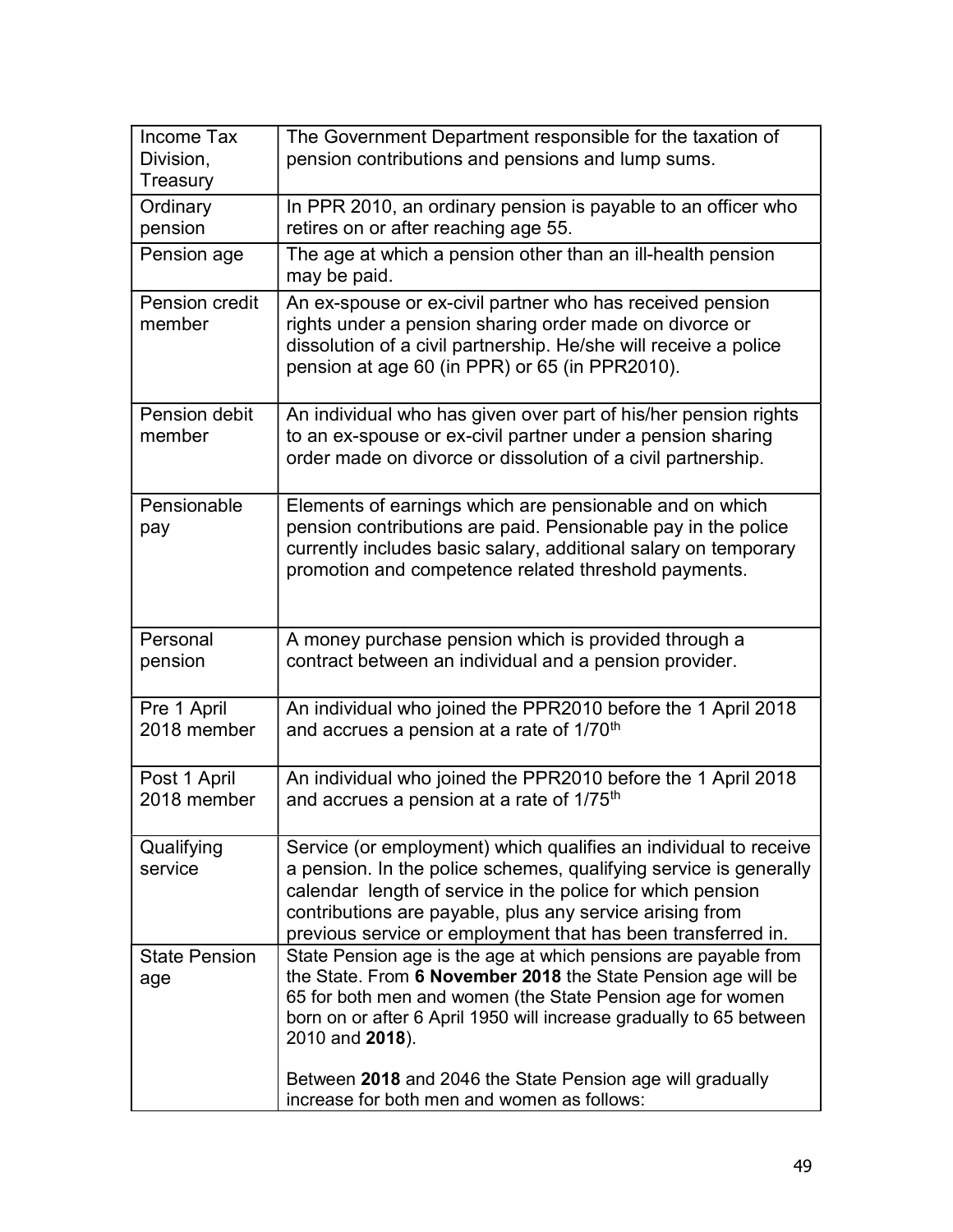|           | • From 65 to 66 between November 2018 and September 2020<br>• From 66 to 67 between May 2034 and April 2036<br>• From 67 to 68 between April 2044 and April 2046 |
|-----------|------------------------------------------------------------------------------------------------------------------------------------------------------------------|
| Unmarried | Someone who is your partner but who is not married to you and                                                                                                    |
| partner   | is not your civil partner.                                                                                                                                       |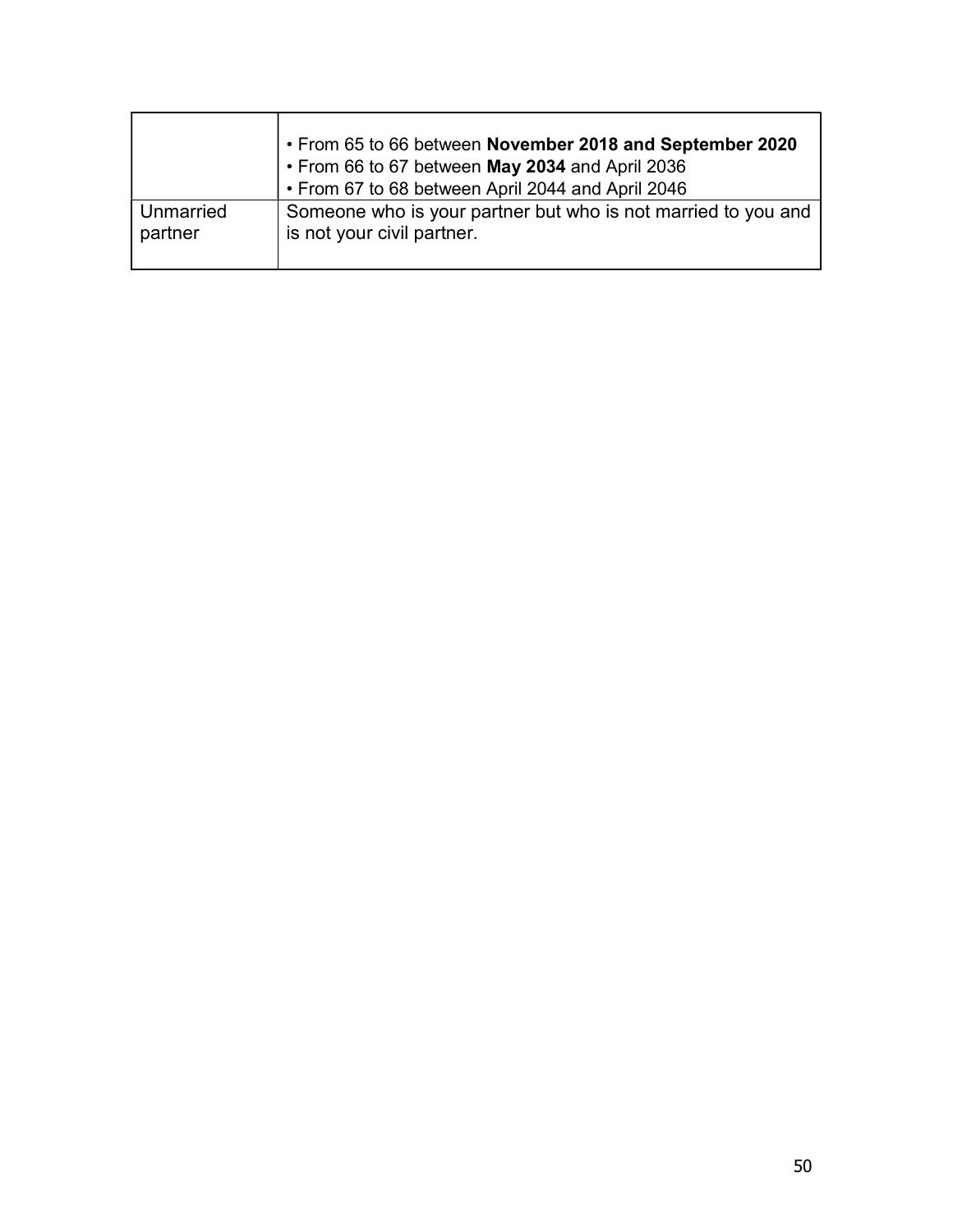# Who can I contact for more information?

If you need more information about any of the provisions of the Police Pensions Regulations 2010 or you would like a statement of retirement benefits or transfer value you should contact your pensions administrator by writing to or visiting them during normal office hours at:

The Public Sector Pensions Authority (PSPA) 3rd Floor, Prospect House 27-29 Prospect Hill DOUGLAS ISLE OF MAN IM1 1ET

Email pensions@pspa.im

Visit the pension pages of our website on www.pspa.im

Please remember that although the PSPA can give you details of benefit entitlement or options under the Police Pensions Regulations 2010, they are not permitted to advise you to take any particular course of action when a choice arises. If you are uncertain what steps to take, it is suggested that you seek the assistance of an independent financial adviser.

# How do I find out more about the regulations controlling the scheme?

If you require further details about the regulations controlling the scheme, you can refer to the Regulations pages of the PSPA website at www.pspa.im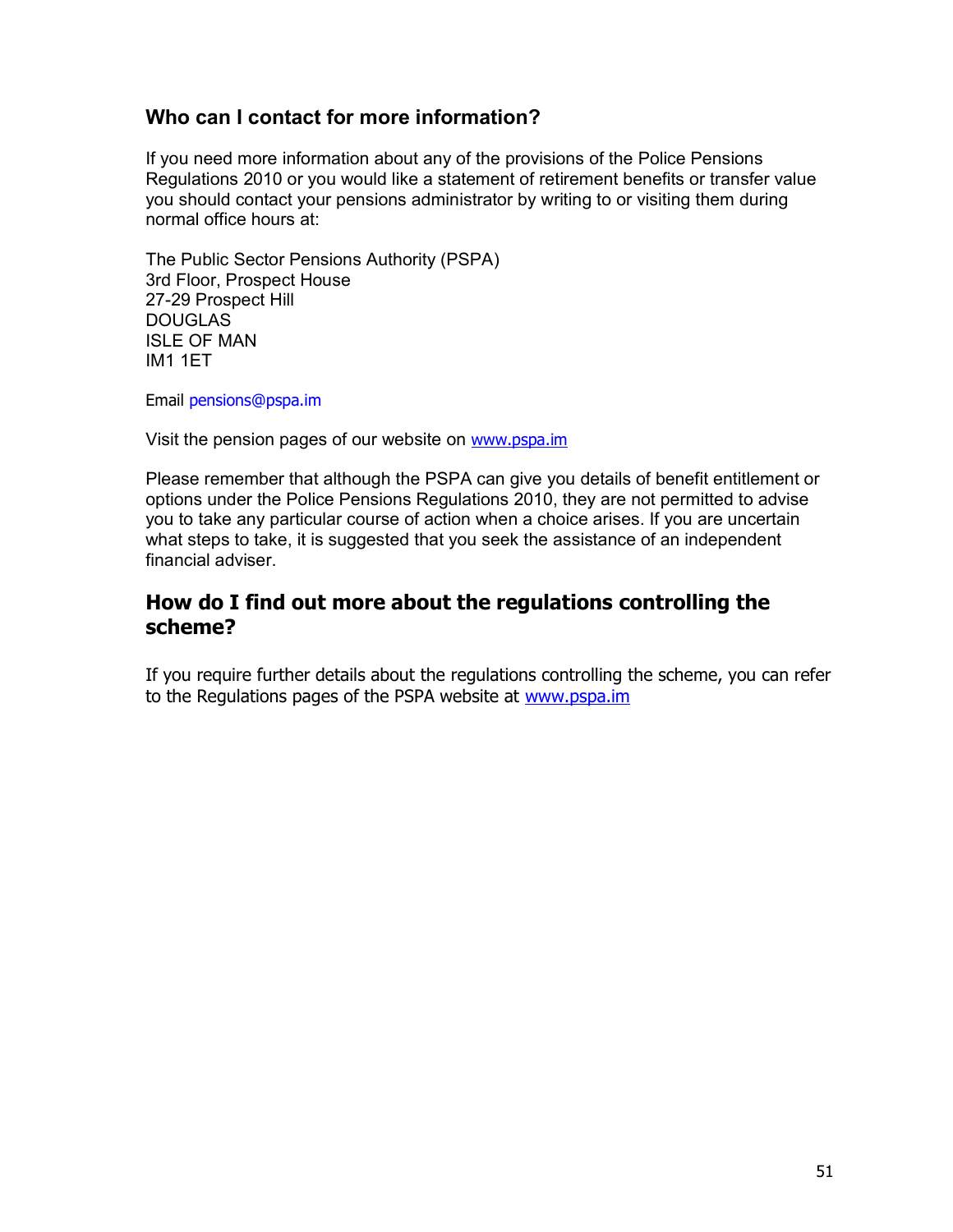# Small print

# Regulations governing the scheme

This booklet is a straightforward guide to the main provisions of the Police Pensions Regulations 2010. It does not cover every area – the full details are contained in the regulations as amended from time to time, which are the legal basis of the scheme. Nothing in this booklet can replace the regulations, and if there is any difference, the regulations will apply.

This booklet is based on the regulations current at the time of writing, and there is no guarantee that any part of the regulations will not change in the future. Before changes to the regulations are made, the Chief Constable, the Superintendents and the Police Federation will normally be consulted.

The taxation treatment of some events is mentioned throughout this booklet where considered helpful. It is intended as general advice only; there are many other issues and personal circumstances that can affect your tax affairs and no reliance should be placed on this booklet when making financial decisions

The Police Pensions Regulations 2010 are the legal basis for police pensions in respect of all new recruits, those returning to the Isle of Man Constabulary, having previously resigned and officers accepted on transfer from a police force in the UK on or after 1st April 2010.